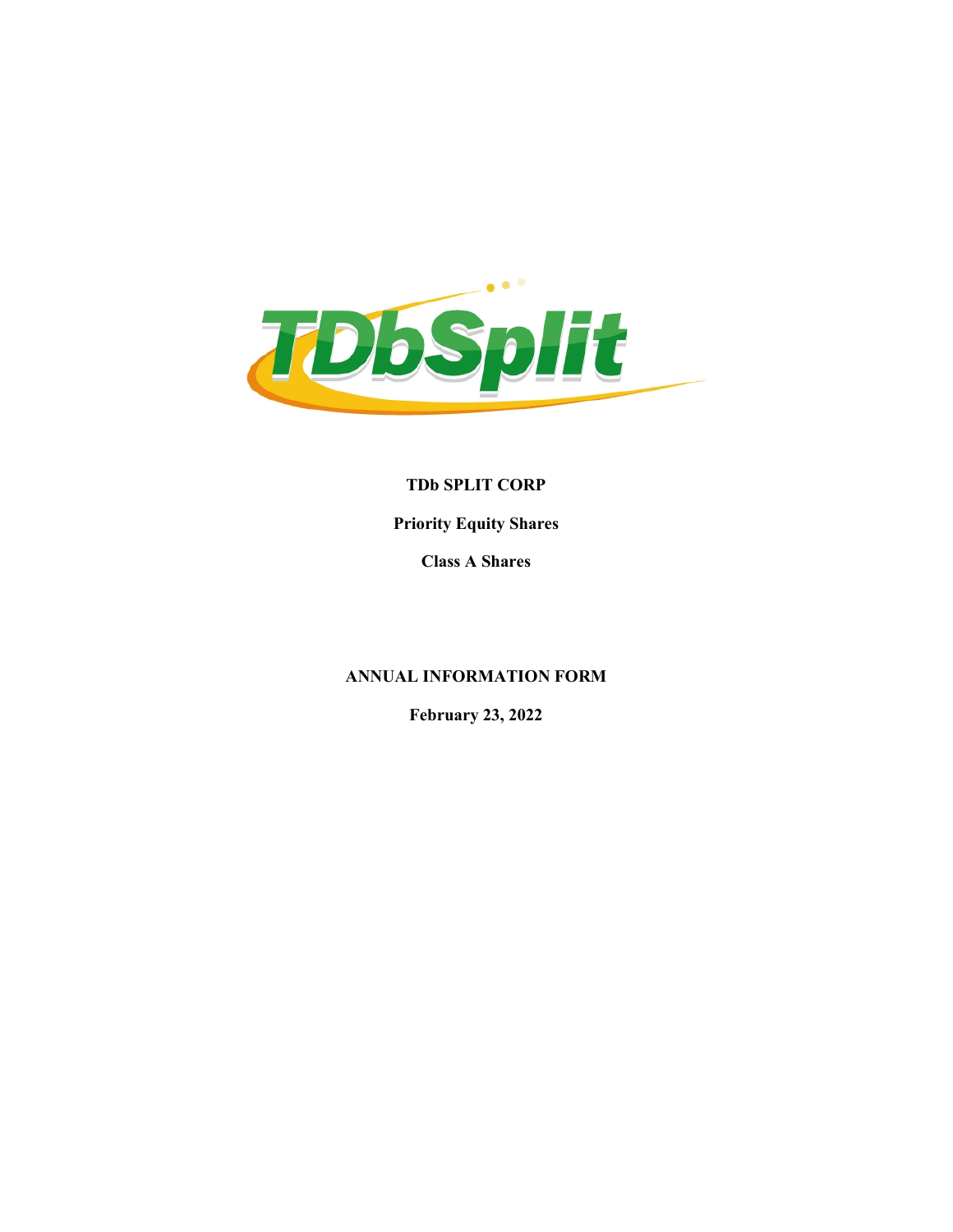# **TABLE OF CONTENTS**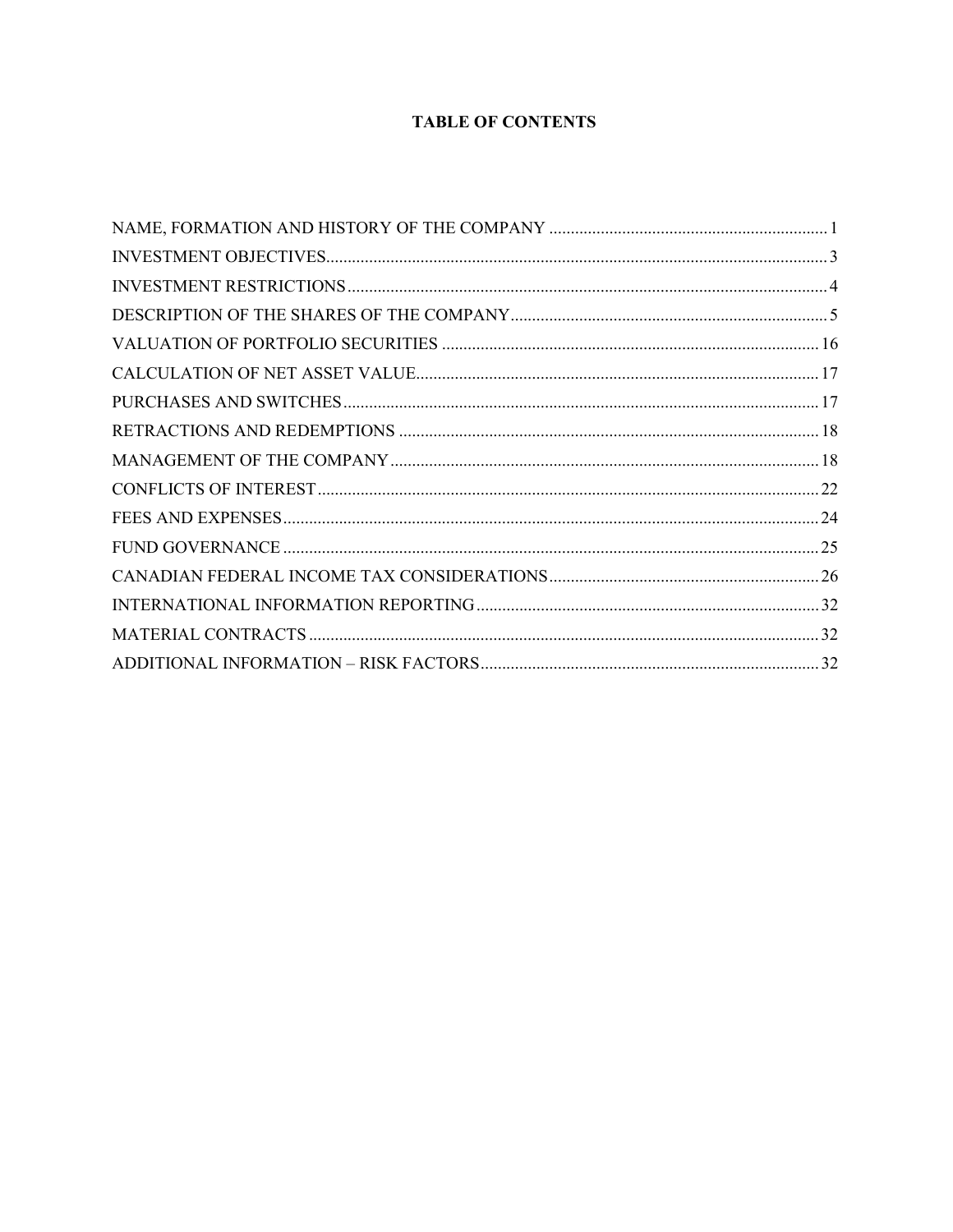#### NAME, FORMATION AND HISTORY OF THE COMPANY

TDb Split Corp. (the "Company") is a mutual fund corporation incorporated under the laws of Ontario by articles of incorporation dated May 24, 2007, as amended July 26, 2007 and May 20, 2014. The Company was created to provide exposure to the common shares of The Toronto-Dominion Bank (the "Bank"). The principal office address of the Company is 200 Front Street West, Suite 2510, Toronto, ON M5V 3K2.

Quadravest Capital Management Inc. ("Quadravest") is the manager and investment manager for the Company. Quadravest is the manager and investment manager of 11 other public mutual fund corporations and one public mutual fund trust with total assets under management of approximately \$4.2 billion. The principal office address of Quadravest is at 200 Front Street West, Suite 2510, Toronto, ON M5V 3K2, and its website address is www.quadravest.com.

On August 7, 2007, the Company completed its initial public offering of 1,750,000 Priority Equity Shares and 1,750,000 Class A Shares pursuant to a prospectus dated July 27, 2007 (the "Initial Prospectus"). Priority Equity Shares and the Class A Shares (collectively, the "Shares") are issued only on the basis that an equal number of Priority Equity Shares and Class A Shares (together, a "Unit") will be issued and outstanding at all material times. The Priority Equity Shares and the Class A Shares are listed on the Toronto Stock Exchange ("TSX") under the symbols XTD.PR.A. and XTD, respectively.

## 2014 Extension of the Termination Date

The Company was initially scheduled to terminate on December 1, 2014 (the date on which the Company is to terminate, the "Termination Date"). On May 14, 2014, holders of the Priority Equity Shares and Class A Shares ("Shareholders") at a special meeting (the "2014 Special Meeting") approved a further amendment to the articles of incorporation of the Company to, among other things:

- (a) extend the Termination Date of the Company from December 1, 2014 to, initially, December 1, 2019 and to provide Shareholders with a special retraction right in connection with such extension which allowed Shareholders to tender Shares for retraction effective June 13, 2014 and receive a retraction price calculated in the same way that such price would have been calculated if the Company had terminated on December 1, 2014 as originally contemplated (the "2014 Special Retraction Right");
- (b) provide for an additional extension of the term of the Company for a five year period beginning on December 1, 2019 if the board of directors of the Company (the "Board of Directors") so determines, and for further extensions for additional terms of five years each thereafter, and to provide Shareholders with a right (the "Recurring Special Retraction Right") in connection with each such extension;
- (c) amend the dividend entitlement of the Priority Equity Shares, effective December 1, 2019, if the term of the Company is then extended, so as to provide the Company with the right to establish the rate of cumulative preferential monthly dividends to be paid on the Priority Equity Shares for the five year renewal period commencing December 1, 2019, and in respect of any subsequent five year renewal term;
- (d) provide for a subdivision or consolidation of the Priority Equity Shares or Class A Shares to the extent that the Board of Directors in its discretion considers such subdivision or consolidation necessary or advisable in connection with the implementation of the 2014 Special Retraction Right or any implementation of the Recurring Special Retraction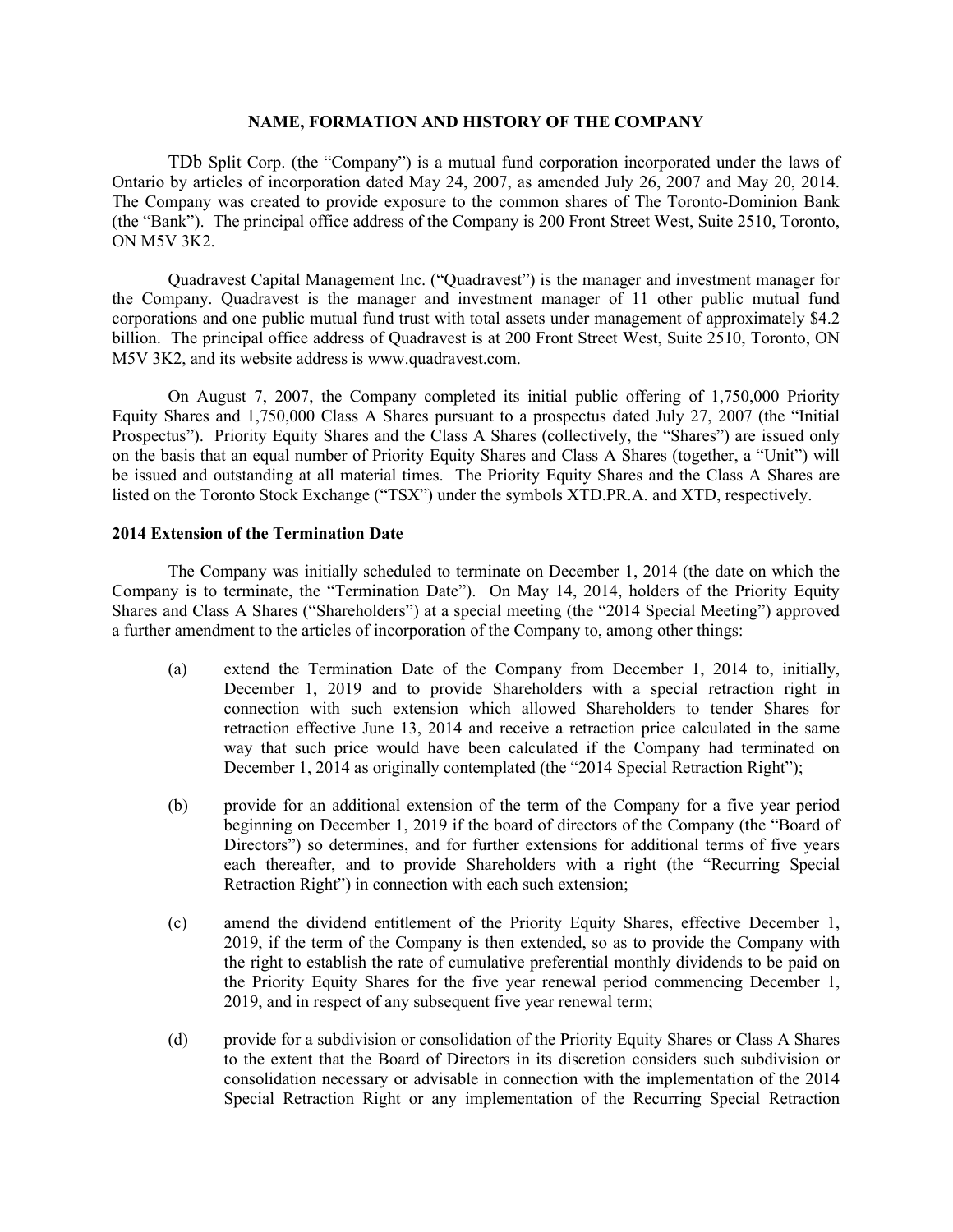Right, so as to ensure that after such implementation an equal number of Priority Equity Shares and Class A Shares remain outstanding; and

(e) provide the Company with a special redemption right in respect of the Priority Equity Shares and Class A Shares in connection with the implementation of the 2014 Special Retraction Right or any implementation of the Recurring Special Retraction Right, if necessary or desirable so as to ensure that after such implementation an equal number of Priority Equity Shares and Class A Shares remain outstanding.

In addition, Shareholders at the 2014 Special Meeting also authorized, among other matters, (i) a change to the dividend policy in relation to the Class A Shares to permit the Company to pay special yearend non-cash dividends on the Class A Shares even if, after payment of such a dividend, the net asset value per Unit would be less than \$20.00, where the purpose of such a special dividend in a year would be to reduce or eliminate the amount of net tax payable by the Company under the *Income Tax Act* (Canada) (the "Tax Act") for that year, (ii) a change to the Company's investment objectives; (iii) the Company to be terminated prior to any scheduled Termination Date in the discretion of Quadravest if the Priority Equity Shares or the Class A Shares are delisted on the TSX or if the net asset value of the Company declines to less than \$5,000,000; and (iv) a decrease in the discount to net asset value applicable to monthly redemptions of Shares from 4% to 2%, with the amount of the reduced discount to be paid to Quadravest.

## 2014 Financing

Pursuant to a short form prospectus dated August 26, 2014, on September 3, 2014 the Company issued 1,725,000 Priority Equity Shares and 1,725,000 Class A Shares.

#### 2019 Extension of the Termination Date

The Company was scheduled to terminate on December 1, 2019, with an additional extension of the term of the Company for a five year period beginning on December 1, 2019 if the Board of Directors so determined. On February 21, 2019, the Company announced that the Board of Directors had extended the Termination Date of the Company from December 1, 2019 to December 1, 2024. As set out above, further extensions for additional terms of five years thereafter may be made in the discretion of the Board of Directors. In connection with each such extension, Shareholders will be provided with a Recurring Special Retraction Right.

In connection with the extension of the Termination Date to December 1, 2024, the Company implemented a Recurring Special Retraction Right which allowed shareholders to tender one or both classes of Shares and receive a retraction price based on the November 29, 2019 net asset value per Unit (the "2019 Recurring Special Retraction Right").

#### 2019 Financing

Pursuant to a short form prospectus dated December 16, 2019, on December 23, 2019 the Company issued 2,600,012 Priority Equity Shares and 1,568,100 Class A Shares (the "2019 Financing").

In connection with the 2019 Recurring Special Retraction Right, more Priority Equity Shares were tendered for retraction than Class A Shares. Since the Company is required to have an equal number of Priority Equity Shares and Class A Shares outstanding at all material times, in connection with the 2019 Financing the Company offered 1,031,912 Priority Equity Shares on an unmatched basis in order to maintain an equal number of Priority Equity Shares and Class A Shares outstanding.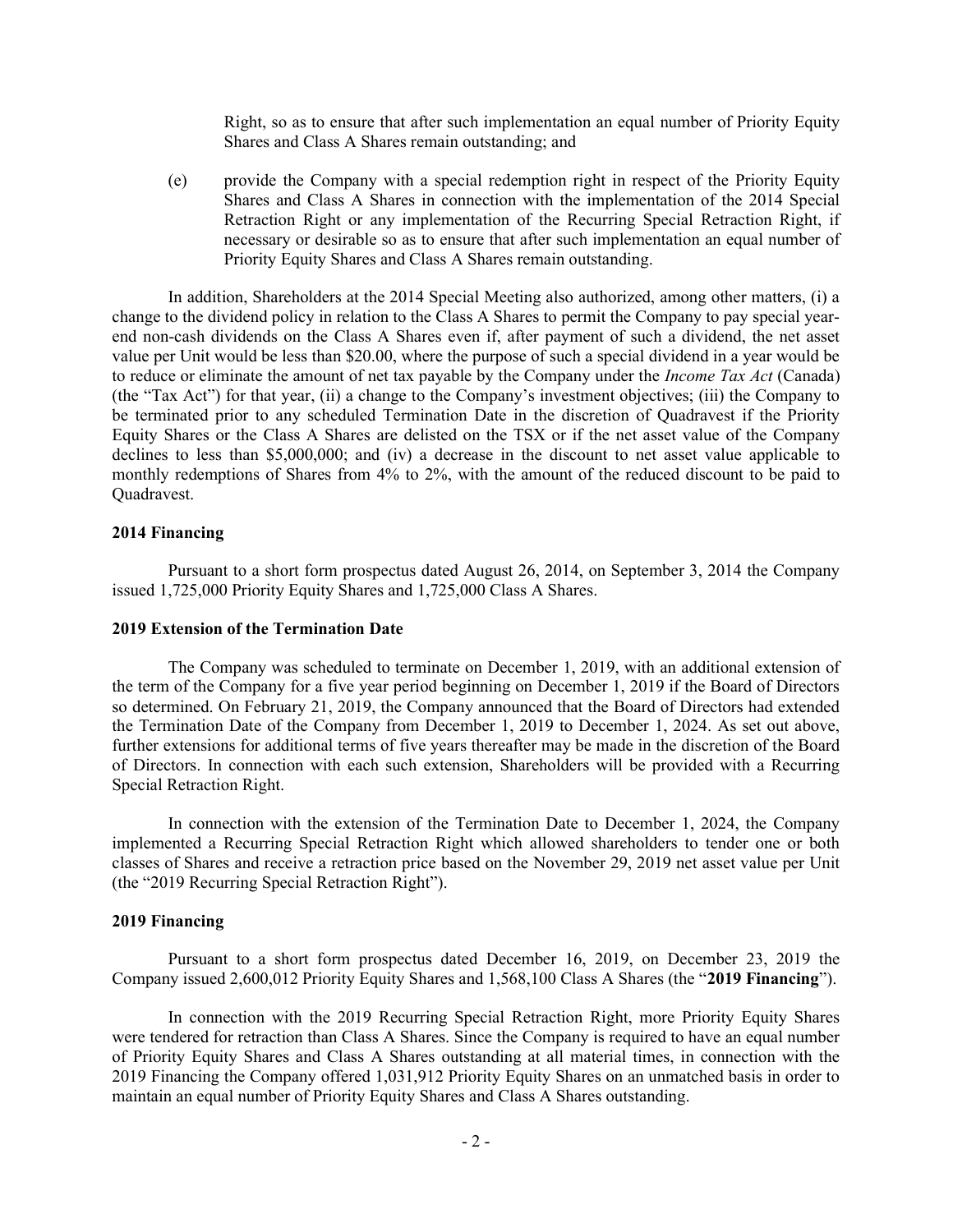## 2021 Financing

Pursuant to a short form prospectus dated March 29, 2021, on April 7, 2021 the Company issued 987,000 Priority Equity Shares and 987,000 Class A Shares.

## 2021 ATM Program

On December 3, 2021, the Company established an at-the-market equity program (the "2021 ATM Program") that allows the Company to issue Priority Equity Shares having an aggregate market value of up to \$37,500,000 and Class A Shares having an aggregate market value of up to \$37,500,000 to the public from time to time, at the Company's discretion, at the prevailing market price on the TSX or on any other existing trading market for the Priority Equity Shares or Class A Shares, as applicable, in Canada. The 2021 ATM Program was established pursuant to a prospectus supplement dated December 2, 2021 to the Company's short form base shelf prospectus dated December 1, 2021. The 2021 ATM Program will be effective until January 2, 2024 unless terminated prior to such date by the Company or otherwise in accordance with the terms of the equity distribution agreement dated December 2, 2021.

# INVESTMENT OBJECTIVES

The Company's investment objective with respect to the Priority Equity Shares is (a) to provide holders of Priority Equity Shares with cumulative preferential monthly cash dividends, the amount of which is fixed by the Board of Directors in respect of each five-year term of the Company; and (b) on the Termination Date, to pay the holders of the Priority Equity Shares an amount per Priority Equity Share equal to the Priority Equity Share Repayment Amount of \$10.00.

The Company's investment objective with respect to the Class A Shares is (a) to provide holders of Class A Shares with regular monthly cash distributions, in an amount to be determined by the Board of Directors; and (b) to permit such holders to participate in all growth in the net asset value of the Company above \$10.00 per Unit, by paying such holders, on or about the Termination Date, such amounts as remain in the Company on the Termination Date after paying the Priority Equity Share Repayment Amount to the holders of the Priority Equity Shares.

The Company invests in common shares of the Bank (the "Portfolio"). To supplement the dividends earned on those common shares and to reduce risk, the Company will from time to time write covered call options in respect of all or a part of common shares of the Bank that it holds. The number of such common shares that are the subject of call options and the terms of such options will vary from time to time as determined by Quadravest. In addition, the Company may also write cash covered put options or purchase call options with the effect of closing out existing call options written by the Company and may also purchase put options in order to protect the Company from declines in the market prices of the common shares of the Bank that it holds.

In addition to the restrictions and limitations on the Company's investing activities discussed under "Investment Restrictions" below, the Company will not invest in or hold (i) a share of, an interest in, or a debt of a non-resident entity, an interest in or a right or option to acquire such a share, interest or debt or an interest in a partnership which holds such a share, option or rights, interest or debt that would cause the Company (or partnership) to include amounts in income under section 94.1 of the Tax Act, (ii) securities of a non-resident trust other than an "exempt foreign trust" as defined in subsection 94(1) of the Tax Act, or (iii) an interest in a trust that would require the Company to report income in connection with such interest pursuant to the rules in section 94.2 of the Tax Act.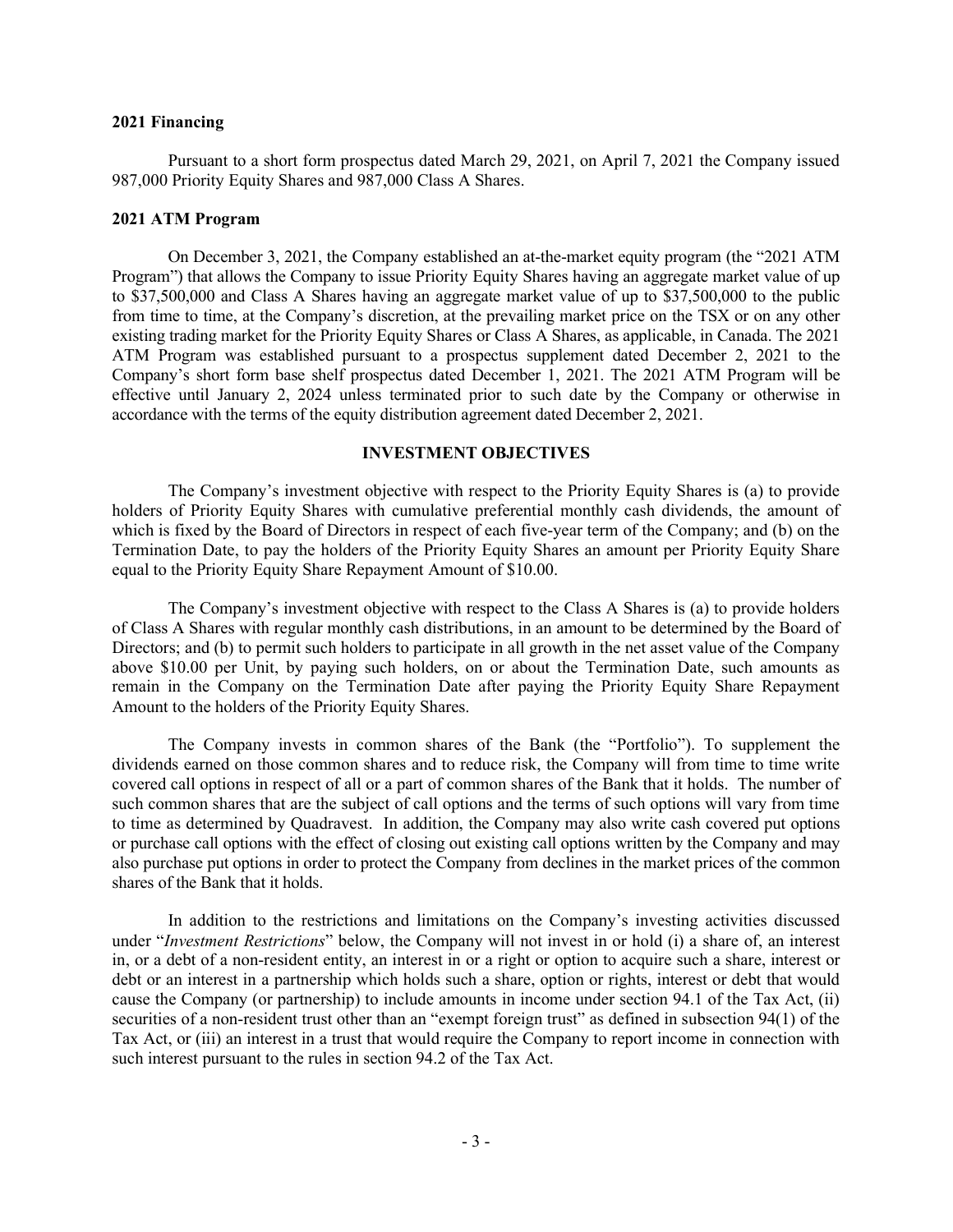#### Priority Equity Portfolio Protection Plan

The Company has adopted a strategy (the "Priority Equity Portfolio Protection Plan") intended to provide that the Priority Equity Share Repayment Amount will be paid in full to holders of the Priority Equity Shares on the Termination Date.

The Priority Equity Portfolio Protection Plan provides that if the net asset value of the Company declines below the Required Amount (as defined below), Quadravest will liquidate a portion of the common shares of the Bank held by the Company and use the net proceeds to acquire qualifying debt securities (the "Permitted Repayment Securities") in order to cover the Priority Equity Share Repayment Amount in the event of further declines in the net asset value of the Company. To qualify as Permitted Repayment Securities, debt securities must be issued or guaranteed by the government of Canada or a province or the government of the United States, or be short term commercial paper with a rating of at least R-1 (mid) by DBRS Limited ("DBRS") or the equivalent rating from another rating organization. The Company would also be permitted to use forward agreements in connection with the implementation of the Priority Equity Protection Plan, but does not currently intend to do so.

Under the Priority Equity Portfolio Protection Plan, the amount of the Company's net assets, if any, required to be allocated to Permitted Repayment Securities (the "Required Amount") will be determined such that (i) the net asset value of the Company, less the value of the Permitted Repayment Securities held by the Company, is at least 125% of (ii) the Priority Equity Share Repayment Amount, less the amount anticipated to be received by the Company in respect of its Permitted Repayment Securities on the Termination Date.

The Company may unwind the Priority Equity Portfolio Protection Plan by selling Permitted Repayment Securities and using the net proceeds from such sale to purchase additional common shares of the Bank if, and then only to the extent, the value of the Permitted Repayment Securities exceeds the Required Amount. The Company may also implement the Priority Equity Portfolio Protection Plan at an earlier stage than the Plan calls for.

The Company implemented the Priority Equity Portfolio Protection Plan in November 2008 and unwound it on July 15, 2010. It was again implemented in November 2011. During the fiscal years ended November 30, 2012 and 2013, the Portfolio was rebalanced as necessary to meet the requirement of the Priority Equity Portfolio Protection Plan. During the fiscal years of the Company ended November 30, 2014 through November 30, 2019, the Priority Equity Portfolio Protection Plan was not required to be implemented. It was again implemented in March 2020. As at February 15, 2022 (the last Valuation Date (as defined below) for the Company prior to the date of this Annual Information Form), the net asset value per Unit of the Company was \$16.97.

## INVESTMENT RESTRICTIONS

The Company is subject to, and its investment portfolio is managed in accordance with, certain standard restrictions and practices prescribed by securities legislation of each of the provinces of Canada, including National Instrument 81-102 Investment Funds ("NI 81-102"), and any deviation from these restrictions and practices requires the prior approval of the Canadian Securities Administrators of each of the provinces of Canada. These restrictions and practices are designed, in part, to ensure that the Company's investments are diversified and relatively liquid and to ensure the proper administration of the Company. The Company has been exempted, pursuant to a decision document of the Canadian Securities Administrators dated June 28, 2007, from the requirements of section 2.1(1) of NI 81-102 (among other provisions), so as to permit the Company to invest in the shares of the Bank on the basis described herein. The Company was also granted relief, pursuant to a decision document of the Canadian Securities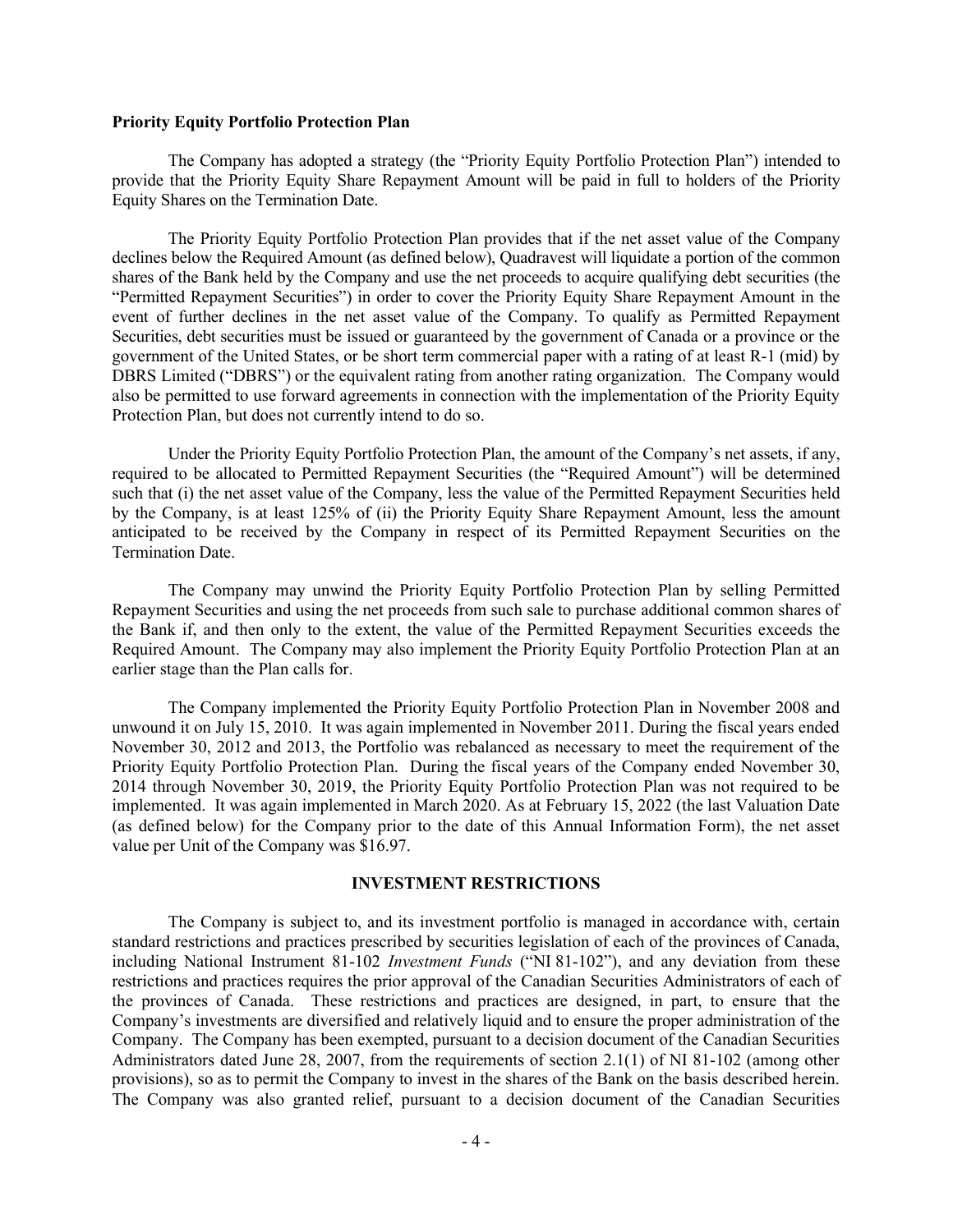Administrators dated October 3, 2008, from the provisions of sections  $2.6(a)(ii)$ ,  $2.7(1)(a)(ii)$  and  $2.7(4)$  of NI 81-102 in connection with any forward agreement the Company might enter into in connection with the Priority Equity Portfolio Protection Plan.

The Company is also subject to certain additional investment restrictions or criteria that, among other things, limit the equity securities and other securities the Company may acquire in the Portfolio. The Company's investment restrictions and criteria may not be changed without the approval of the holders of the Priority Equity Shares and the Class A Shares by a two-thirds majority vote at a meeting called for such purpose. See "Description of the Shares of the Company − Acts Requiring Shareholder Approval". In this regard, the Company may not:

- (a) purchase securities of any issuer unless such securities are common shares of the Bank or are Permitted Repayment Securities;
- (b) make any investment or conduct any activity that would result in the Company failing to qualify as a "mutual fund corporation" within the meaning of the Tax Act;
- (c) write a call option in respect of a common share of the Bank unless such share is held by the Company at the time the option is written or dispose of such a share that is subject to a call option written by the Company unless that option has either been terminated or has expired;
- (d) enter into any arrangement (including the acquisition of securities and the writing of covered call options in respect thereof) where the main reason for entering into the arrangement is to enable the Company to receive a dividend on such securities in circumstances where, under the arrangement, someone other than the Company bears the risk of loss or enjoys the opportunity for gain or profit with respect to such securities in any material respect; and
- (e) acquire or continue to hold any security that is a "specified property" as defined in subsection 18(1) of the legislative proposals to amend the Tax Act released by the Minister of Finance (Canada) on September 16, 2004 if the total of all amounts each of which is the fair market value of a specified property would exceed 10% of the total of all amounts each of which is the fair market value of a property of the Company.

# DESCRIPTION OF THE SHARES OF THE COMPANY

The Company is authorized to issue an unlimited number of Priority Equity Shares and Class A Shares and 1,000 Class B Shares of which as at the date of this Annual Information Form there are issued and outstanding 1,000 Class B Shares, 5,976,160 Priority Equity Shares and 5,976,360 Class A Shares. The attributes of the Priority Equity Shares and Class A Shares are described below under "Description of the Shares of the Company – Certain Provisions of the Priority Equity Shares" and "Description of the Shares of the Company – Certain Provisions of the Class A Shares", respectively. The Company is permitted to issue additional Priority Equity Shares and Class A Shares under the provisions of NI 81-102 so long as such Shares are issued at a price (a) which, so far as is reasonably practicable, does not cause dilution of the net asset value per Priority Equity Share or Class A Share at the time such Shares are issued, and (b) which is at least equal to the net asset value per Priority Equity Share or Class A Share most recently calculated prior to the pricing of the offering of such Shares. The Company will not issue additional Class B Shares.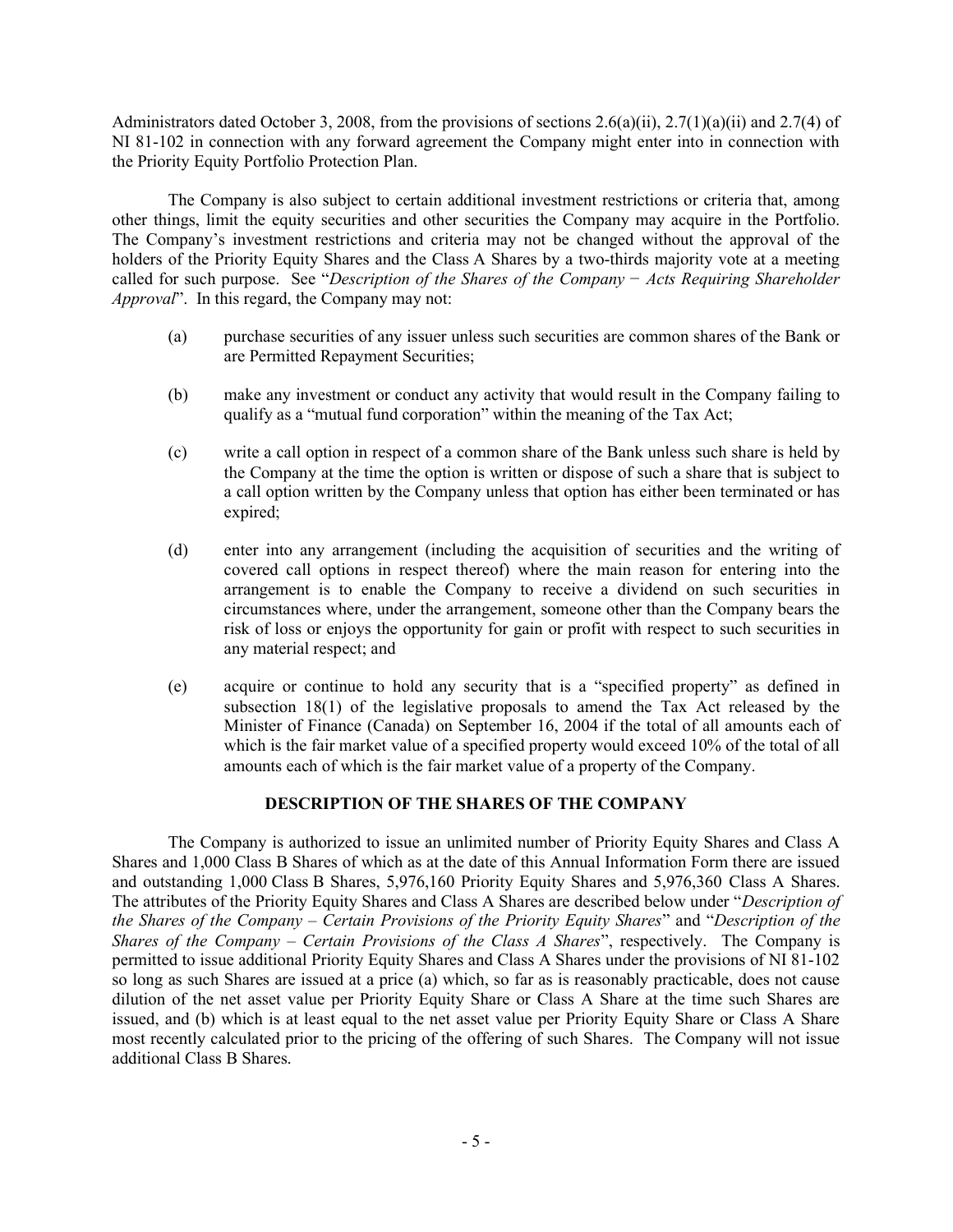## Class B Shares

The holders of Class B Shares are not entitled to receive dividends. The holders of the Class B Shares are entitled to one vote per share. The Class B Shares are retractable at a price of \$1.00 per share and have a nominal liquidation entitlement of \$1.00 per share. The Class B Shares rank subsequent to the Priority Equity Shares and prior to the Class A Shares with respect to such nominal liquidation entitlement on the dissolution, liquidation or winding-up of the Company.

## Certain Provisions of the Priority Equity Shares

#### Dividends

The Company will pay, as and when declared by the Board of Directors, a fixed cumulative preferential monthly dividend of \$0.04375 per Priority Equity Share to holders of Priority Equity Shares on the last day of each month (each a "Dividend Record Date"). From and after December 1, 2024, assuming the Termination Date of the Company is extended beyond December 1, 2024, and in respect of each five year extension, if any, thereafter, the Company shall determine the rate of cumulative preferential monthly dividends to be paid on the Priority Equity Shares for the ensuing five year period. Such determination shall be made no later than September 30 (or the first business day thereafter, if September 30 is not a business day) of the year in which the otherwise scheduled Termination Date is extended (the "Extension Year"), failing which the then-applicable dividend rate shall continue to apply. The dividend rate will be announced by press release (which press release will also set out a Shareholder's entitlement to the Recurring Special Retraction Right in connection with the extension of the term of the Company).

Based on market conditions and the composition of the Portfolio, it is anticipated that such dividends will consist solely of Ordinary Dividends (as defined under "Canadian Federal Income Tax Considerations – Tax Treatment of the Company"below). Dividends that are declared by the Board of Directors will be payable to holders of Priority Equity Shares of record at 5:00 p.m. (local time in Toronto, Ontario) on the applicable Dividend Record Date, with payment being made within 15 days thereafter.

Regular monthly dividends were paid to holders of the Priority Equity Shares for each of the months during the Company's last fiscal year ended November 30, 2021.

#### Retraction Privileges

Priority Equity Shares may be surrendered at any time for retraction to Computershare Investor Services Inc. ("Computershare"), the Company's registrar and transfer agent, but will be retracted only as of the last business day of each month (a "Retraction Date"). Priority Equity Shares surrendered for retraction by a Shareholder at least 20 business days prior to a Retraction Date will be retracted and the holder will receive payment on or before the 15<sup>th</sup> business day following such Retraction Date (the "Retraction Payment Date"). If a holder of Priority Equity Shares makes such surrender after 5:00 p.m. (local time in Toronto, Ontario) on the  $20<sup>th</sup>$  business day immediately preceding a Retraction Date, the Priority Equity Shares will be retracted on the Retraction Date in the following month and the holder will receive payment for the retracted Priority Equity Shares as of the Retraction Payment Date in respect of the Retraction Date in the following month.

Except as noted below, holders of Priority Equity Shares whose shares are surrendered for retraction will be entitled to receive a price per Priority Equity Share (the "Priority Equity Share Retraction Price") equal to the lesser of (i) \$10.00; and (ii) 98% of the net asset value per Unit determined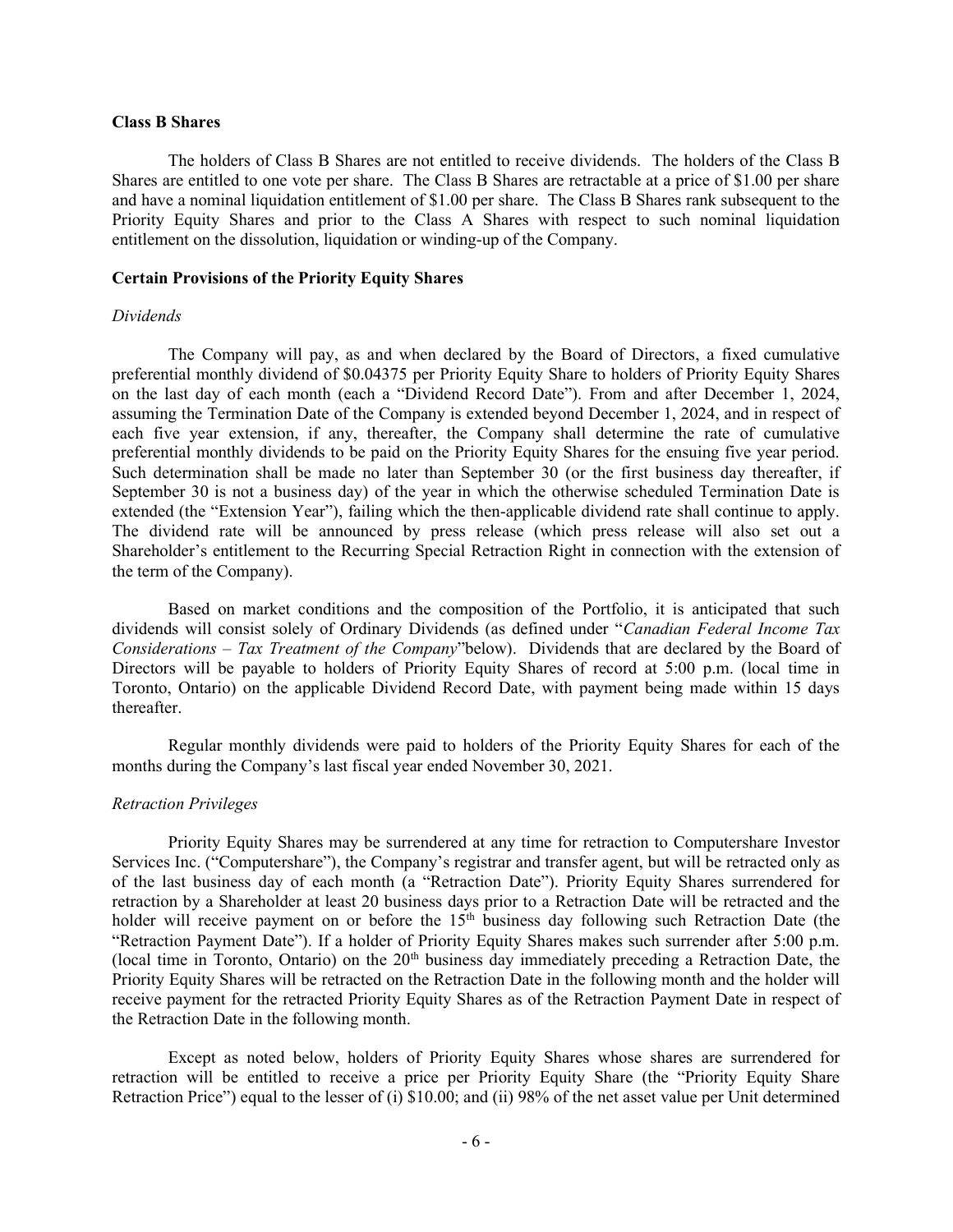as of the Retraction Date less the cost to the Company of the purchase of a Class A Share in the market for cancellation. For this purpose, the cost of the purchase of a Class A Share will include the purchase price of the Class A Share and commissions and costs, if any, related to the liquidation of any portion of the common shares of the Bank or Permitted Repayment Securities to fund the purchase of the Class A Share (to a maximum of 1% of the net asset value per Unit). Any accrued or declared and unpaid dividends payable on or before a Retraction Date in respect of Priority Equity Shares tendered for retraction on such Retraction Date will be paid on or before the Retraction Payment Date. The 2% discount to net asset value per Unit so applied to retractions of Priority Equity Shares is payable to Quadravest. See "Fees and Expenses".

Shareholders also have an annual retraction right under which they may concurrently retract an equal number of Priority Equity Shares and Class A Shares on the Retraction Date in December in each year (the "December Retraction Date"). The price paid by the Company for such a concurrent retraction will be equal to the net asset value per Unit calculated as of such date.

As disclosed below under "Description of the Shares of the Company – Resale of Shares Tendered for Retraction", if a holder of Priority Equity Shares tendered for retraction has not withheld his or her consent thereto in the manner provided in the Retraction Notice (as defined below) delivered to CDS Clearing and Depository Services Inc. ("CDS") through a participant in the CDS book-entry system (a "CDS Participant"), the Company may, but is not obligated to, require a Recirculation Agent (as defined below) to use its best efforts to find purchasers for any Priority Equity Shares tendered for retraction prior to the relevant Retraction Payment Date pursuant to the applicable Recirculation Agreement (as defined below). In such event, the amount to be paid to the holder of the Priority Equity Shares on the Retraction Payment Date will be an amount equal to the proceeds of the sale of the Priority Equity Shares less any applicable commission. Such amount will not be less than the Priority Equity Share Retraction Price. Holders of Priority Equity Shares are free to withhold their consent to such treatment and to require the Company to retract their Priority Equity Shares in accordance with their terms.

Subject to the Company's right to require a Recirculation Agent (as defined below) to use its best efforts to find purchasers prior to the relevant Retraction Payment Date for any Priority Equity Shares tendered for retraction, any and all Priority Equity Shares which have been surrendered to the Company for retraction are deemed to be outstanding until (but not after) the close of business on the relevant Retraction Date, unless the Priority Equity Share Retraction Price is not paid on the Retraction Payment Date, in which event such Priority Equity Shares will remain outstanding.

The retraction right must be exercised by causing written notice to be given within the notice periods prescribed herein and in the manner described under "Description of the Shares of the Company – Book-Entry System" below. Such surrender will be irrevocable upon the delivery of notice to CDS through a CDS Participant, except with respect to those Priority Equity Shares which are not retracted by the Company on the relevant Retraction Date.

If any Priority Equity Shares are tendered for retraction and are not resold in the manner described below under "Description of the Shares of the Company – Resale of Shares Tendered for Retraction", the Company will, prior to the Retraction Payment Date, purchase for cancellation that number of Class A Shares which equals the number of Priority Equity Shares so retracted. Any Class A Shares so purchased for cancellation will be purchased in the market.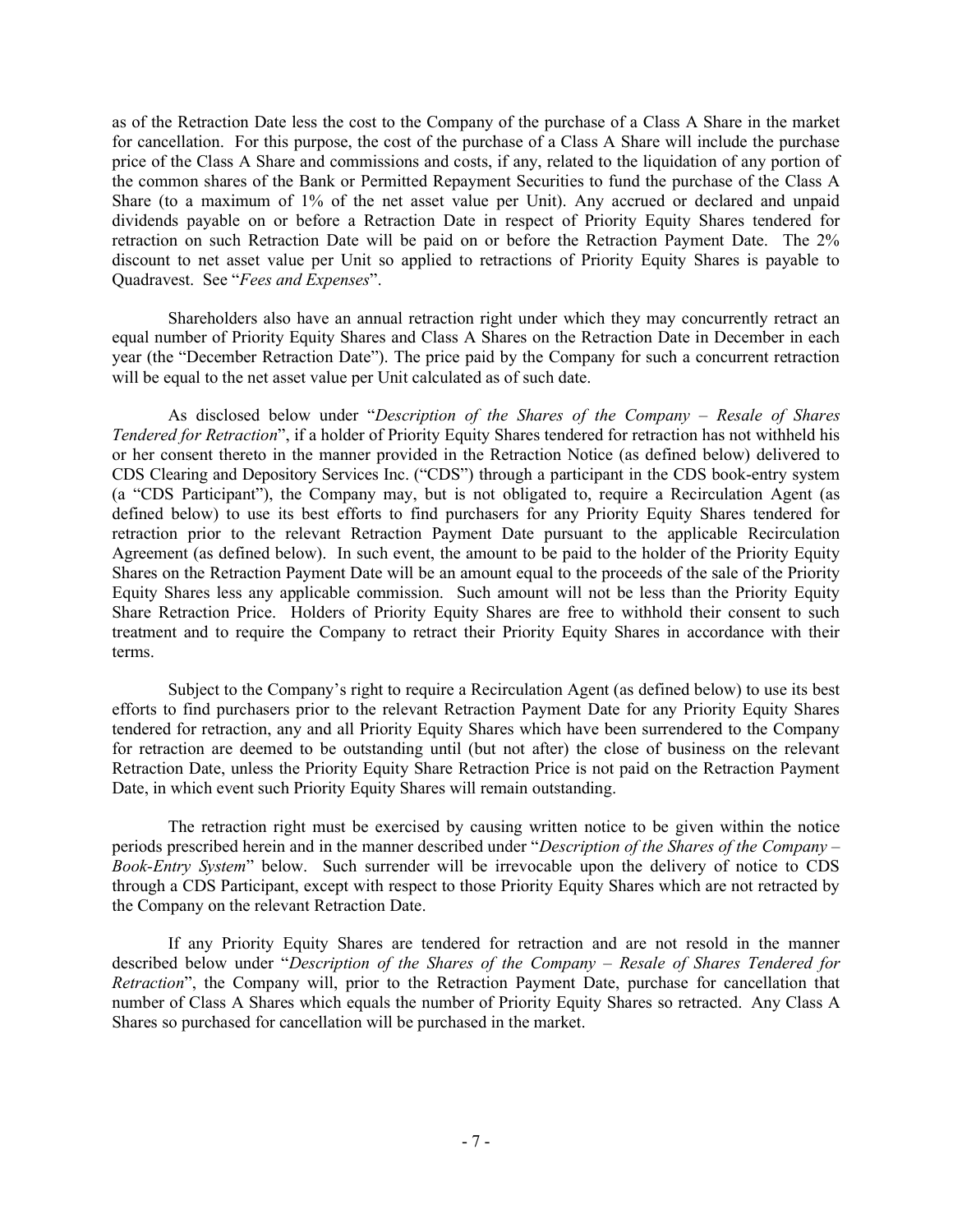## Priority and Rating

The Priority Equity Shares rank in priority to the Class A Shares with respect to the payment of dividends and in priority to the Class A Shares and the Class B Shares with respect to the repayment of capital on the dissolution, liquidation or winding-up of the Company. The Priority Equity Shares have not been rated by any rating organization.

# Certain Provisions of the Class A Shares

#### Dividends and other Distributions

The policy of the Board of Directors is to endeavour to declare and pay regular monthly dividends targeted to be \$0.05 per Class A Share to yield 6.0% per annum on the original issue price. It is also the policy of the Board of Directors to pay dividends to the holders of Class A Shares in a year in an amount equal to all net realized capital gains, dividends and option premiums (other than option premiums in respect of options outstanding at year end) earned by the Company in such year (net of expenses, taxes and loss carry-forwards) that are in excess of the dividends paid on the Priority Equity Shares. Accordingly, if any amounts remain available for the payment of dividends after payment of the dividends on the Priority Equity Shares and the regular monthly dividends on the Class A Shares, a special year-end dividend of such amount will be payable to holders of the Class A Shares of record on the last day of November in each year. Distributions paid on the Class A Shares may consist of Ordinary Dividends (as defined under "Canadian Federal Income Tax Considerations – Tax Treatment of the Company" below), capital gains dividends and non-taxable returns of capital.

No regular monthly dividends or other monthly distributions will be paid on the Class A Shares in any month as long as any dividends on the Priority Equity Shares are then in arrears or so long as the net asset value per Unit is equal to or less than \$12.50.

Additionally, it is currently intended that no special year-end dividends will be paid if after payment of such a dividend the net asset value per Unit would be less than \$20.00, unless the purpose of paying such a special dividend would be to reduce or eliminate the amount of net tax payable by the Company under the Tax Act for that year. Any dividends so declared would be payable in additional Class A Shares, and not in cash, and following the payment the Articles would be further amended to effect a share consolidation, so that after such payment, the Shareholder would hold the same number of Class A Shares as were held immediately prior to such payment. This share consolidation would also restore the net asset value per Unit to the same amount as immediately before the year end distribution.

The amount of dividends or other distributions in any particular month will be determined by the Board of Directors on the advice of Quadravest, having regard to the investment objectives of the Company, the net income and net realized capital gains of the Company during the month and in the year to date, the net income and net realized capital gains of the Company anticipated in the balance of the year, the net asset value per Unit and dividends or distributions paid in previous monthly periods.

Dividends or other distributions declared by the Board of Directors on the Class A Shares will be payable to holders of Class A Shares of record at 5:00 p.m. (local time in Toronto, Ontario) on the applicable Dividend Record Date with payment being made within 15 days thereafter.

Regular monthly dividends were paid to the holders of Class A Shares for each of the months during the Company's last fiscal year ended November 30, 2021, other than December, as the net asset value per Unit was equal to or less than \$12.50 on the date of approval.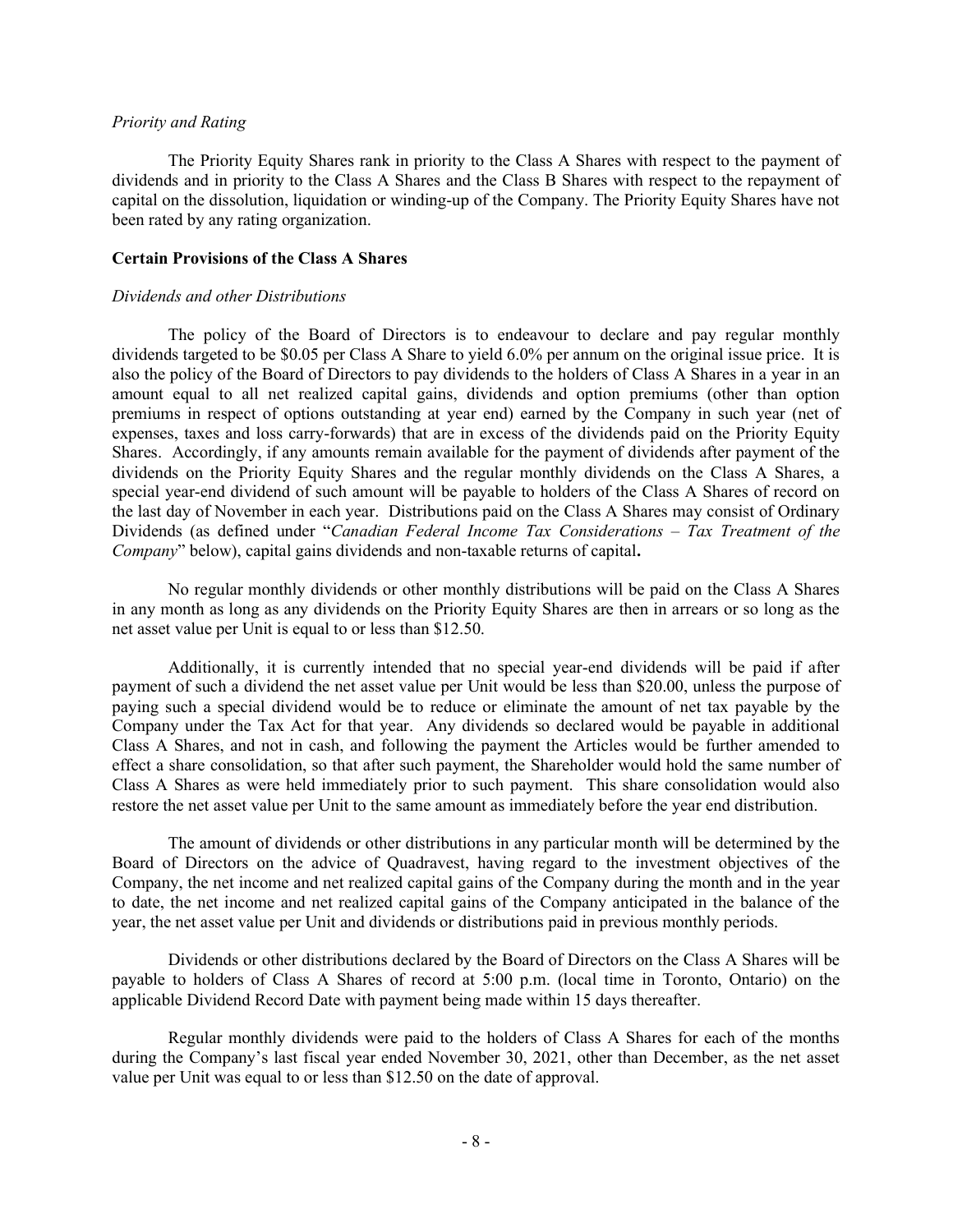## Retraction Privileges

Class A Shares may be surrendered at any time for retraction to Computershare, but will be retracted only as of a Retraction Date. Class A Shares surrendered for retraction by a Shareholder at least 20 business days prior to a Retraction Date will be retracted and the holder will receive payment on or before the Retraction Payment Date. If a holder of Class A Shares makes such surrender after 5:00 p.m. (local time in Toronto, Ontario) on the  $20<sup>th</sup>$  business day immediately preceding a Retraction Date, the Class A Shares will be retracted as of the Retraction Date in the following month and the holder will receive payment for the retracted Class A Shares as of the Retraction Payment Date in respect of the Retraction Date in the following month.

Except as noted below, holders of Class A Shares whose shares are surrendered for retraction will be entitled to receive a retraction price per Class A Share ("Class A Share Retraction Price") equal to 98% of the net asset value per Unit determined as of the Retraction Date less the cost to the Company of the purchase of a Priority Equity Share in the market for cancellation. For this purpose, the cost of the purchase of a Priority Equity Share will include the purchase price of the Priority Equity Share and commissions and costs, if any, related to the liquidation of any portion of the common shares of the Bank or Permitted Repayment Securities to fund the purchase of the Priority Equity Share (to a maximum of 1% of the net asset value per Unit). Any declared and unpaid dividends payable on or before a Retraction Date in respect of Class A Shares tendered for retraction on such Retraction Date will be paid on or before the Retraction Payment Date. The 2% discount to net asset value per Unit so applied to retractions of Class A Shares is payable to Quadravest. See "Fees and Expenses".

Shareholders also have an annual retraction right under which they may concurrently retract one Priority Equity Share and one Class A Share on the December Retraction Date in each year. The price paid by the Company for such a concurrent retraction will be equal to the net asset value per Unit calculated as of such date.

As disclosed below under "Description of the Shares of the Company – Resale of Shares Tendered for Retraction", if the holder of Class A Shares tendered for retraction has not withheld his or her consent thereto in the manner provided in the Retraction Notice delivered to CDS through a CDS Participant, the Company may, but is not obligated to, require a Recirculation Agent to use its best efforts to find purchasers for any Class A Shares tendered for retraction prior to the relevant Retraction Payment Date pursuant to the applicable Recirculation Agreement. In such event, the amount to be paid to the holder of the Class A Shares on the Retraction Payment Date will be an amount equal to the proceeds of the sale of the Class A Shares less any applicable commission. Such amount will not be less than the Class A Share Retraction Price. Holders of Class A Shares are free to withhold their consent to such treatment and to require the Company to retract their Class A Shares in accordance with their terms.

Subject to the Company's right to require a Recirculation Agent to use its best efforts to find purchasers prior to the relevant Retraction Payment Date for any Class A Shares tendered for retraction, any and all Class A Shares which have been surrendered to the Company for retraction are deemed to be outstanding until (but not after) the close of business on the relevant Retraction Date, unless the Class A Share Retraction Price is not paid on the Retraction Payment Date, in which event such Class A Shares will remain outstanding.

The retraction right must be exercised by causing written notice to be given within the notice periods prescribed herein and in the manner described under "Description of the Shares of the Company – Book-Entry Only System". Such surrender will be irrevocable upon the delivery of notice to CDS through a CDS Participant, except with respect to those Class A Shares which are not retracted by the Company on the relevant Retraction Date.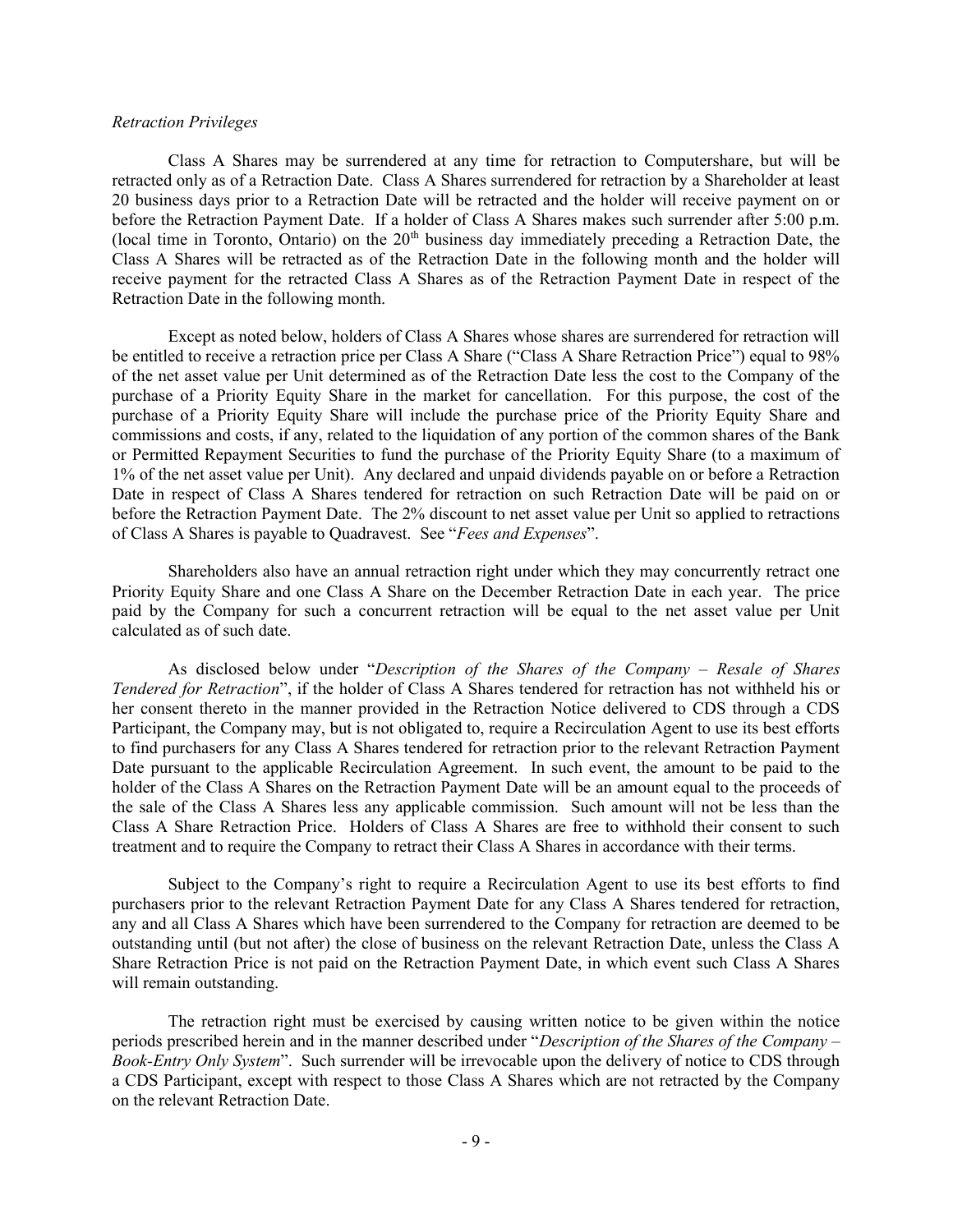If any Class A Shares are tendered for retraction and are not resold in the manner described below under "Description of the Shares of the Company – Resale of Shares Tendered for Retraction", the Company will, prior to the Retraction Payment Date, purchase for cancellation that number of Priority Equity Shares which equals the number of Class A Shares so retracted. Any Priority Equity Shares so purchased for cancellation will be purchased in the market.

# Priority

The Class A Shares rank subordinate to the Priority Equity Shares with respect to the payment of dividends and subordinate to the Priority Equity Shares and the Class B Shares with respect to the repayment of capital on the dissolution, liquidation or winding-up of the Company.

## Term and Termination of the Company

#### Payments on Termination

All Priority Equity Shares and Class A Shares outstanding on the Termination Date will be redeemed by the Company on such date. Immediately prior to the Termination Date, the Company will, to the extent possible, convert the Portfolio to cash and will pay or make adequate provision for all of the Company's liabilities. Except in the case of an early termination following a Liquidation Event (as defined below), the Company will, after receipt of the net cash proceeds of the liquidation of the Portfolio, as soon as practicable after the Termination Date:

- (a) distribute to the holders of the Priority Equity Shares an amount in respect of each Priority Equity Share to be redeemed equal to (i) the sum of  $(A)$  the lesser of  $(x)$  \$10.00 and (y) the net asset value of the Company on the Termination Date, divided by the number of Priority Equity Shares then outstanding, plus (B) an amount equal to the accrued and unpaid dividends on each Priority Equity Share to but excluding the Termination Date, plus (ii) all declared and unpaid dividends on the Priority Equity Shares to but excluding the Termination Date;
- (b) return the initial investment amount of \$1,000 (\$1.00 per Class B Share) to the Trust (as defined below) upon the redemption of the Class B Shares on the Termination Date;
- (c) thereafter distribute to holders of the Class A Shares the remaining assets of the Company, if any, as soon as practicable after the Termination Date.

#### Early Termination Following a Liquidation Event

Subject to any applicable law, the Priority Equity Shares and the Class A Shares may in the discretion of Quadravest be redeemed by the Company on a date determined by the directors of the Company (the "Liquidation Date") following a Liquidation Event. For these purposes, a "Liquidation Event" means the receipt by the Company of a notice from the TSX that the Priority Equity Shares or the Class A Shares are to be delisted by the TSX, or if the net asset value of the Company on any date on which such net asset value is calculated is less than \$5,000,000.

In the event a Liquidation Event occurs, the Company will (in addition to any obligation the Company may have under applicable law to issue an immediate press release and file a material change report in respect of such Liquidation Event), not less than 15 business days thereafter, issue an announcement (the "Liquidation Announcement") referencing such occurrence and stating whether the Company will exercise its discretion to elect early termination of the Company as a result of such Liquidation Event. The Company will (i) specify in the Liquidation Announcement the Liquidation Date,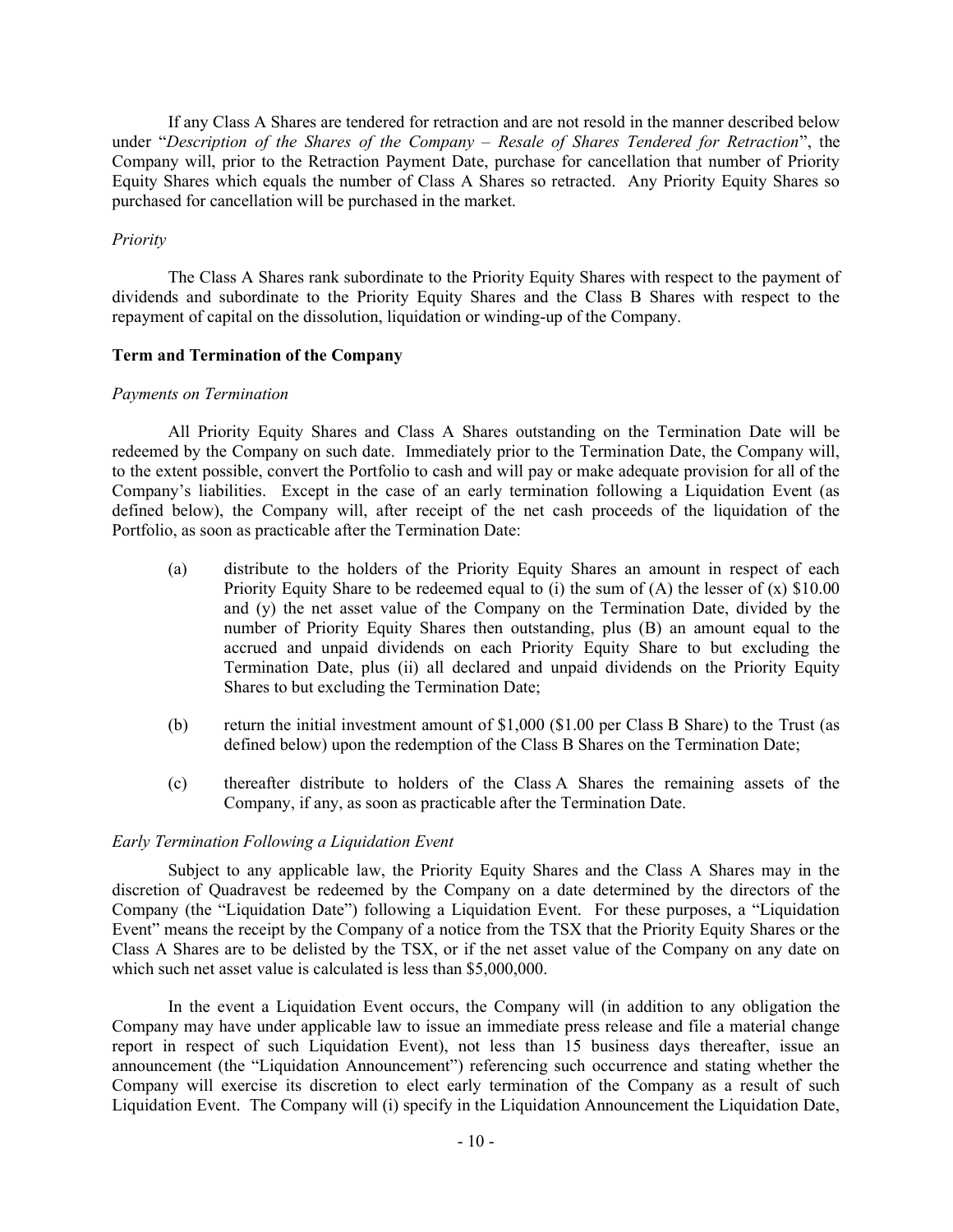which shall not be less than 60 days nor more than 90 days following the date the Liquidation Announcement is made, (ii) provide notice to each person who is a registered holder of Priority Equity Shares or Class A Shares to be redeemed of the intention of the Company to redeem such Priority Equity Shares and Class A Shares on such Liquidation Date, and (iii) set out the manner and place or places within Canada at which such Priority Equity Shares and Class A Shares will be redeemed.

In the event the Company elects to redeem all issued and outstanding Priority Equity Shares and Class A Shares on a Liquidation Date, the Company shall pay:

- (a) an amount in respect of each Priority Equity Share to be redeemed equal to the sum of (A) the sum of (x) the net asset value per Unit on the Liquidation Date multiplied by a fraction, the numerator of which is the volume weighted average trading price ("VWAP") of the Priority Equity Shares calculated over the 20 trading days ending immediately prior to the Liquidation Announcement and the denominator of which is the aggregate VWAP of the Priority Equity Shares and the Class A Shares calculated over the 20 trading days ending immediately prior to the Liquidation Announcement plus (y) an amount equal to the accrued and unpaid dividends on each Priority Equity Share to but excluding the Liquidation Date, plus (B) all declared and unpaid dividends on a Priority Equity Share to be redeemed to but excluding the Liquidation Date; and
- (b) an amount in respect of each Class A Share to be redeemed equal to the sum of (A) the net asset value per Unit on the Liquidation Date multiplied by a fraction, the numerator of which is the VWAP of the Class A Shares calculated over the 20 trading days ending immediately prior to the Liquidation Announcement and the denominator of which is the aggregate VWAP of the Class A Shares and the Priority Equity Shares calculated over the 20 trading days ending immediately prior to the Liquidation Announcement, plus (B) all declared and unpaid dividends on a Class A Share to be redeemed to but excluding the Liquidation Date.

## Extensions of the Termination Date

The Termination Date of the Company may be extended after December 1, 2024 for a further period of five years and thereafter for additional successive periods of five years each as determined by the Board of Directors. In the event the Board of Directors elects to so extend the Termination Date, holders of Priority Equity Shares and Class A Shares shall have the right to retract such shares by exercising the Recurring Special Retraction Right. Not less than 60 days prior to a scheduled Termination Date, the Company shall provide notice to each person who is a registered holder of Priority Equity Shares or Class A Shares either of (i) the determination of the Board of Directors to extend the Termination Date for a further five year period, the rights of the holders of such shares to the Recurring Special Retraction Right, and the rate at which cumulative preferential cash dividends shall be paid on the Priority Equity Shares for the ensuing five year period; or (ii) the determination of the Board of Directors not to extend the Termination Date for a further five year period, in which event such notice shall set out the Termination Date, and the manner and place or places within Canada on which the Priority Equity Shares and Class A Shares will be redeemed on that Termination Date. The Company shall also issue a press release providing the same information on the date such notice is given to the registered holder or holders of Priority Equity Shares and Class A Shares.

#### Recurring Special Retraction Right

In the event that the Termination Date is extended in any Extension Year, each holder of Priority Equity Shares or Class A Shares shall have the right to retract such Priority Equity Shares or Class A Shares effective December 1 of such Extension Year (the "Recurring Special Retraction Right"). The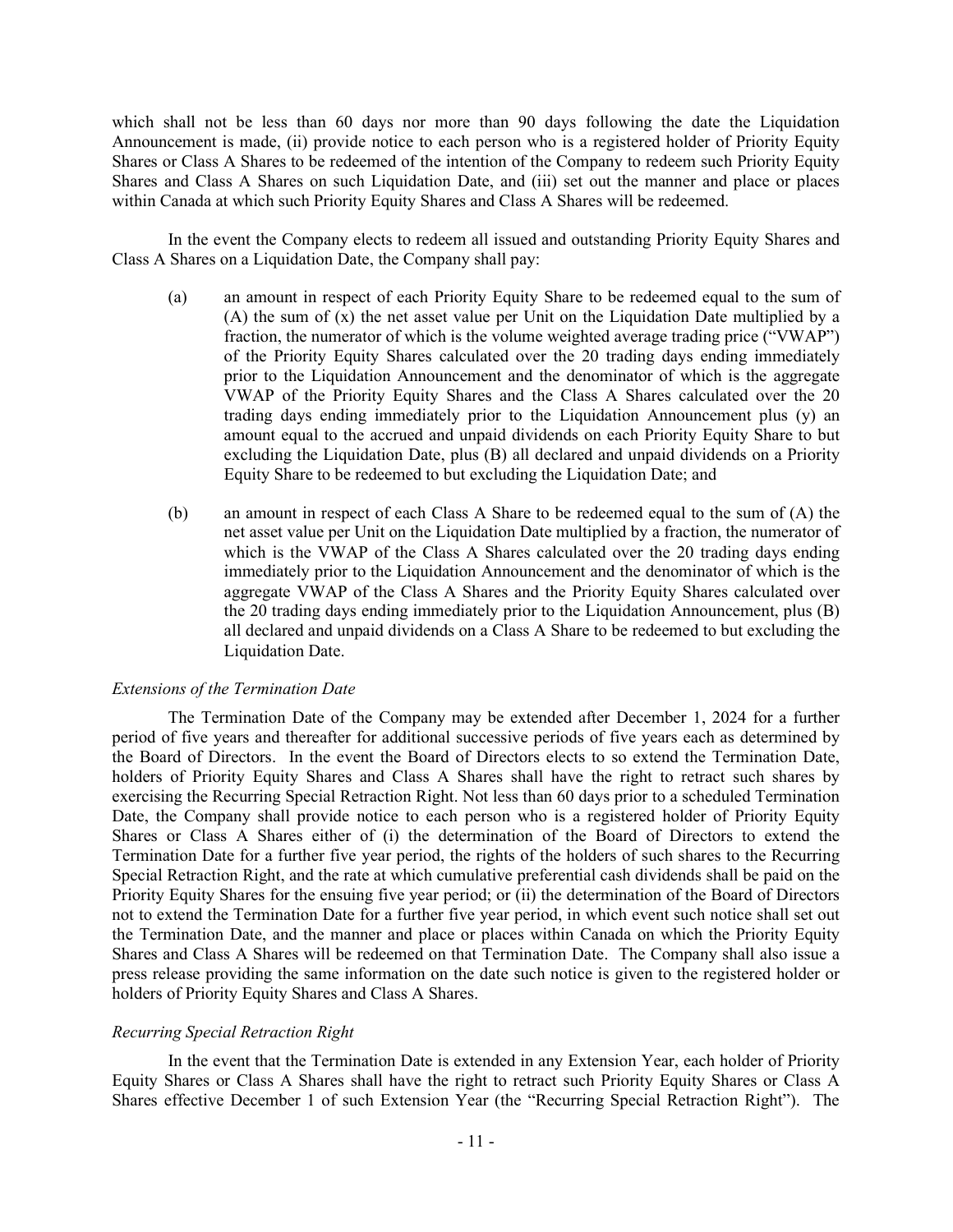price payable per Priority Equity Share so retracted shall be equal to (i) the sum of (A) the lesser of  $(x)$ \$10.00 and (y) the net asset value of the Company calculated on November 30 of such Extension Year, divided by the number of Priority Equity Shares then outstanding, plus (B) an amount equal to the accrued and unpaid dividends on each Priority Equity Share to but excluding November 30 of such Extension Year, plus (ii) all declared and unpaid dividends thereon to but excluding November 30 of such Extension Year. The price payable per Class A Share so retracted shall be equal to the greater of (i) the net asset value per Unit calculated on November 30 of such Extension Year less \$10.00, and (ii) zero. Holders of Priority Equity Shares or Class A Shares wishing to take advantage of the Recurring Special Retraction Right must surrender their Priority Equity Shares or Class A Shares for retraction no later than the close of business on November 1 of such Extension Year (or, if November 1 of such year is not a business day, on the immediately preceding business day). Payment of the retraction price per Priority Equity Share or Class A Share owing in respect of the exercise of the Recurring Special Retraction Right will be made on or before December 15 of such Extension Year (or, if December 15 of such year is not a business day, on the immediately succeeding business day).

#### Special Redemption Right

Following any exercise of the Recurring Special Retraction Right, the Company shall have the right to redeem, on a pro rata basis, as at November 30 of the year in which the Recurring Special Retraction Right is exercised, such number of Priority Equity Shares (if more Class A Shares than Priority Equity Shares are tendered for redemption upon any exercise of the Recurring Special Retraction Right) or such number of Class A Shares (if more Priority Equity Shares than Class A Shares are tendered for redemption upon any exercise of the Recurring Special Retraction Right) as is required to achieve an equality in the number of outstanding Priority Equity Shares and Class A Shares (the "Special Redemption Right") at a price per Priority Equity Share equal to (i) the sum of (A) the lesser of (x) \$10.00 and (y) the net asset value of the Company calculated on November 30 of the year in which the Recurring Special Retraction Right is exercised, divided by the number of Priority Equity Shares then outstanding, plus (B) an amount equal to the accrued and unpaid dividends on each Priority Equity Share to but excluding November 30 of such year, plus (ii) all declared and unpaid dividends thereon to but excluding November 30 of such year; and at a price per Class A Share equal to the greater of (i) the net asset value per Unit calculated on November 30 of the year in which the Recurring Special Retraction Right is exercised less \$10.00, and (ii) zero (the "Applicable Special Redemption Price"). In connection with any exercise of this Special Redemption Right, the Company shall, at least seven days prior to November 30 of the year in which the Recurring Special Retraction Right is exercised, provide notice to each person who is a registered holder of Priority Equity Shares (in the case of a redemption of Priority Equity Shares) or a registered holder of Class A Shares (in the case of a redemption of Class A Shares) to be redeemed of the intention of the Company to redeem such Priority Equity Shares or Class A Shares, as the case may be, and of the manner and place or places within Canada at which such Priority Equity Shares or Class A Shares will be redeemed.

No later than December 15 of the year in which the Special Redemption Right is exercised, the Company shall pay or cause to be paid to or to the order of the registered holders of the Priority Equity Shares or Class A Shares to be redeemed, as the case may be, an amount per Priority Equity Share or Class A Share equal to the Applicable Special Redemption Price. Payment of the Applicable Special Redemption Price shall be made by cheque(s) of the Company drawn on a Canadian chartered bank or a trust company incorporated under or governed by the laws of Canada or of a Province of Canada and payable to the holders thereof in lawful money of Canada at par at any branch in Canada of such bank or trust company or in any other manner acceptable to the Company and a registered holder of Priority Equity Shares or Class A Shares, as the case may be. The mailing of such a cheque to a registered holder of Priority Equity Shares or Class A Shares from the Company's registered office or the principal office in Toronto of the registrar for the Priority Equity Shares or Class A Shares shall be deemed to be payment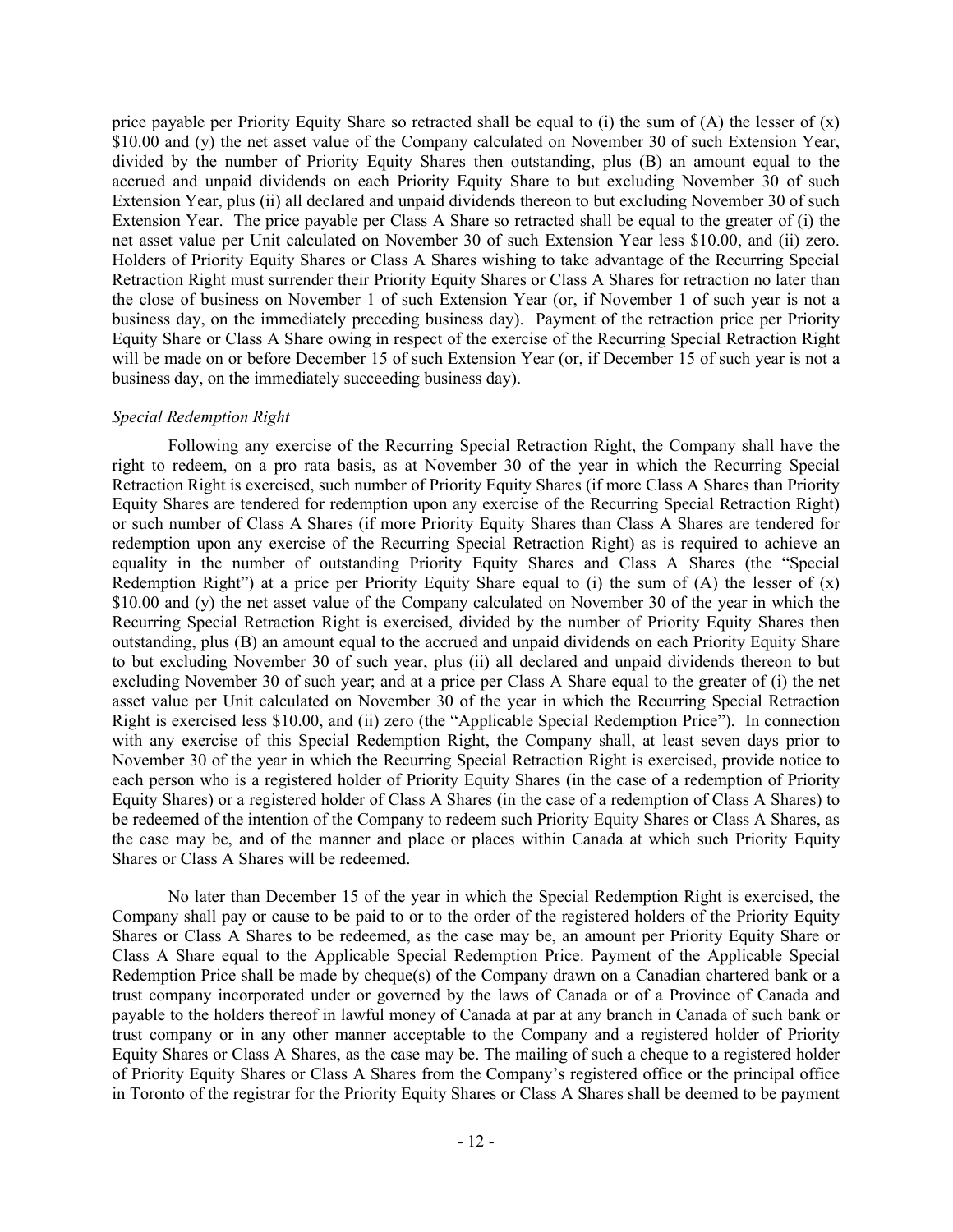in accordance with these requirements and shall satisfy and discharge all liability in respect of such Applicable Special Redemption Price to the extent of the amount represented by such cheque, unless such cheque is not paid on due presentation. From and after November 30 of such year, the holders of the Priority Equity Shares or Class A Shares called for redemption shall cease to be entitled to dividends or to exercise any rights as Shareholders of the Company in respect of such Shares except the right to receive the Applicable Special Redemption Price; provided that if payment of such Applicable Special Redemption Price is not made in accordance with the provisions hereof, then the rights of the holders of the Priority Equity Shares or Class A Shares shall remain unimpaired.

## Subdivision or Consolidation of the Priority Equity Shares or the Class A Shares

The Company shall have the right to further amend its articles of incorporation to provide for a subdivision or consolidation of the Priority Equity Shares or the Class A Shares to the extent that the Manager advises the Company that it considers such subdivision or consolidation necessary or advisable in connection with any implementation of the Recurring Special Retraction Right, so as to ensure that after such implementation an equal number of Priority Equity Shares and Class A Shares remain outstanding

# Resale of Shares Tendered for Retraction

The Company has entered into a recirculation agreement dated July 27, 2007 (the "2007 Recirculation Agreement") with CIBC World Markets Inc. ("CIBC") and Computershare and a recirculation agreement dated December 3, 2019 (the "2019 Recirculation Agreement" and, together with the 2007 Recirculation Agreement, the "Recirculation Agreements") with National Bank Financial Inc. ("NBF" and, together with CIBC, the "Recirculation Agents") and Computershare. Pursuant to their respective Recirculation Agreements, each Recirculation Agent has agreed to use its best efforts to find purchasers for any Priority Equity Shares or Class A Shares tendered for retraction prior to the relevant Retraction Payment Date, provided that the holder of the Priority Equity Shares or Class A Shares so tendered has not withheld consent thereto. The Company is not obligated to require a Recirculation Agent to seek such purchasers but may elect to do so. In the event that a purchaser for such Priority Equity Shares or Class A Shares is found in this manner, the notice of retraction shall be deemed to have been withdrawn prior to the relevant Retraction Date and the Priority Equity Shares or Class A Shares shall remain outstanding. The amount to be paid to the holder of the Priority Equity Shares or Class A Shares on the relevant Retraction Payment Date will be an amount equal to the proceeds of the sale of the Priority Equity Shares or Class A Shares less any applicable commission. Such amount will not be less than the applicable Priority Equity Share Retraction Price or Class A Share Retraction Price, as the case may be. Accordingly, the proceeds of the sale of the tendered securities by a Recirculation Agent must be equal to or exceed the applicable Priority Equity Share Retraction Price or the Class A Share Retraction Price.

## Suspension of Retractions or Redemptions

The Company may suspend the retraction or redemption of Priority Equity Shares and Class A Shares or payment of retraction or redemption proceeds during any period when normal trading is suspended on one or more stock exchanges on which the common shares of the Bank are listed or, with the prior permission of the Ontario Securities Commission, for any period not exceeding 120 days during which the Company determines that conditions exist which render impractical the sale of assets of the Company or which impair the ability of the Company to determine the value of the assets of the Company. The suspension may apply to all requests for retraction received prior to the suspension but as to which payment has not been made, as well as to all requests received while the suspension is in effect. All Shareholders making such requests shall be advised by the Company of the suspension and that the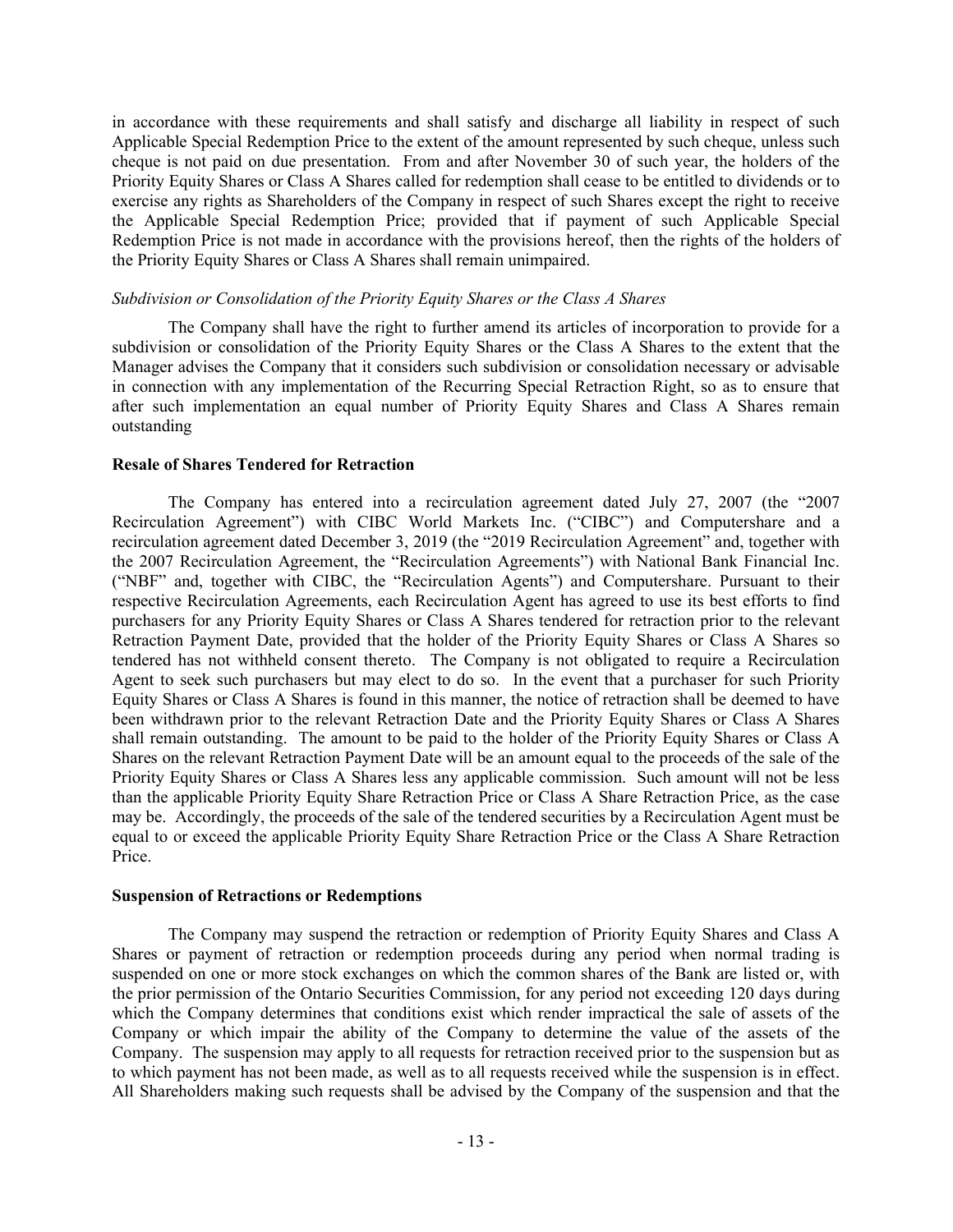retraction will be effected at a price determined on the first Valuation Date (as defined herein) following the termination of the suspension. All such Shareholders shall have and shall be advised that they have the right to withdraw their requests for retraction. The suspension shall terminate in any event on the first day on which the condition giving rise to the suspension has ceased to exist provided that no other condition under which a suspension is authorized then exists. To the extent not inconsistent with official rules and regulations promulgated by any government body having jurisdiction over the Company, any declaration of suspension made by the Company shall be conclusive.

## Book-Entry Only System

Registration of interests in and transfers of the Priority Equity Shares and Class A Shares will be made only through a book-entry system administered by CDS (the "book-entry only system"). Priority Equity Shares and Class A Shares must be purchased, transferred and surrendered for retraction or redemption through a CDS Participant. All rights of a beneficial owner of Priority Equity Shares or Class A Shares must be exercised through, and all payments or other property to which such beneficial owner is entitled will be made or delivered by, CDS or the CDS Participant through which the owner holds such Priority Equity Shares or Class A Shares. Upon purchase of any Priority Equity Shares or Class A Shares, the beneficial owner will receive only the customary confirmation. References in this Annual Information Form to a holder of Priority Equity Shares or Class A Shares means, unless the context otherwise requires, the owner of the beneficial interest in such shares.

The ability of a beneficial owner of Priority Equity Shares or Class A Shares to pledge such shares or otherwise take action with respect to such owner's interest in such shares (other than through a CDS Participant) may be limited due to the lack of a physical certificate.

A beneficial owner of Priority Equity Shares or Class A Shares who desires to exercise its retraction privileges thereunder must do so by causing a CDS Participant to deliver to CDS (at its office in the City of Toronto) on behalf of the beneficial owner a written notice of the beneficial owner's intention to retract shares, no later than 5:00 p.m. (local time in Toronto, Ontario) on the relevant notice date. An owner who desires to retract Priority Equity Shares or Class A Shares should ensure that the CDS Participant is provided with notice (the "Retraction Notice") of its intention to exercise its retraction privilege sufficiently in advance of the relevant notice date so as to permit the CDS Participant to deliver notice to CDS by the required time. The Retraction Notice will be available from a CDS Participant or Computershare, the Company's transfer agent and registrar. Any expense associated with the preparation and delivery of Retraction Notices will be for the account of the beneficial owner exercising the retraction privilege.

By causing a CDS Participant to deliver to CDS a notice of the beneficial owner's intention to retract shares, a beneficial owner shall be deemed to have irrevocably surrendered its shares for retraction and appointed such CDS Participant to act as his exclusive settlement agent with respect to the exercise of the retraction privilege and the receipt of payment in connection with the settlement of obligations arising from such exercise.

Any Retraction Notice which CDS determines to be incomplete, not in proper form or not duly executed shall for all purposes be void and of no effect, and the retraction privilege to which it relates shall be considered for all purposes not to have been exercised thereby. A failure by a CDS Participant to exercise retraction privileges or to give effect to the settlement thereof in accordance with the beneficial owner's instructions will not give rise to any obligations or liability on the part of the Company to the CDS Participant or the beneficial owner.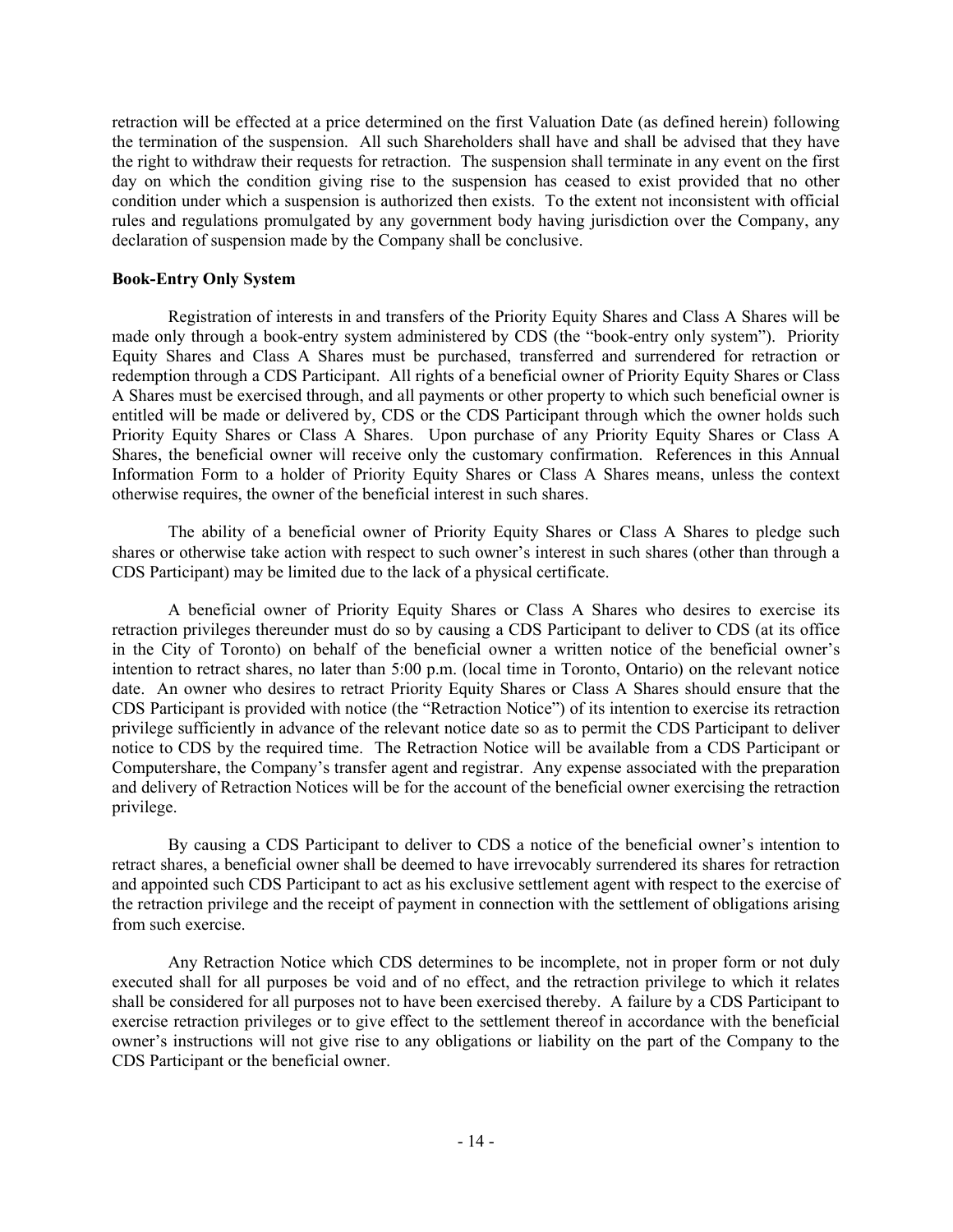The Company has the option to terminate registration of the Priority Equity Shares or Class A Shares through the book-entry only system, in which case certificates for Priority Equity Shares or Class A Shares, as the case may be, in fully registered form would be issued to beneficial owners of such shares, or their nominees.

#### Meetings of Shareholders

Except as required by law or set out below, holders of Priority Equity Shares and Class A Shares will not be entitled to receive notice of, to attend or to vote at any meeting of shareholders of the Company.

#### Acts Requiring Shareholder Approval

The following matters require the approval of the holders of Priority Equity Shares and Class A Shares by a two-thirds majority vote (other than matters referred to in paragraphs (c), (l) and (m), which require approval of a simple majority vote) at a meeting called and held for such purpose: (a) a change in the fundamental investment objectives and strategy of the Company; (b) a change in the investment restrictions of the Company as described under "Investment Restrictions"; (c) the entering into by the Company of transactions involving derivatives, other than the use of derivatives as described in this Annual Information Form and any other use of derivatives permitted under NI 81-102; (d) any change in the basis of calculating fees or other expenses that are charged to the Company which could result in an increase in charges to the Company; (e) the introduction of a fee or expense to be charged to the Company or directly to Shareholders by the Company or Quadravest in connection with the holding of securities of the Company that could result in an increase in charges to the Company or its Shareholders; (f) the approval of the appointment of a successor to Quadravest as manager following the resignation of Quadravest unless an affiliate is appointed; (g) the removal of Quadravest as manager and the appointment of a successor in the event Quadravest is insolvent, or is in breach or default of its obligations under the Management Agreement (as defined below) and such breach or default is not cured within 30 days of notice of such breach or default being given to Quadravest; (h) the approval of any other change of manager of the Company unless an affiliate of Quadravest becomes the manager; (i) the approval of the assignment of the Investment Management Agreement by Quadravest, except to an affiliate; (j) the confirmation of the appointment of a successor to Quadravest as investment manager in the event the Company terminates the Investment Management Agreement unless an affiliate is appointed; (k) the approval of the termination of the Investment Management Agreement by Quadravest, unless the reason for such termination is (i) a material breach or default by the Company of its obligations under the Investment Management Agreement where notice of such breach or default has been provided by Quadravest to the Company and it remains uncured for 30 days, or (ii) there has been a material change to the fundamental investment objectives, strategies or criteria of the Company; (l) a decrease in the frequency of calculating the net asset value; (m) a change of the auditor of the Company, unless such change does not require Shareholder approval under applicable securities legislation; (n) any merger of the Company for which Shareholder approval under NI 81-102 would be required; (o) an amendment, modification or variation in the provisions or rights attaching to the Priority Equity Shares, Class A Shares or Class B Shares; and (p) any other change for which the approval of the holders of the Priority Equity Shares and the Class A Shares is required under the provisions of the Business Corporations Act (Ontario).

Each Priority Equity Share and Class A Share will have one vote at such a meeting and will not vote separately as a class in respect of any vote taken (except for a vote in respect of the matters referred to in paragraphs (a), (b), (i) and (o) above and any other matters referred to above if a class is affected by the matter in a manner different from the other classes of shares of the Company). Ten per cent of the outstanding Priority Equity Shares and Class A Shares, respectively, represented in person or by proxy at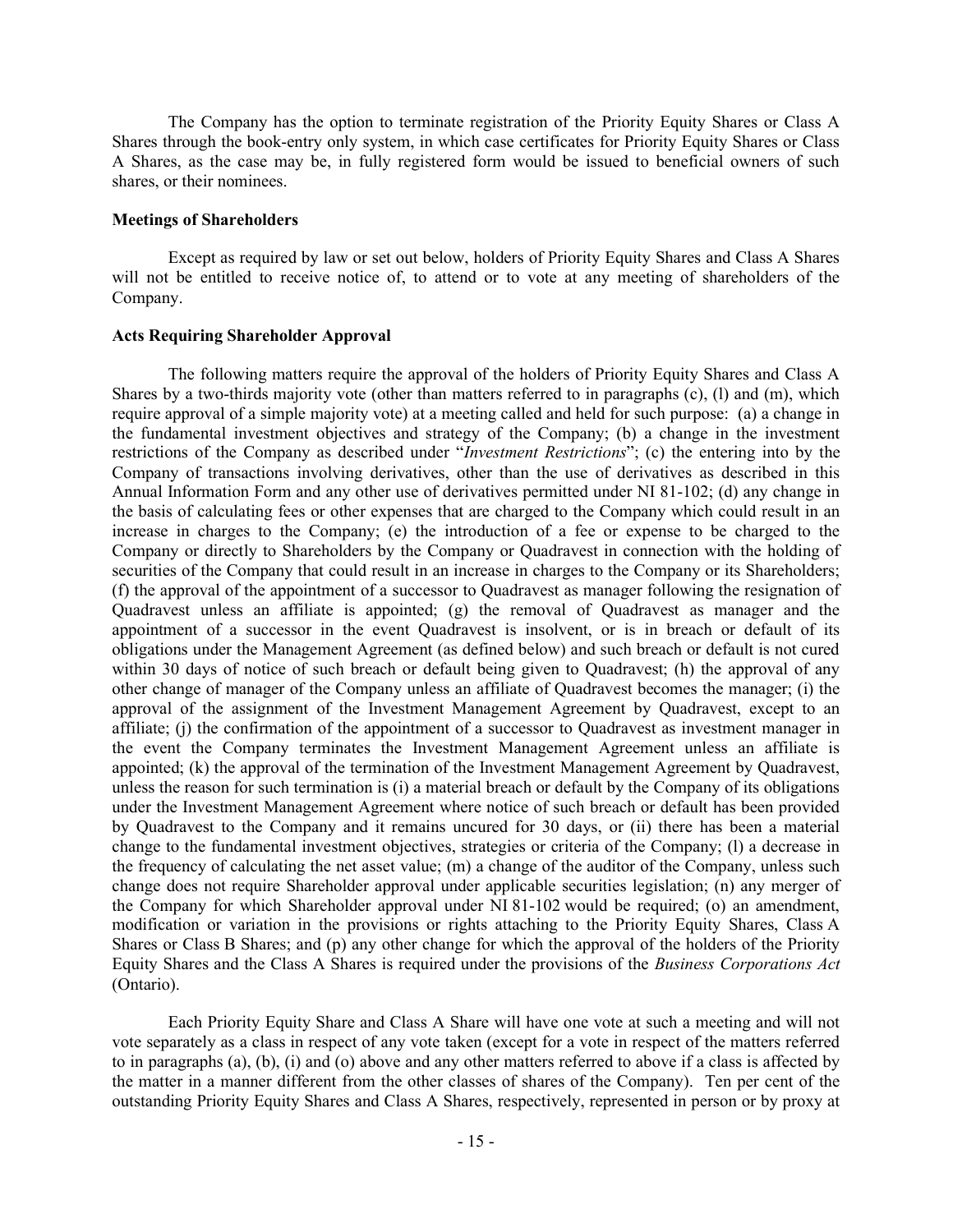the meeting will constitute a quorum. If no quorum is present, the holders of Priority Equity Shares and Class A Shares then present will constitute a quorum at an adjourned meeting.

# Reporting to Shareholders

The Company will deliver (or, if permitted by law, make available) to each Shareholder annual and semi-annual financial statements of the Company, annual and interim management reports of fund performance and such additional or other statements or reports as may be required by law. Each Shareholder will be mailed annually, no later than February 28, information necessary to enable such Shareholder to complete an income tax return with respect to amounts paid or payable by the Company in respect of the preceding calendar year.

# VALUATION OF PORTFOLIO SECURITIES

The net asset value of the Company is calculated by RBC Investor Services Trust ("RBC Trust") as of each Retraction Date and as of the 15<sup>th</sup> day of each month or if the 15<sup>th</sup> day of each month is not a business day then the immediately preceding business day (each, a "Valuation Date") by subtracting the aggregate amount of the Company's liabilities from its total assets. The Company's assets are valued in accordance with any requirements of law, including National Instrument 81-106 Investment Fund Continuous Disclosure ("NI 81-106"), and the following valuation principles of RBC Trust:

- (a) the value of any cash on hand, on deposit or on call, prepaid expenses, cash dividends declared and interest accrued and not yet received, shall be deemed to be the face amount thereof, unless RBC Trust determines that any such deposit or call loan is not worth the face amount thereof, in which event the value thereof shall be deemed to be such value as RBC Trust determines to be the reasonable value thereof;
- (b) the value of any bonds, debentures, and other debt obligations shall be valued by taking the average of the bid and ask prices on a Valuation Date at such times as RBC Trust, in its discretion, deems appropriate. Short-term investments including notes and money market instruments shall be valued at cost plus accrued interest;
- (c) the value of any security, index futures or index options thereon which is listed on any recognized exchange shall be determined by the sale price at the time of valuation or, if there is no sale price, the average between the bid and the asked price on the day on which the net asset value of the Company is being determined, all as reported by any report in common use or authorized as official by a recognized stock exchange; provided that if such stock exchange is not open for trading on that date, then on the last previous date on which such stock exchange was open for trading;
- (d) the value of any security or other asset for which a market quotation is not readily available shall be its fair market value as determined by RBC Trust;
- (e) the value of any security, the resale of which is restricted or limited, shall be the lesser of the value thereof based on reported quotations in common use and that percentage of the market value of securities of the same class, the trading of which is not restricted or limited by reason of any representation, undertaking or agreement or by law, equal to the percentage that the Company's acquisition cost was of the market value of such securities at the time of acquisition; provided that a gradual taking into account of the actual value of the securities may be made where the date on which the restriction will be lifted is known;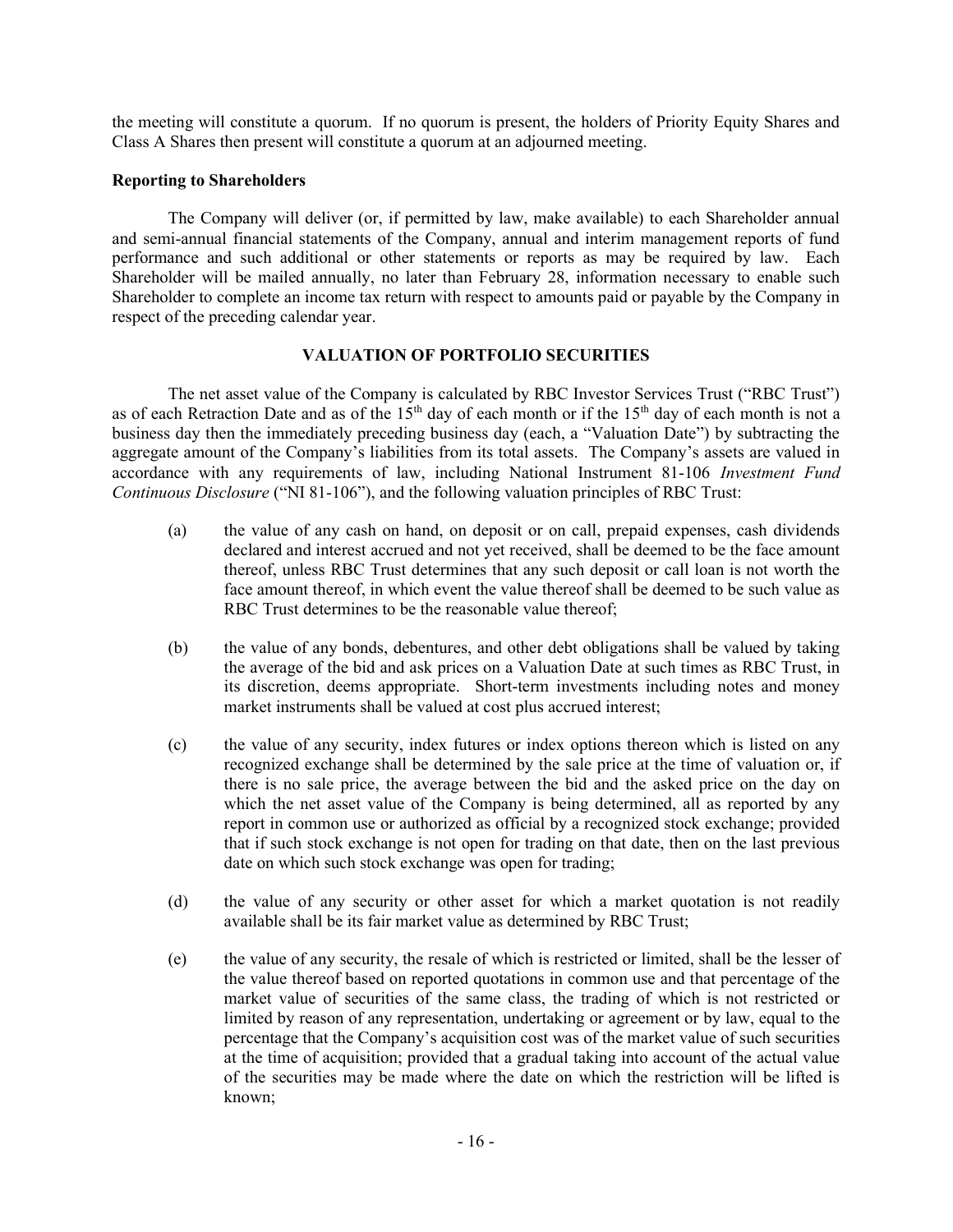- (f) purchased or written clearing corporation options, options on futures, over-the-counter options, debt-like securities and listed warrants shall be valued at the current market value thereof;
- (g) where a covered clearing corporation option, option on futures or over-the-counter option is written, the premium received by the Company shall be reflected as a deferred credit which shall be valued at an amount equal to the current market value of the clearing corporation option, option on futures or over-the-counter option that would have the effect of closing the position. Any difference resulting from revaluation shall be treated as an unrealized gain or loss on investment. The deferred credit shall be deducted in arriving at the net asset value of the Company. The securities, if any, which are the subject of a written clearing corporation option, or over-the-counter option shall be valued at their then current market value;
- (h) the value of a futures contract, or a forward contract, shall be the gain or loss with respect thereto that would be realized if, at the time of valuation, the position in the futures contract, or the forward contract, as the case may be, were to be closed out unless daily limits are in effect in which case fair value shall be based on the current market value of the underlying interest;
- (i) margin paid or deposited in respect of futures contracts and forward contracts shall be reflected as an account receivable and margin consisting of assets other than cash shall be noted as held as margin;
- (j) all assets of the Company valued in a foreign currency and all liabilities and obligations of the Company payable by the Company in foreign currency shall be converted into Canadian funds by applying the rate of exchange obtained from the best available sources to RBC Trust including, but not limited to, RBC Trust or any of its affiliates; and
- (k) all expenses or liabilities (including fees payable to Quadravest) of the Company shall be calculated on an accrual basis.

The value of any security or property to which, in the opinion of RBC Trust, the above valuation principles cannot be applied (whether because no price or yield equivalent quotations are available as above provided, or for any other reason) shall be the fair value thereof determined in such manner as RBC Trust from time to time provides. Quadravest does not have the discretion to require RBC Trust to deviate from these valuation principles.

# CALCULATION OF NET ASSET VALUE

The net asset value per Unit is the amount obtained by dividing the net asset value of the Company as of a particular Valuation Date by the total number of Units outstanding on that date. The net asset value per Unit, as of the most recent mid-month or month-end Valuation Date, will be provided by Quadravest to Shareholders on request and will be available electronically at any time to Shareholders at www.TDbSplit.com.

## PURCHASES AND SWITCHES

Priority Equity Shares and Class A Shares are not currently being offered. There are no applicable switch rights.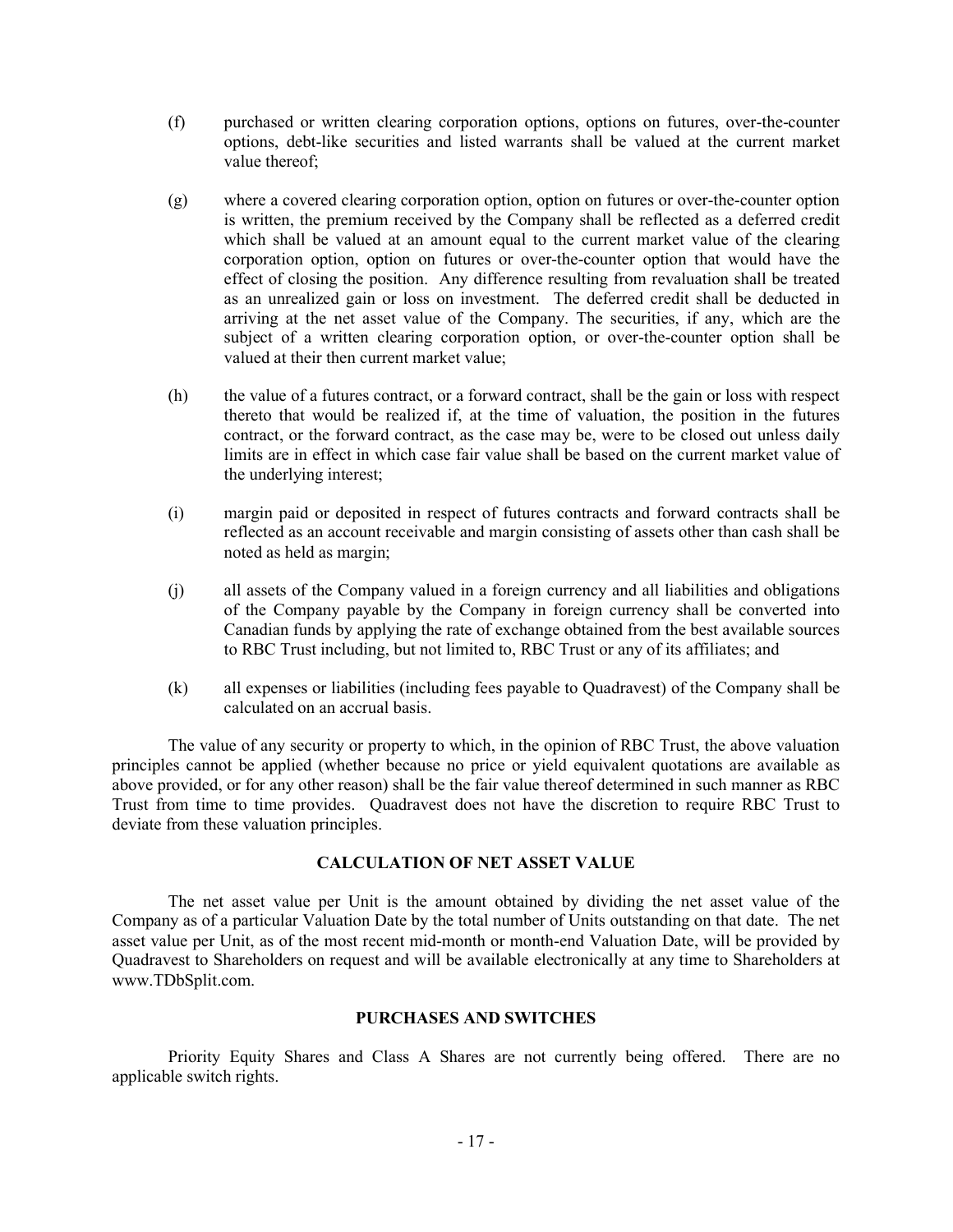## RETRACTIONS AND REDEMPTIONS

Retraction and redemption rights are discussed above under "Description of the Shares of the Company — Certain Provisions of the Priority Equity Shares" and "— Certain Provisions of the Class A Shares".

# MANAGEMENT OF THE COMPANY

# Directors and Officers of the Company

The following are the names, municipalities of residence, office and principal occupations of the directors and officers of the Company.

| <b>Name and Municipality of Office</b><br><b>Residence</b> |                                                                     | <b>Principal Occupation</b>                                                            |
|------------------------------------------------------------|---------------------------------------------------------------------|----------------------------------------------------------------------------------------|
| S. WAYNE $FINCH(1)$<br>Caledon, Ontario                    | Chairman, President, Chief<br><b>Executive Officer and Director</b> | Chief Executive and Chief Investment<br>Officer, Quadravest Capital<br>Management Inc. |
| LAURA L. JOHNSON<br>Oakville, Ontario                      | Secretary and Director                                              | Managing Director and Portfolio<br>Manager, Quadravest Capital<br>Management Inc.      |
| PETER F. CRUICKSHANK<br>Oakville, Ontario                  | Director                                                            | Managing Director, Quadravest<br>Capital Management Inc.                               |
| <b>SILVIA GOMES</b><br>Mississauga, Ontario                | <b>Chief Financial Officer</b>                                      | Chief Financial Officer, Quadravest<br>Capital Management Inc.                         |
| WILLIAM C. THORNHILL<br>Oakville, Ontario                  | Director                                                            | President, William C. Thornhill<br>Consulting Inc.                                     |
| MICHAEL W. SHARP $^{(1)}$<br>Toronto, Ontario              | Director                                                            | Retired Partner, Blake, Cassels &<br>Graydon LLP                                       |
| JOHN $D.$ STEEP $^{(1)}$<br>Stratford, Ontario             | Director                                                            | President, S Factor Consulting Inc.                                                    |

(1) Member of the Audit Committee.

 $\mathcal{L}_\text{max}$ 

Other than as follows, all of the directors and officers of the Company have held the same principal occupation for the five years preceding the date hereof. Prior to his retirement in January 2019, Mr. Sharp was a partner at Blake, Cassels & Graydon LLP for over 20 years; prior to his resignation in December 2018, Mr. Cruickshank was Chief Financial Officer of Quadravest since 2000; and prior to her appointment as Chief Financial Officer of Quadravest in December 2018, Ms. Gomes was Director of Accounting and Finance at Quadravest since 2016.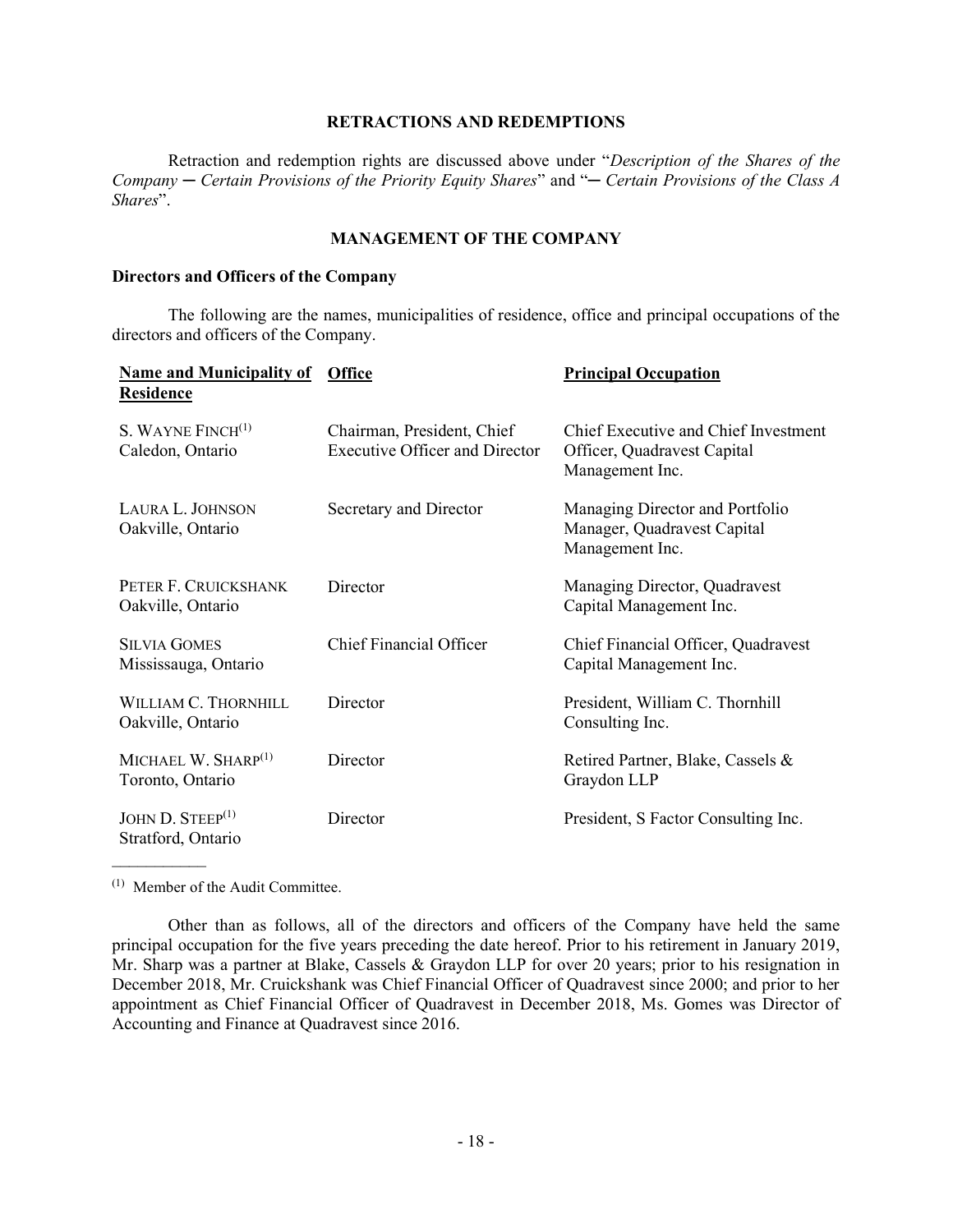## The Manager

Pursuant to an agreement between the Company and Quadravest Inc. dated July 27, 2007, assigned to Quadravest effective June 1, 2010 (the "Management Agreement"), Quadravest is the manager of the Company and, as such, is responsible for providing or arranging for administrative services required by the Company including, without limitation, authorizing the payment of operating expenses incurred on behalf of the Company; preparing financial statements and financial and accounting information as required by the Company; ensuring that Shareholders are provided with such financial statements (including semi-annual and annual financial statements) as they have requested and such other reports as are from time to time required by applicable law; ensuring that the Company complies with regulatory requirements and applicable stock exchange listing requirements; preparing the Company's reports to Shareholders and the Canadian securities regulatory authorities; determining the amount of dividends to be paid by the Company; and negotiating contractual agreements with third-party providers of services, including registrars, transfer agents, auditor and printers.

Quadravest as manager is required to exercise the powers and discharge the duties of its office under the Management Agreement honestly, in good faith and in the best interests of Shareholders and, in connection therewith, to exercise the degree of care, diligence and skill that a reasonably prudent manager would exercise in similar circumstances. The Management Agreement provides that Quadravest will not be liable in any way for any default, failure or defect in or diminution in the value of any of the securities held by the Company if it has satisfied the standard of care, diligence and skill set forth above. Quadravest will incur liability for wilful misconduct, bad faith, negligence or other breach of this standard of care.

Quadravest may resign as manager upon 60 days' notice to Shareholders and the Company or such lesser notice as the Company may accept. If Quadravest so resigns it may appoint its successor, but its successor must be approved by Shareholders unless it is an affiliate of Quadravest. If Quadravest commits certain events of bankruptcy or insolvency or is in material breach or default of its obligations under the Management Agreement and such breach or default has not been cured within 30 days after notice of same has been given to Quadravest, the Company shall give notice thereof to Shareholders and the Shareholders may remove Quadravest as manager and appoint a successor. Except as described above, Quadravest cannot be terminated as manager of the Company.

Quadravest is entitled to fees for its services under the Management Agreement as described under "Fees and Expenses" and will be reimbursed for all reasonable costs and expenses incurred by it on behalf of the Company. In addition, Quadravest and each of its directors, officers, employees and agents will be indemnified by the Company under the Management Agreement from and against all legal fees, judgments and amounts paid in settlement, actually and reasonably incurred by Quadravest or any of its officers, directors, employees or agents in the exercise of its duties as manager, unless those fees, judgments or amounts paid in settlement were incurred as a result of a breach by Quadravest of the standard of care described above and provided the Company has reasonable grounds to believe that the action or inaction that caused the payment of fee, judgment or amount paid in settlement was in the best interests of the Company.

The management services of Quadravest under the Management Agreement are not exclusive and nothing in the Management Agreement prevents Quadravest from providing similar management services to other investment funds and other clients (whether or not their investment objectives and policies are similar to those of the Company) or from engaging in other activities. For a list of the directors and officers of Quadravest, see "Management of the Company – The Investment Manager".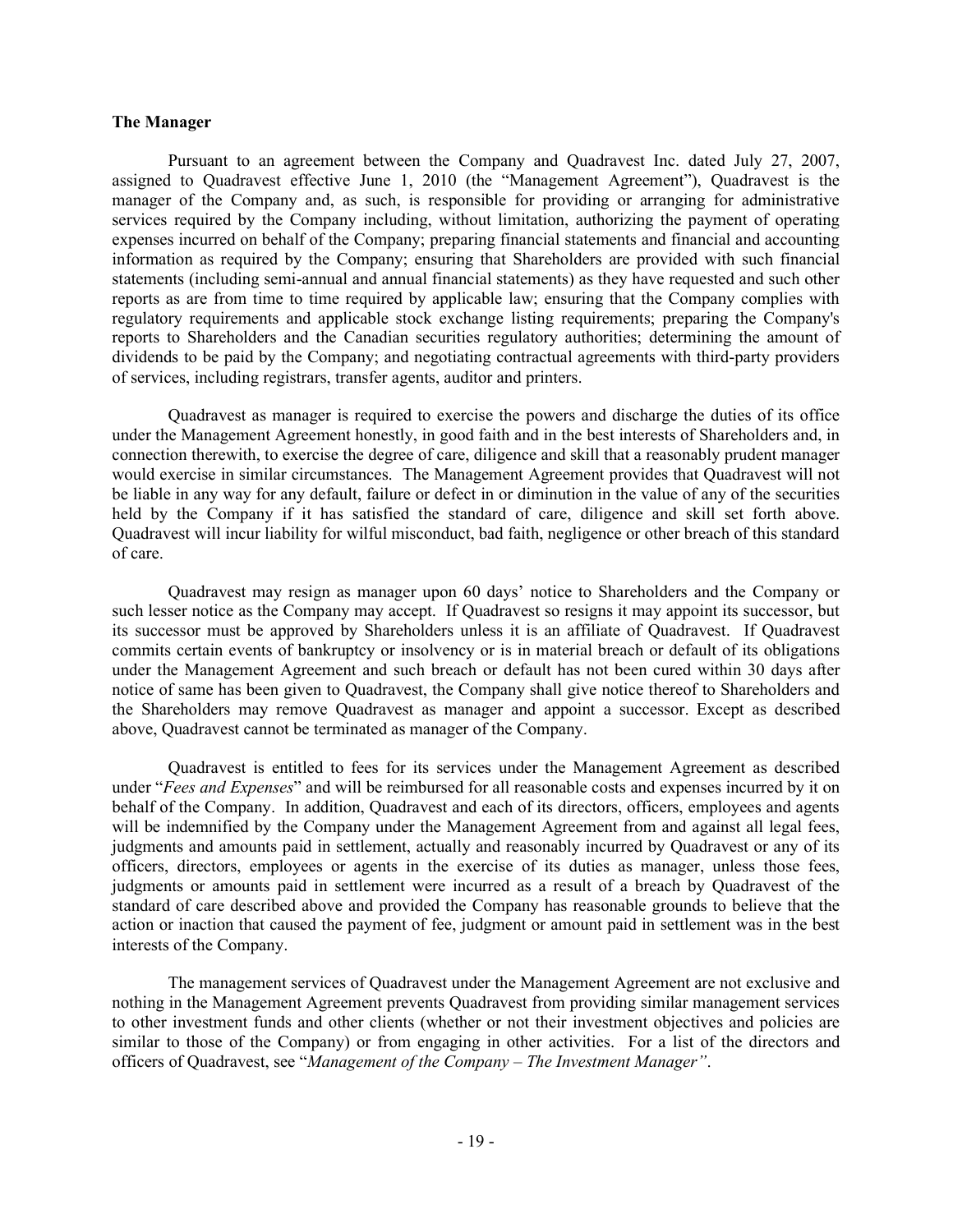## The Investment Manager

Quadravest will manage the Company's investment portfolio in a manner consistent with the investment objectives, strategy and criteria of the Company pursuant to an agreement (the "Investment Management Agreement") between the Company and Quadravest dated July 27, 2007. Investment assets are generally managed by Quadravest to meet specific absolute return objectives rather than taking on the additional risk of targeting relative returns. As a result of the dual focus of absolute returns and capital preservation, Quadravest is able to adopt a more defensive approach in implementing its investment strategies than would be the case if it focused on relative returns. Quadravest relies on fundamental analysis in managing equity portfolios, such that it focuses on a company's earnings history, relative price- earnings multiple, cash flow, dividend yield, market position and growth prospects.

## Directors and Officers of Quadravest

The name and municipality of residence of each of the directors and officers of Quadravest are as set out below.

| <b>Name and Municipality of Residence</b>   | Office                                                                                            |
|---------------------------------------------|---------------------------------------------------------------------------------------------------|
| S. WAYNE FINCH<br>Caledon, Ontario          | Chairman, President, Secretary, Chief Executive<br>Officer, Chief Investment Officer and Director |
| LAURA L. JOHNSON<br>Oakville, Ontario       | Managing Director and Portfolio Manager                                                           |
| PETER F. CRUICKSHANK<br>Oakville, Ontario   | <b>Managing Director</b>                                                                          |
| <b>SILVIA GOMES</b><br>Mississauga, Ontario | Chief Financial Officer                                                                           |

Wayne Finch is the Chairman and Chief Investment Officer of Quadravest. Mr. Finch has over 35 years of experience in designing and managing investment portfolios. Prior to forming Quadravest in 1997, Mr. Finch was Vice-President and a portfolio manager of a number of publicly traded investment vehicles employing investment strategies similar to those of the Company, and prior to that was a portfolio manager in the treasury operations of a major Canadian trust company where he managed a number of common and preferred share portfolios and mutual funds.

Laura L. Johnson is the Portfolio Manager and Managing Director of Quadravest. Ms. Johnson has over 29 years of experience in the financial services industry, including extensive experience with investment products employing investment strategies similar to those of the Company. Ms. Johnson has significant experience in structured finance, equity, fixed income and option areas.

Peter F. Cruickshank is a Managing Director of Quadravest and was the Chief Financial Officer of Quadravest from 2000 to 2018. Mr. Cruickshank is a Chartered Professional Accountant, Chartered Accountant who has spent the last 36 years of his career in the investment industry. Prior to joining Quadravest, he was a director and the chief financial officer of another investment management firm from 1986 to 1999.

Silvia Gomes is the Chief Financial Officer of Quadravest. Ms. Gomes is a Chartered Professional Accountant, Chartered Accountant and has been with Quadravest since 2016. Prior to her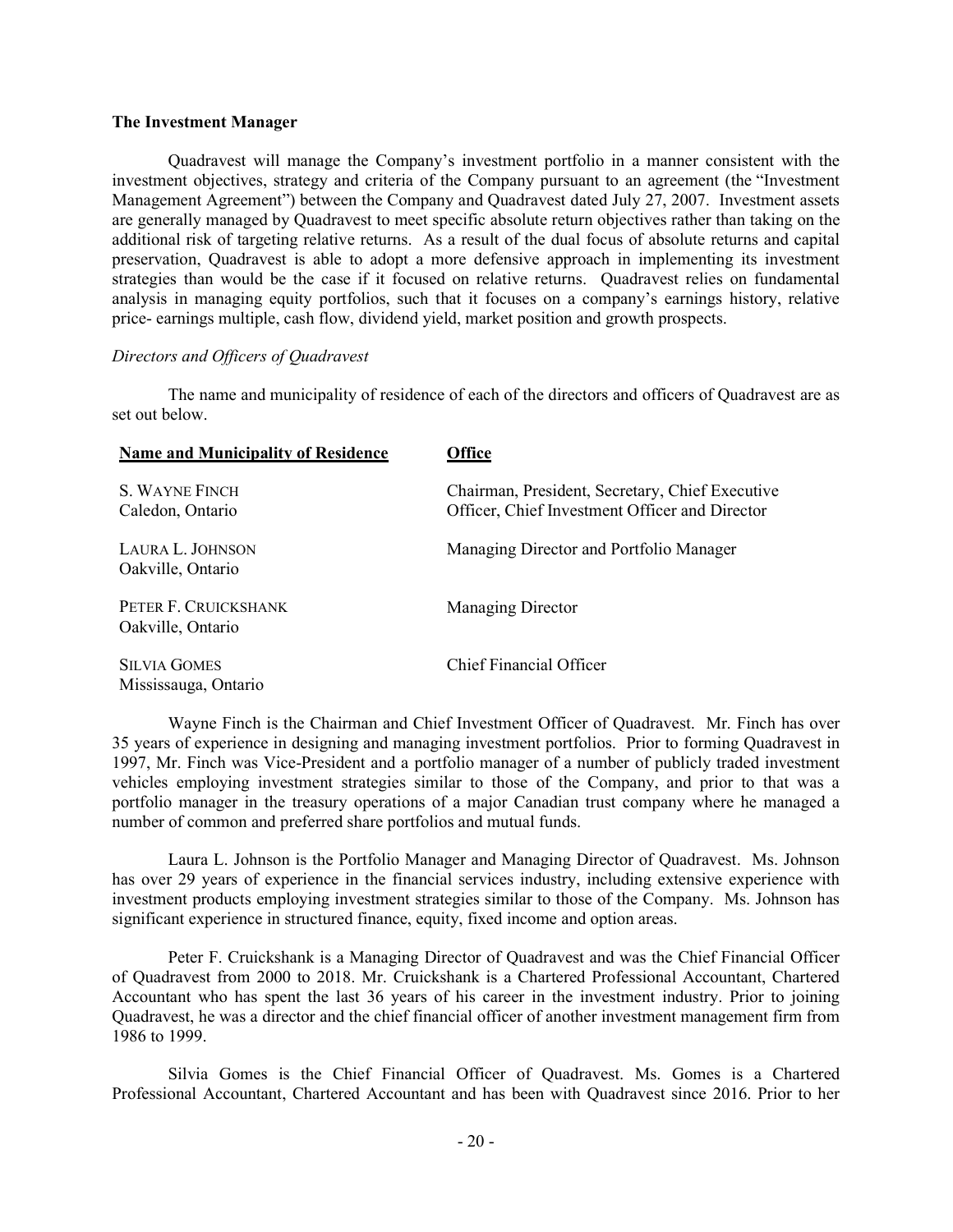current position, Ms. Gomes was Director of Accounting and Finance at Quadravest. Prior to joining Quadravest, Ms. Gomes held the role of Director, Accounting Policy at RBC and also worked at PricewaterhouseCoopers from 2005 to 2015, where she held progressive roles including senior manager in the asset management practice.

## Investment Management Agreement

The services to be provided by Quadravest pursuant to the Investment Management Agreement will include the making of all investment decisions for the Company and managing the Company's call option writing, all in accordance with the investment objectives, strategy and criteria of the Company. Decisions as to the purchase and sale of securities for the Company and as to the execution of all portfolio and other transactions will be made by Quadravest. In the purchase and sale of securities for the Company and the writing of option contracts, Quadravest will seek to obtain overall services and prompt execution of orders on favourable terms.

Under the Investment Management Agreement, Quadravest is required to act at all times on a basis which is fair and reasonable to the Company, to act honestly and in good faith with a view to the best interests of the Shareholders and, in connection therewith, to exercise the degree of care, diligence and skill that a reasonably prudent portfolio manager would exercise in comparable circumstances. The Investment Management Agreement provides that Quadravest will not be liable in any way for any default, failure or defect in or diminution in the value of any of the securities in the Portfolio if it has satisfied the standard of care, diligence and skill set forth above. Quadravest will incur liability for any breach of this standard of care.

The Investment Management Agreement, unless terminated as described below, will continue in effect until the final redemption of the Priority Equity Shares and Class A Shares on the Termination Date. The Company may terminate the Investment Management Agreement prior to the Termination Date if Quadravest has committed certain events of bankruptcy or insolvency or is in material breach or default of the provisions of the agreement and such breach has not been cured within 30 days after notice of the breach has been given to Quadravest. Otherwise, Quadravest cannot be terminated as investment manager of the Company.

Except as set out below, Quadravest may not terminate the Investment Management Agreement or assign the same except to an affiliate of Quadravest, without Shareholder approval. Quadravest may terminate the Investment Management Agreement if the Company is in material breach or default of the provisions thereof and such breach or default has not been cured within 30 days of notice of the breach or default to the Company or if there is a material change in the fundamental investment objectives, strategy or criteria of the Company.

If the Investment Management Agreement is terminated, the Board of Directors will promptly appoint a successor investment manager to carry out the activities of Quadravest until a meeting of Shareholders is held to confirm such appointment.

Quadravest is entitled to fees for its services under the Investment Management Agreement as described under "Fees and Expenses" and will be reimbursed for all reasonable costs and expenses incurred by it on behalf of the Company. In addition, Quadravest and each of its directors, officers, employees and agents will be indemnified by the Company under the Investment Management Agreement from and against all legal fees, judgments and amounts paid in settlement, actually and reasonably incurred by Quadravest or any of its officers, directors, employees or agents in the exercise of its duties as investment manager, unless those fees, judgments or amounts paid in settlement were incurred as a result of a breach by Quadravest of the standard of care described above and provided the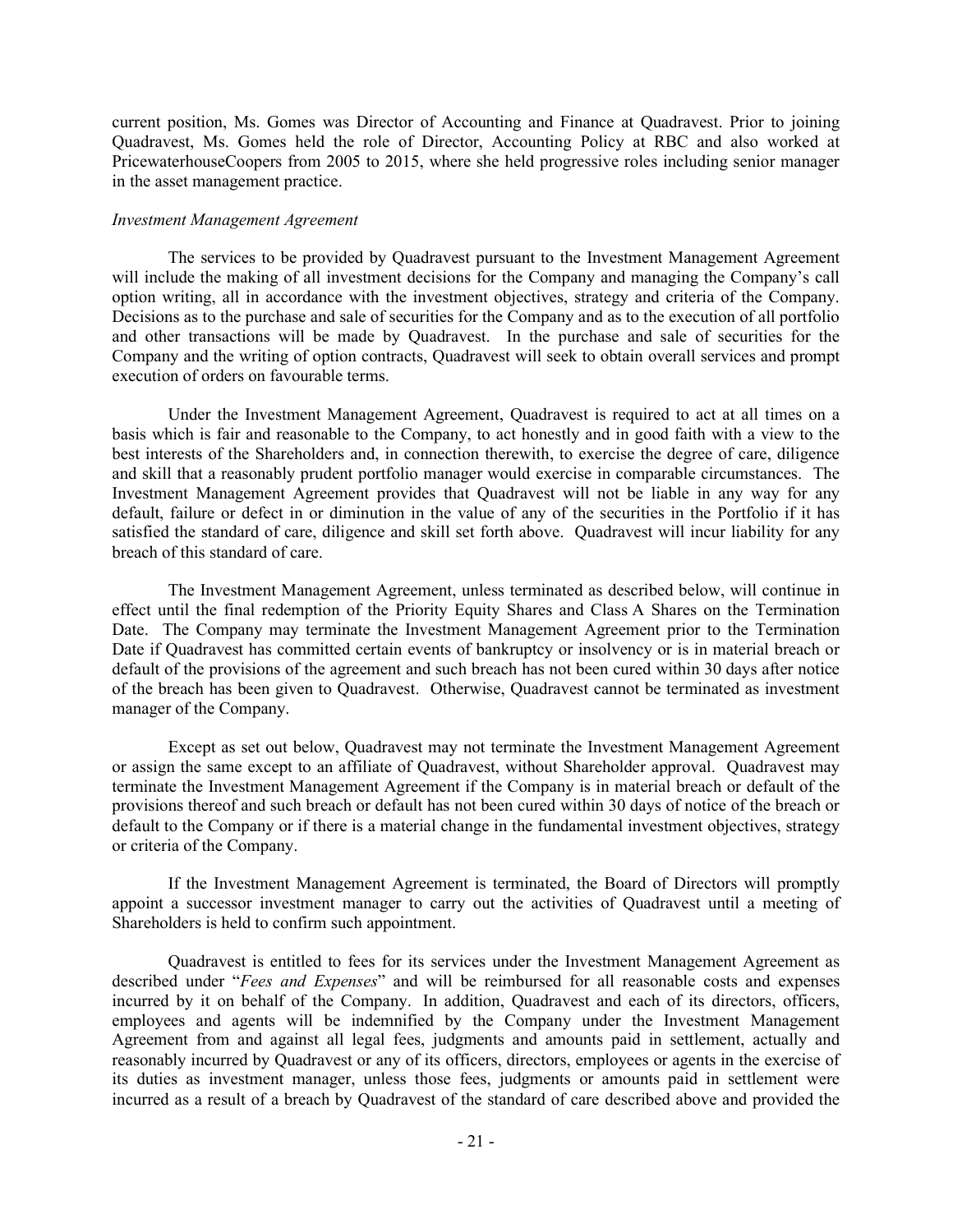Company has reasonable grounds to believe that the action or inaction that caused the payment of the fee, judgment or amount paid in settlement was in the best interests of the Company.

## Registrar, Transfer Agent, Custodian and Auditor

Pursuant to a Transfer Agent, Registrar and Dividend Disbursing Agreement dated July 27, 2007, Computershare, at its principal office in Toronto, has been appointed the registrar and transfer agent for the Priority Equity Shares and the Class A Shares and is responsible for assisting the Company in disbursing dividends and other distributions to holders of the Priority Equity Shares and the Class A Shares.

Pursuant to an agreement (the "Custodian Agreement") dated July 27, 2007, RBC Dexia Investor Services Trust (now RBC Trust) was appointed as the custodian of the assets of the Company. RBC Trust is, in addition to acting as custodian, also responsible for certain aspects of the day-to-day administration of the Company, including processing retractions, calculating net asset value and maintaining the fund valuation books and records of the Company. The address of the RBC Trust is 155 Wellington Street West, Toronto, Ontario M5V 3L3, Attention: International Investment Products. RBC Trust will not have any responsibility or liability for any assets of the Company which it does not directly hold or have control over (including through its sub-custodians), including, without limitation, any assets of the Company pledged to a counterparty pursuant to derivatives transactions entered into by the Company, if any. RBC Trust is entitled to receive fees from the Company and to be reimbursed for all expenses and liabilities which are properly incurred by RBC Trust in connection with the activities of the Company.

The auditor of the Company is PricewaterhouseCoopers LLP, PWC Tower, 18 York Street, Suite 2600, Toronto, Ontario M5J 0B2. PricewaterhouseCoopers LLP has prepared an independent auditor's report dated February 16, 2022 in respect of the Company's financial statements for its fiscal year ended November 30, 2021. PricewaterhouseCoopers LLP has advised that it is independent with respect to the Company within the meaning of the Chartered Professional Accountants of Ontario CPA Code of Professional Conduct.

## CONFLICTS OF INTEREST

## Principal Holders of Securities

All of the issued and outstanding Class B Shares of the Company are owned by TDb Split Corp. Holding Trust (the "Trust"), of which S. Wayne Finch is the trustee and the beneficiaries of which include the holders of the Priority Equity Shares and Class A Shares from time to time. As a result, any amount payable in respect of the redemption of Class B Shares on the Termination Date will be paid to the holders of the Priority Equity Shares and Class A Shares on such date. The Class B Shares are held in escrow by RBC Trust pursuant to an agreement dated July 27, 2007 (the "Escrow Agreement") between the Trust, RBC Trust and the Company and will not be disposed of or dealt with in any manner until all the Priority Equity Shares and Class A Shares have been retracted or redeemed, except in certain circumstances contemplated by the Escrow Agreement.

# Affiliated Entities

Except as disclosed in this Annual Information Form, no affiliated entities provide services to the Company.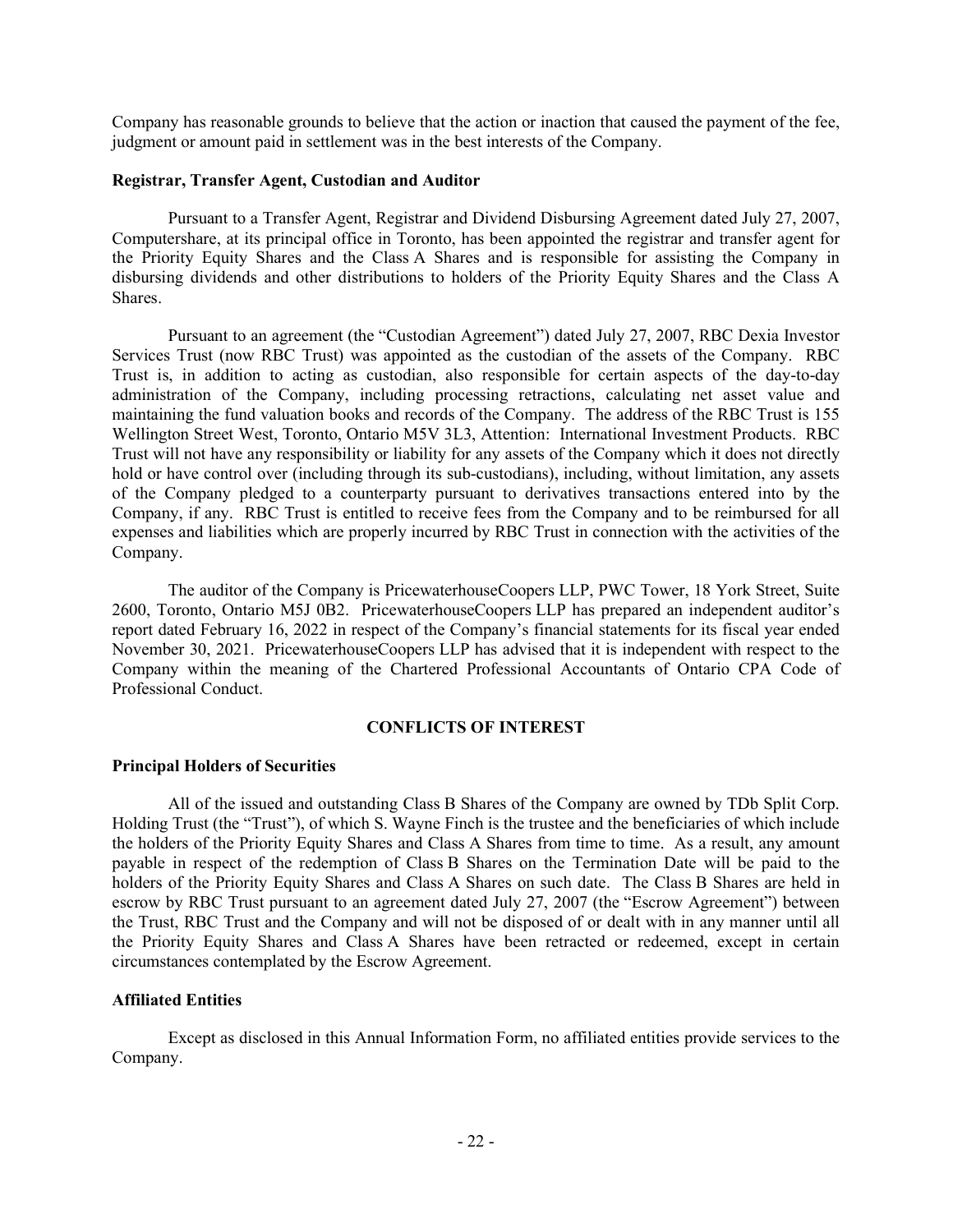## Manager and Investment Manager

Quadravest is engaged in a variety of management, investment management and other business activities. The services of Quadravest under the Management Agreement and Investment Management Agreement are not exclusive and nothing in those agreement prevents Quadravest or any of its affiliates from providing similar services to other investment funds and other clients (whether or not their investment objectives, strategies and policies are similar to those of the Company) or from engaging in other activities. Quadravest's investment decisions for the Company will be made independently of those made for its other clients and independently of its own investments. However, on occasion, Quadravest may make the same investment for the Company and for one or more of its other clients. If the Company and one or more of the other clients of Quadravest are engaged in the purchase or sale of the same security, the transactions will be effected on an equitable basis.

Quadravest will receive the fees described under "Fees and Expenses" for its services to the Company as manager and investment manager and will be reimbursed by the Company for all expenses incurred in connection with the operation and administration of the Company. S. Wayne Finch controls Quadravest Inc., which in turn owns all of the voting shares of Quadravest.

#### Insider Reporting

Quadravest and Quadravest Inc. have each undertaken to file, and have agreed to cause their directors and senior officers to file, insider trading reports as if the Company was not a mutual fund, in accordance with applicable securities legislation in respect of trades made by it or those directors and senior officers in shares of the Company.

The senior officers and directors of the Company have also undertaken to file insider trading reports, as if the Company was not a mutual fund, in accordance with applicable provincial securities legislation, for themselves. The Company has undertaken that it will not elect or appoint any person in the future as a senior officer or director unless such person undertakes to file insider trading reports as if the Company was not a mutual fund, in accordance with applicable provincial securities legislation and to deliver to the applicable Canadian Securities Administrators an undertaking to file insider trading reports in accordance with applicable provincial securities legislation. The foregoing undertakings shall remain in full force until such time as, in the case of the undertaking of Quadravest and Quadravest Inc., the voting shares of the Company are not controlled directly or indirectly by Mr. Finch; in the case of the undertakings of a director or senior officer of the Company, such person ceases to be a director or officer of the Company; or in each case all of the Priority Equity Shares and Class A Shares have been redeemed or retracted.

#### Brokerage Arrangements

When the services and prices offered by more than one broker or dealer are comparable and satisfy best execution criteria, Quadravest may choose to effect portfolio transactions with brokers and dealers who provide services such as research, statistical data, financial and economic databases and other similar services. The following companies have provided financial information services that Quadravest uses as part of its investment decision making process and remuneration for these services was paid through brokerage commissions on trades executed by the Company under "client commissions arrangements" (also known as "soft dollar arrangements"): Bloomberg Finance LP, Dow Jones & Company, Inc., ICE Data Indices LLC, Institutional Shareholder Services Canada Inc., NYSE Market (DE), Inc., Options Price Reporting Authority, Refinitiv Canada Holdings Limited and TSX Inc.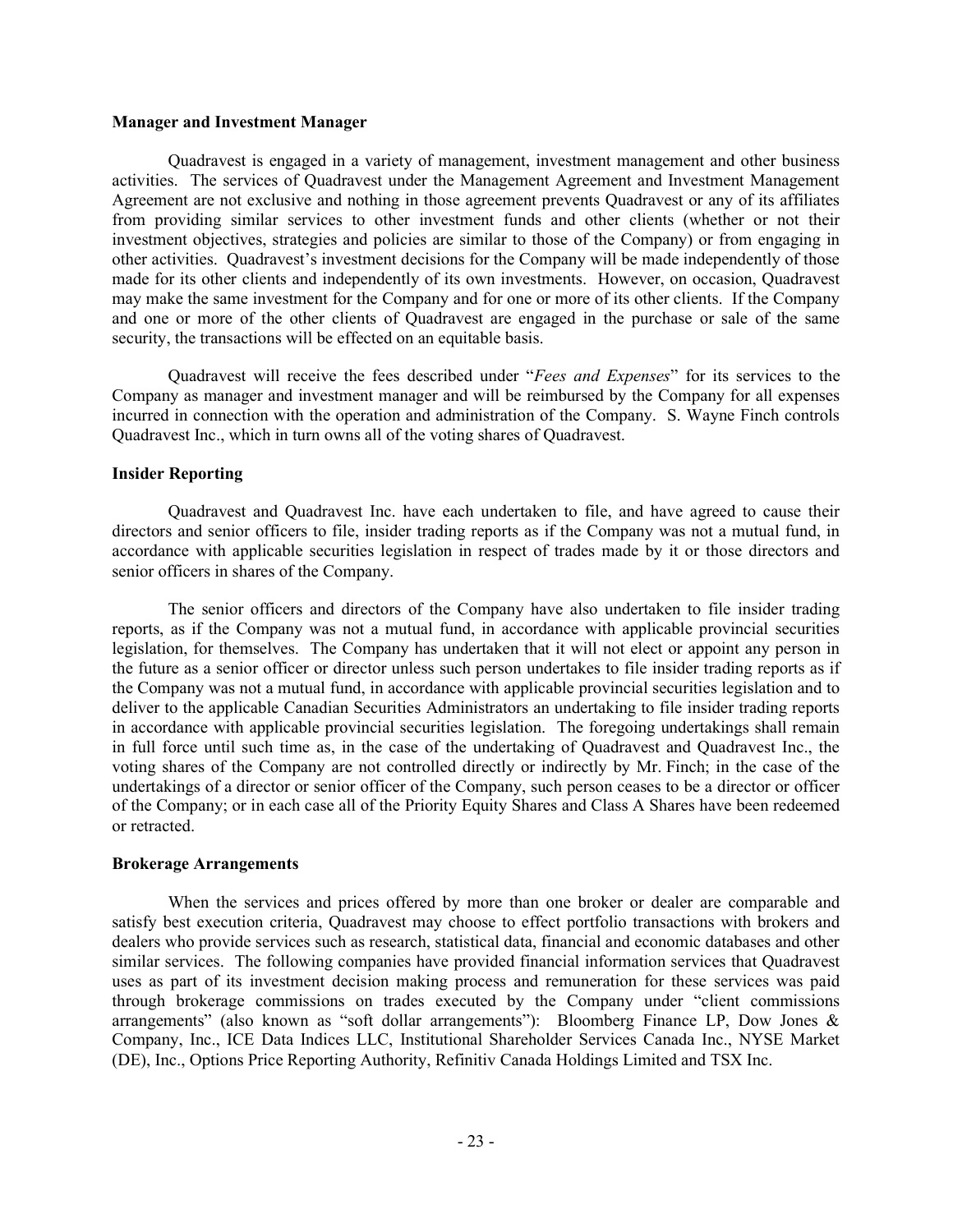#### FEES AND EXPENSES

Pursuant to the Management Agreement, Quadravest is entitled to an administration fee payable monthly in arrears at an annual rate equal to 0.1% of the Company's net asset value calculated as at the last Valuation Date in each month, plus an amount equal to the service fee (the "Service Fee") payable to dealers. The Company will also pay any goods and services taxes or harmonized sales taxes applicable to this administration fee.

In respect of Priority Equity Shares and Class A Shares retracted on a monthly Retraction Date, other than the December Retraction Date in each year, Shareholders receive a retraction price equal to 98% of the net asset value per Unit determined as of the applicable Retraction Date, less the costs to the Company of purchasing a Priority Equity Share or Class A Share, as the case may be, in the market for cancellation and less other applicable costs. Quadravest is paid the 2% discount to net asset value per Unit for Shares retracted on such monthly Retraction Date.

Quadravest will pay the Service Fee to each dealer whose clients hold Class A Shares. The Service Fee will be calculated and paid at the end of each calendar quarter and is equal to 0.50% annually of the value of the Class A Shares held by clients of the dealer. For these purposes, the value of a Class A Share at any time is the net asset value per Unit at such time less \$10.00. No Service Fee will be paid in any calendar quarter if regular dividends are not paid to holders of Class A Shares in respect of each month of such calendar quarter.

Pursuant to the terms of the Investment Management Agreement, Quadravest is entitled to a management fee payable monthly in arrears at an annual rate equal to 0.55% of the Company's net asset value calculated as at the last Valuation Date in each month. The Company will pay any goods and services taxes or harmonized sales taxes applicable to this management fee.

The Company will pay for all other expenses incurred in connection with the operation and administration of the Company, estimated to be approximately \$200,000, including harmonized sales tax, per annum (excluding all commissions and other costs of Portfolio transactions and expenses relating to the issue of Shares for which the Company is also responsible). These expenses are expected to include, without limitation, valuation and administration services fees; fees payable to the Company's custodian for acting as custodian of the assets of the Company and performing certain administrative services under the Custodian Agreement; fees payable to the Company's registrar and transfer agent with respect to the Priority Equity Shares and Class A Shares; fees payable to the auditor and legal advisors of the Company; fees payable to the independent directors of the Company and the Company's IRC; premiums for directors' and officers' insurance coverage for the directors and officers of the Company and the members of the IRC; costs and expenses of preparing financial and other reports; costs of reporting to Shareholders, including mailing and printing expenses for periodic reports to Shareholders; expenses related to compliance with NI 81-107; regulatory filing and stock exchange fees (including any such fees payable by Quadravest in respect of the services it provides to the Company); costs and expenses arising as a result of complying with all applicable laws, regulations and policies including expenses and costs incurred in connection with continuous public filing requirements; fees payable to CDS; any taxes payable by the Company to which the Company may be subject, including income taxes and sales taxes; extraordinary expenses that the Company may incur; all amounts paid on account of indebtedness of the Company; and expenditures incurred upon the dissolution of the Company. Such expenses will also include expenses of any action, suit or other proceedings in which or in relation to which: (a) Quadravest or its directors, officers, employees or agents; or (b) the Company's custodian, or its affiliates, subsidiaries or agents, or their respective directors, officers and employees are entitled to indemnity by the Company.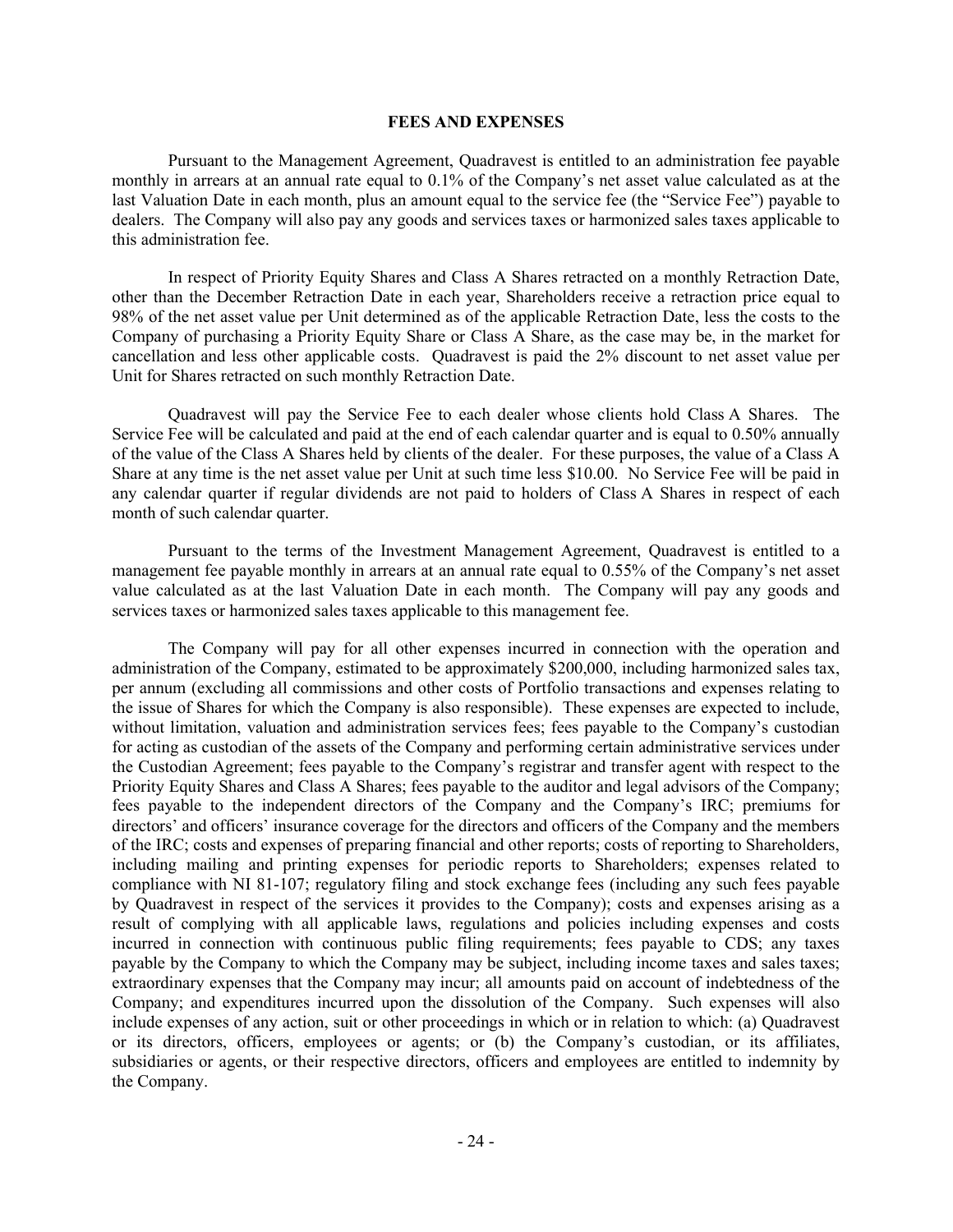#### FUND GOVERNANCE

The Board of Directors has overall responsibility for the Company's corporate governance, as with all corporations. Three of the six directors of the Company are neither officers, directors or employees of Quadravest. The auditor is independent of the Company and Quadravest, as are Computershare and RBC Trust.

#### Independent Review Committee

In accordance with the requirements of National Instrument 81-107 Independent Review Committee for Investment Funds ("NI 81-107"), Quadravest has established an independent review committee ("IRC") consisting of Messrs. Thornhill and Steep, two of the independent directors of the Company, and Mr. Gordon A. M Currie, who acts as the chair of the IRC. Quadravest has established a single IRC which is responsible for all of the public investment funds which it manages.

Mr. Currie is the Executive Vice President and Chief Legal Officer of George Weston Limited, which he joined in 2005. Prior to that, he was the General Counsel of Direct Energy, the North American subsidiary of Centrica plc. Prior to that, he was a partner at Blake, Cassels & Graydon LLP, specializing in securities law, having joined the firm in 1983. Mr. Thornhill is currently the President of William C. Thornhill Consulting Inc. Until July 2005, he was the Vice-Chairman of Quadravest. Prior to joining Quadravest, Mr. Thornhill spent over 30 years in the financial services business and held a number of senior positions at a major Canadian trust company including Executive Vice-President, Products, Senior Vice-President, Finance, and Vice-President, Treasury and Corporate Investments. Mr. Steep is currently the President of S Factor Consulting Inc. Prior to retiring in 2002, Mr. Steep spent over 30 years in the financial services business and retired as a Senior Vice-President at a major Canadian chartered bank.

Under NI 81-107, Quadravest must refer conflict of interest matters for review or approval to the IRC, and imposes obligations upon Quadravest to establish written policies and procedures for dealing with conflict of interest matters, to maintain records in respect of these matters and to provide assistance to the IRC in carrying out its functions. Each of the executive officers of Quadravest work with the IRC in respect of these matters.

The IRC conducts regular assessments and provides reports to Quadravest and to Shareholders in respect of its functions. Annual reports are filed on SEDAR and posted on the Company's website. Upon request made by a Shareholder, the Company will deliver a copy of the most recent of such annual reports of the IRC to such Shareholder without charge.

Members of the IRC currently receive compensation of \$15,000 per annum (\$25,000 per annum for the chair of the IRC) plus reimbursement of expenses. Annual compensation is apportioned among the various funds for which the IRC acts, including the Company, in Quadravest's discretion. During the fiscal year of the Company ended November 30, 2021, \$4,268 of such compensation in the aggregate was allocated to the Company. During such period, no reimbursement of expenses was made to the IRC members, and there was no change in the composition of the IRC during this period.

## Use of Derivatives

Derivatives are used by the Company, principally exchange-traded options which are used in connection with the Company's covered call option writing program. They are not used for speculative purposes or for leverage. Derivatives must be used in compliance with the detailed rules in NI 81-102 which are designed to minimize counterparty risk and to ensure that the derivatives use is not speculative or involve the Company in leverage. The effective derivatives exposure of the Company, if any, is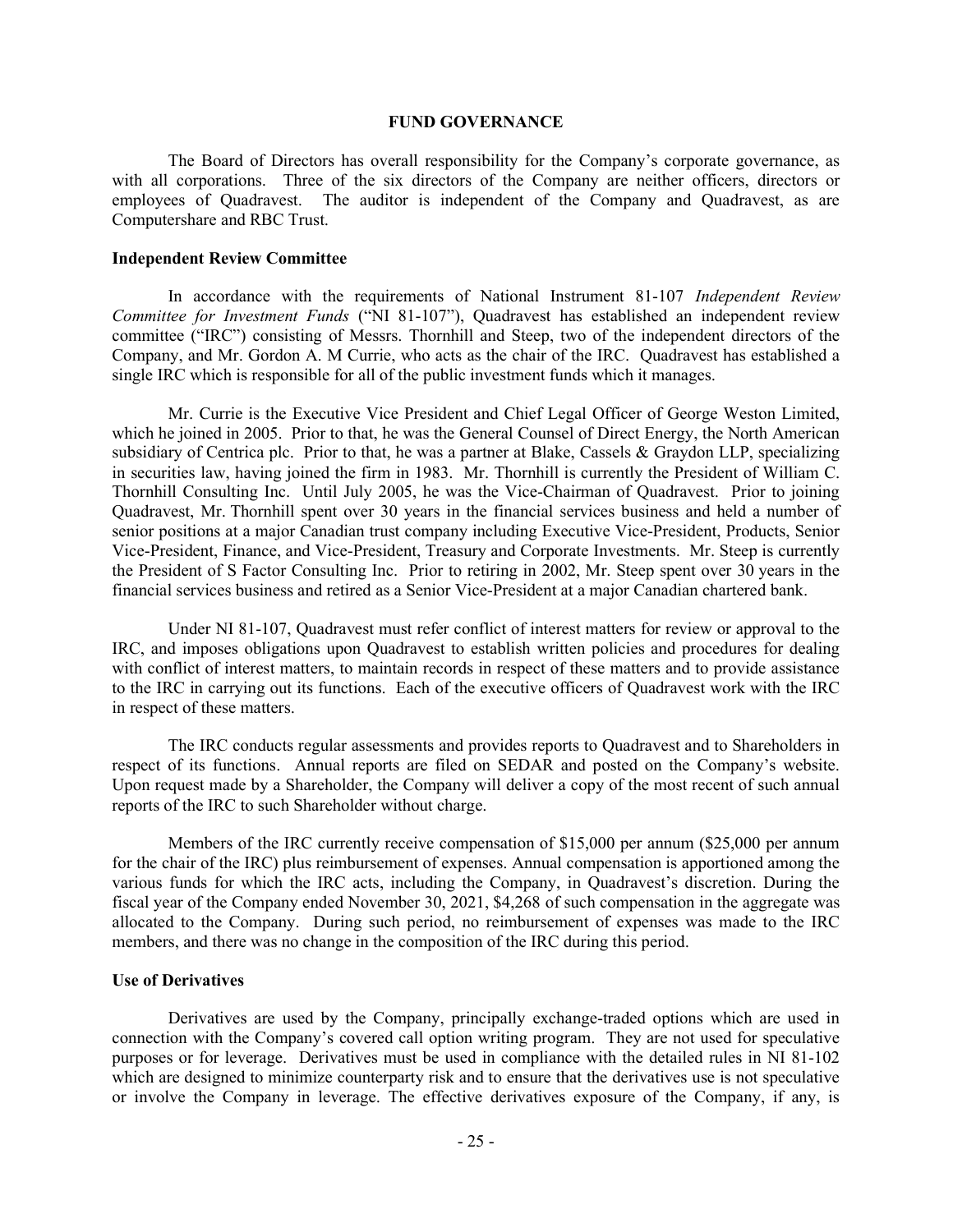monitored by Quadravest on an on-going basis and any margin required in connection with the Company's derivatives positions is held by, and derivatives trading is undertaken with, independent third party organizations in compliance with the requirements of NI 81-102.

# Voting of Portfolio Securities

Under the proxy voting policies and procedures adopted by the Company, Quadravest is required to vote (or decide to refrain from voting) all shares or other voting securities of the Company in accordance with its best judgement in this regard; provided that Quadravest receives the proxy and related materials from the issuer or otherwise in sufficient time to cast such vote. Quadravest will consider each such proposal on its merits in light of the best interests of the Company and its Shareholders. In order to aid in the evaluation process for each proxy proposal, Quadravest subscribes to the research services of Institutional Shareholder Services, a leading provider of proxy analysis and recommendations.

Where the custodian must vote such securities in accordance with the instructions of Quadravest in this regard, Quadravest shall ensure that instructions are provided to the custodian in accordance with its corporate action requirements in this regard.

Quadravest will maintain a proxy voting record which includes, each time the Company receives proxy voting materials, the name of the issuer in question; the stock exchange on which the securities are listed and the ticker symbol for such securities; the CUSIP number for the securities; the meeting date and whether the meeting was called by management or otherwise; a brief identification of the matters to be voted on at the meeting; whether, and if so how, the Company voted on such matters; and whether the votes cast by the Company were for or against the recommendations of management of the issuer.

The Company prepares by August 31 in each year a proxy voting record for the one-year period ending on June 30 of that year, and posts such record on its website. Upon request made by a Shareholder by calling 1-877-478-2372 or writing to the Company at Investor Relations, 200 Front Street West, Suite 2510, Toronto, ON M5V 3K2, the Company will deliver a copy of its proxy voting record, or of its policies and procedures with respect to proxy voting, to such Shareholder without charge.

# Short-Term Trading

Because the Priority Equity Shares and Class A Shares are listed on the TSX and are not issued and redeemed like a conventional mutual fund, the Company has no need of, and therefore has not developed, any policies with respect to the short-term trading by investors in those shares or entered into any arrangements with others to permit short term trading.

# CANADIAN FEDERAL INCOME TAX CONSIDERATIONS

In the opinion of Blake, Cassels & Graydon LLP, counsel to the Company, the following is a summary of the principal Canadian federal income tax considerations generally relevant to investors who, at all relevant times and for purposes of the Tax Act, are resident in Canada, deal at arm's length with the Company and are not affiliated with the Company, and hold their Priority Equity Shares and Class A Shares as capital property. Certain investors who might not otherwise be considered to hold their Priority Equity Shares or Class A Shares as capital property may, in certain circumstances, be entitled to make an irrevocable election pursuant to subsection 39(4) of the Tax Act, the effect of which is to deem such Priority Equity Shares or Class A Shares and any other "Canadian security", as defined in the Tax Act, owned by such investor in the taxation year in which the election is made and in all subsequent taxation years, to be capital property.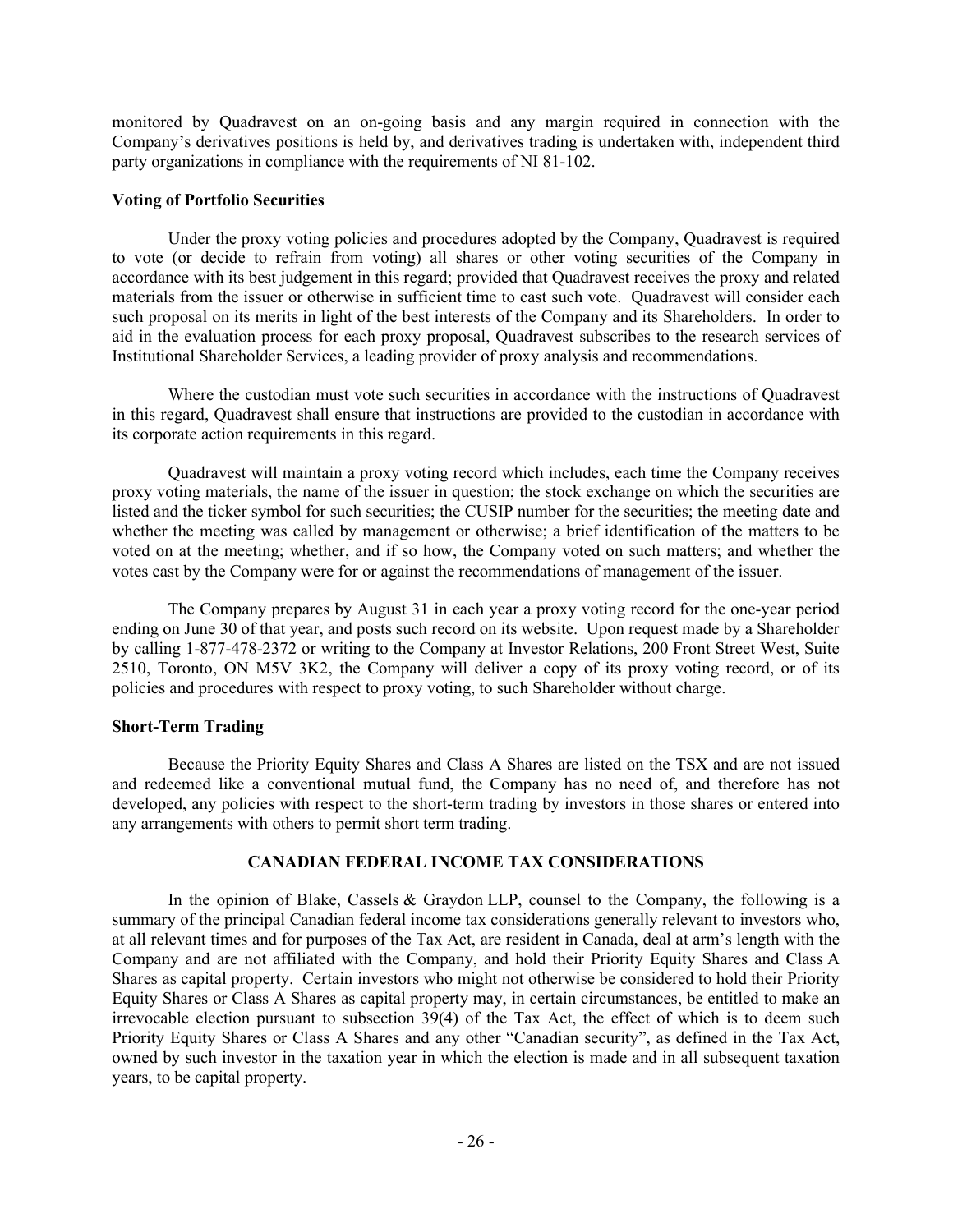This summary is based upon the facts set out in this Annual Information Form, the current provisions of the Tax Act and the regulations thereunder, and counsel's understanding of the current administrative policies and assessing practices of the Canada Revenue Agency ("CRA") made publicly available in writing prior to the date hereof and relies as to certain factual matters on certificates of an officer of the Company and Quadravest. This summary also takes into account specific proposals to amend the Tax Act announced prior to the date hereof by or on behalf of the Minister of Finance (Canada) (the "Proposed Amendments") and assumes that the Proposed Amendments will be enacted as proposed. No assurances can be given that the Proposed Amendments will become law.

This summary is based on the assumptions that:

- (a) the Priority Equity Shares and the Class A Shares will at all times be listed on a designated stock exchange in Canada (which currently includes the TSX);
- (b) the Company was not established and will not be maintained primarily for the benefit of non-residents of Canada;
- (c) the Bank will not be a foreign affiliate of the Company or any Shareholder;
- (d) the investment objectives and restrictions applicable to the Company will at all relevant times be as set out in this Annual Information Form and that the Company will at all times comply with such investment objectives and restrictions; and
- (e) the Company does not and will not invest in or hold (i) a share of, an interest in, or a debt of a non-resident entity, an interest in or a right or option to acquire such a share, interest or debt or an interest in a partnership which holds such a share, option or right, interest or debt that would cause the Company (or partnership) to include amounts in income under section 94.1 of the Tax Act, (ii) securities of a non-resident trust other than an "exempt foreign trust" as defined in subsection 94(1) of the Tax Act, or (iii) an interest in a trust that would require the Company to report income in connection with such interest pursuant to the rules in section 94.2 of the Tax Act.

This summary is not exhaustive of all possible federal income tax considerations and does not take into account or anticipate any changes in law, administrative policy or assessing practice, whether by legislative, governmental or judicial action, other than the Proposed Amendments. This summary does not deal with foreign, provincial or territorial income tax considerations, which may differ from the federal considerations. This summary does not address the deductibility of interest on any funds borrowed by an investor to purchase Priority Equity Shares or Class A Shares.

This summary does not apply to an investor (i) that is a "financial institution" as defined in section 142.2 of the Tax Act, (ii) an interest in which is a "tax shelter investment" as defined in subsection 143.2(1) of the Tax Act, (iii) which makes or has made a functional currency reporting election pursuant to section 261 of the Tax Act, or (iv) which enters into a "derivative forward agreement" (a "DFA"), as such term is defined in the Tax Act, with respect to the purchase or sale of Priority Equity Shares or Class A Shares.

This summary is of a general nature only and does not constitute legal or tax advice to any particular investor. Investors are advised to consult their own tax advisors with respect to their individual circumstances.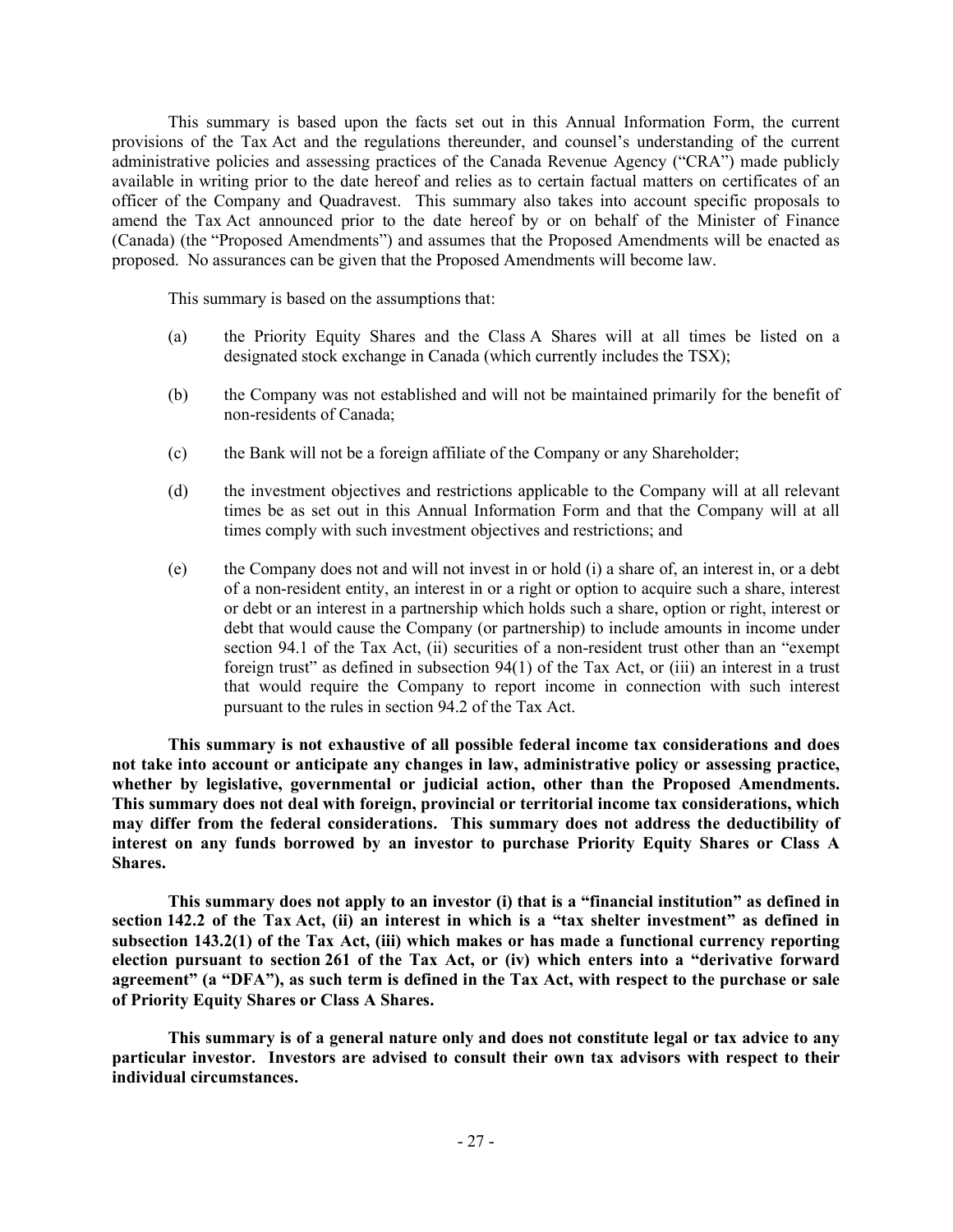## Status of the Company

The Company qualifies, and intends at all relevant times to qualify, as a "mutual fund corporation" as defined in the Tax Act.

## Tax Treatment of the Company

As a mutual fund corporation, the Company is entitled in certain circumstances to a refund of tax paid by it in respect of its net realized capital gains. The amount of the available refund to the Company in any taxation year is determined by a formula which is based in part on (i) the amount of the capital gains dividends (described below) paid by the Company to Shareholders, and (ii) the amount of the Company's "capital gains redemptions" (as defined in the Tax Act) for the year, which amount is determined in part by reference to the amount paid by the Company to Shareholders on the redemption of Shares. As a mutual fund corporation, the Company maintains a capital gains dividend account in respect of capital gains realized by the Company and from which it may elect to pay dividends ("capital gains dividends") which are treated as capital gains in the hands of Shareholders (see "Canadian Federal Income Tax Considerations - Tax Treatment of Shareholders" below). In certain circumstances where the Company has recognized a capital gain in a taxation year on which tax would be payable by the Company, it may elect not to pay capital gains dividends in that taxation year in respect thereof and instead pay refundable capital gains tax, which may in the future be fully or partially refundable upon the payment of sufficient capital gains dividends and/or capital gains redemptions.

The Company is required to include in computing its income for a taxation year all dividends received in the year. In computing its taxable income, the Company will generally be entitled to deduct all taxable dividends received on shares of taxable Canadian corporations (which include the Bank).

The Company is a "financial intermediary corporation" (as defined in the Tax Act) and, as such, is not subject to tax under Part IV.1 of the Tax Act on dividends received by the Company nor is it generally liable to tax under Part VI.1 of the Tax Act on dividends paid by the Company on "taxable preferred shares" (as defined in the Tax Act). As a mutual fund corporation (which is not an "investment corporation" as defined in the Tax Act), the Company will generally be subject to a refundable tax of 38  $1/3$ % under Part IV of the Tax Act on taxable dividends received during the year to the extent such dividends are deductible in computing the taxable income of the Company for the taxation year. This tax is fully refundable upon payment of sufficient dividends other than capital gains dividends ("Ordinary Dividends") by the Company.

The Company has purchased and will purchase common shares of the Bank with the objective of earning dividends thereon over the life of the Company, and intends to treat and report transactions undertaken in respect of such shares on capital account. Generally, the Company will be considered to hold such shares on capital account unless the Company is considered to be trading or dealing in securities or otherwise carrying on a business of buying and selling securities or the Company has acquired the securities in a transaction or transactions considered to be an adventure or concern in the nature of trade. The Company has advised counsel that it has elected in accordance with the Tax Act to have each of its "Canadian securities" (as defined in subsection 39(6) of the Tax Act) treated as capital property.

In computing the adjusted cost base of any particular security held by the Company, the Company will generally be required to average the cost of that security with the adjusted cost base of all other identical securities owned by the Company and held as capital property.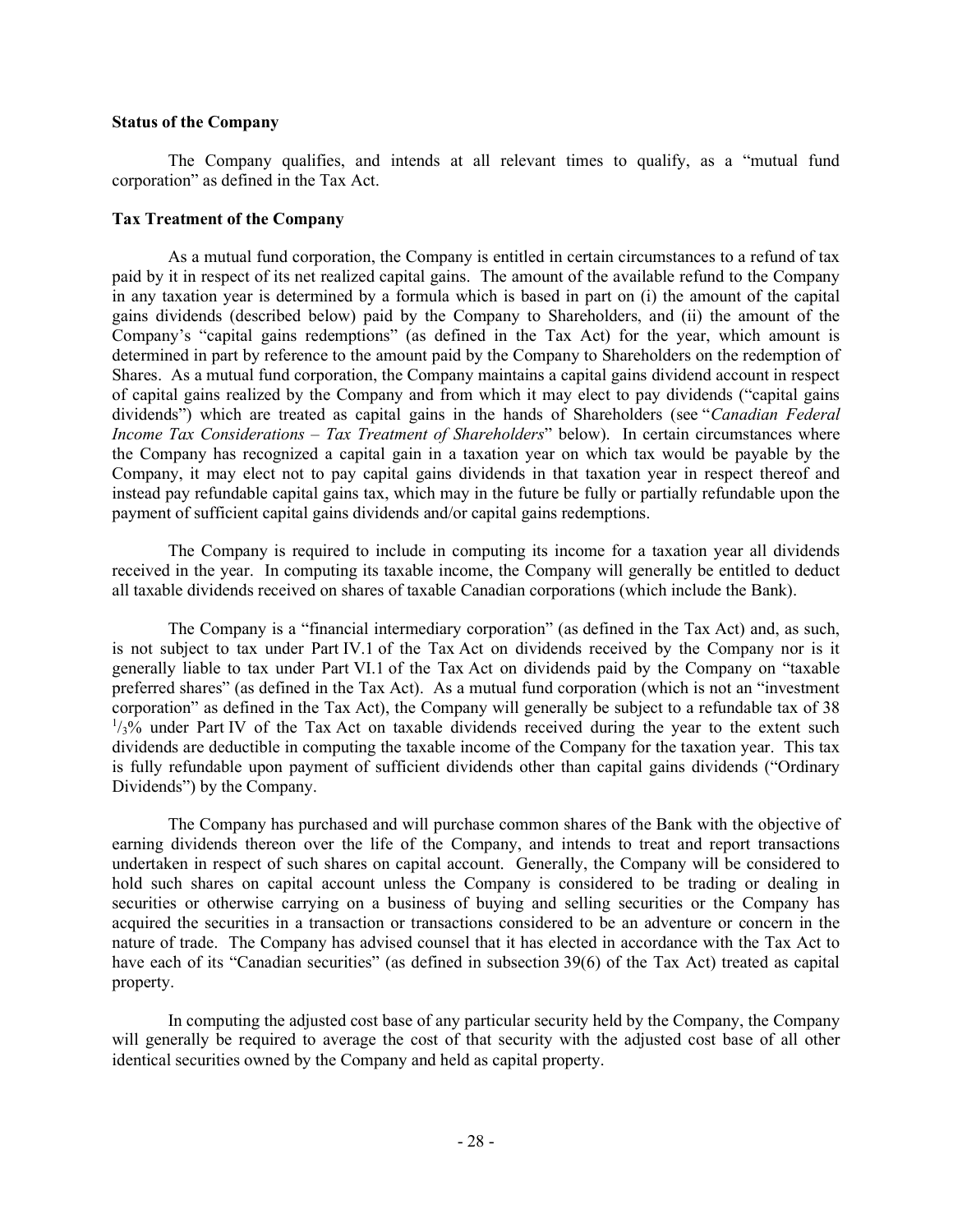A loss realized by the Company on a disposition of capital property will be a suspended loss for purposes of the Tax Act if the Company, or a person "affiliated" with the Company (within the meaning of the Tax Act), acquires a property (a "substituted property") that is the same or identical to the property disposed of, within 30 days before and 30 days after the disposition and the Company, or a person affiliated with the Company, owns the substituted property 30 days after the original disposition. If a loss is suspended, the Company cannot deduct the loss from the Company's capital gains until the substituted property is sold and is not reacquired by the Company, or a person affiliated with the Company, within 30 days before and after the sale.

The Company will write covered call options with the objective of increasing the yield on the Portfolio beyond the dividends received on the common shares in the Portfolio. In accordance with CRA's published administrative practice, a transaction undertaken by the Company in respect of such options will be treated and reported for purposes of the Tax Act on capital account, unless such transaction is considered to be a DFA. In general, the writing of a covered call option by the Company in the manner described in "Investment Objectives" is not expected to constitute a DFA. It is not clear whether the writing of covered calls, if coupled with certain other transactions, could be considered to be DFAs.

Quadravest and the Company have advised counsel that the Company will not enter into a DFA the effect of which would be to materially increase the income tax payable by the Company (taking into account all DFAs entered into).

Premiums received on call options written by the Company (to the extent such call options relate to securities actually owned by the Company at the time the option is written and such securities are held on capital account as discussed above) will constitute capital gains of the Company in the year received, and gains or losses realized upon dispositions of securities owned by the Company (whether upon the exercise of call options written by the Company or otherwise) will generally constitute capital gains or capital losses of the Company in the year realized. Where a call option is exercised the premium received by the Company for the option will be included in the proceeds of disposition of the securities sold pursuant to the option and such premium will not give rise to a capital gain at the time the option is written.

If the Company sells a security under a DFA, the amount by which the proceeds of disposition exceed (or are less than) the fair market value of the security at the time the DFA is entered into will generally be recognized as ordinary income (or loss) realized upon the disposition of the security. The deductibility of any loss realized on the disposition of a security under a DFA may be restricted depending upon the particular circumstances. The adjusted cost base to the Company of any such security will be increased (or decreased) by the amount of income recognized (or loss that is deductible) because of the DFA, and the Company's capital gain (or capital loss) will be adjusted accordingly.

Generally, the Company will include gains and deduct losses on income account in connection with investments made through derivative securities (except where such derivatives are used to hedge Portfolio securities held on capital account and provided there is sufficient linkage), and will recognize such gains or losses for tax purposes at the time they are realized by the Company. The Company may also use derivative instruments for hedging purposes. Gains or losses realized on such derivatives hedging Portfolio securities held on capital account will be treated and reported for tax purposes on capital account (subject to adjustment for any ordinary income or loss recognized from the disposition of property pursuant to a derivative that constitutes a DFA), provided there is sufficient linkage.

To the extent that the Company earns net income (other than taxable dividends from taxable Canadian corporations and taxable capital gains) such as interest, dividends from corporations other than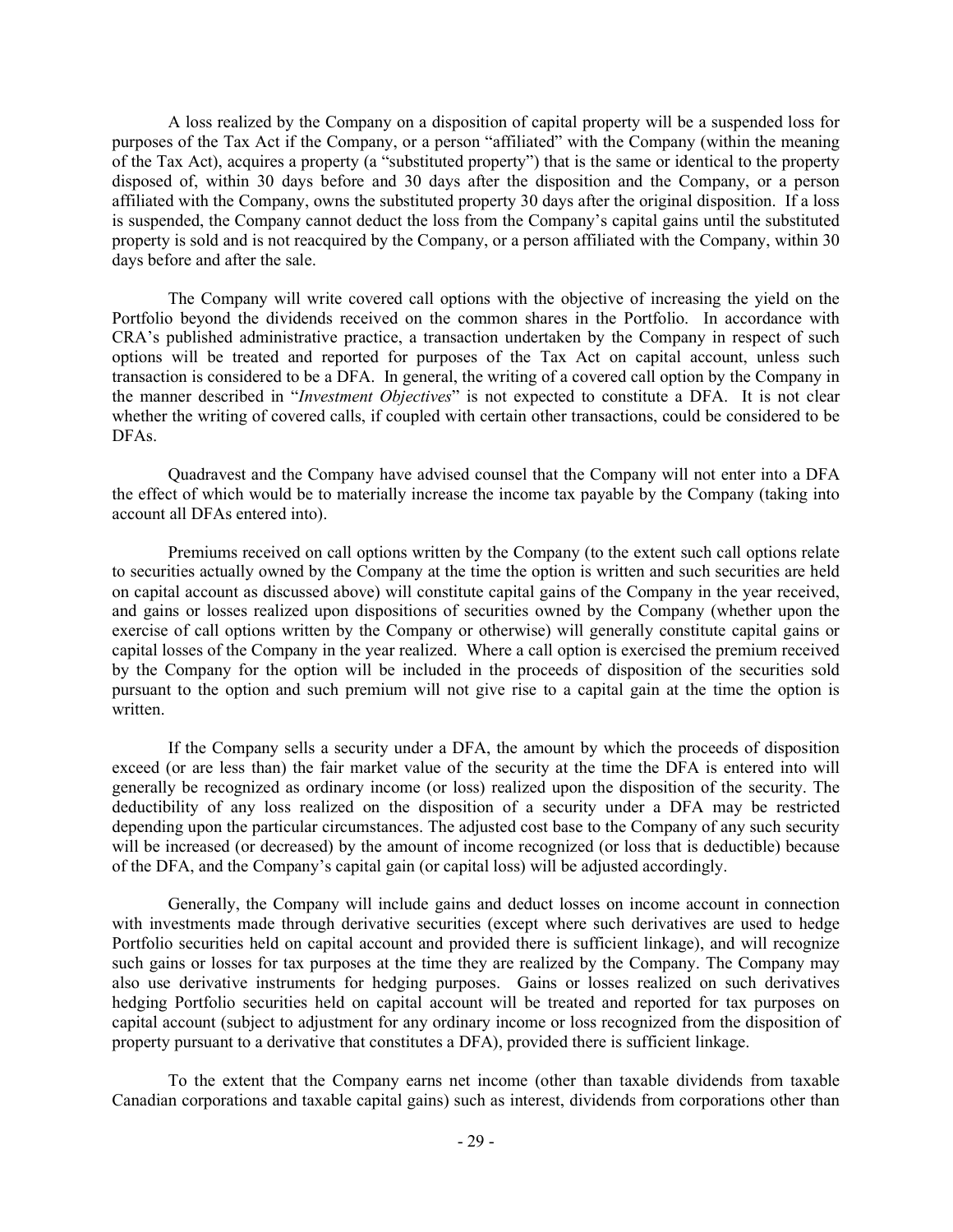taxable Canadian corporations or certain gains from the disposition of a security under a DFA, the Company will be subject to income tax on such income and no refund will be available in respect thereof.

The Company may acquire Permitted Repayment Securities in connection with the Priority Equity Portfolio Protection Plan. The holding of Permitted Repayment Securities may result in the Company earning taxable income or gain.

## Tax Treatment of Shareholders

Shareholders must include in income Ordinary Dividends received from the Company. For individual Shareholders, Ordinary Dividends will be subject to the usual gross-up and dividend tax credit rules with respect to taxable dividends paid by taxable Canadian corporations under the Tax Act. An enhanced gross-up and dividend tax credit is available on "eligible dividends" received or deemed to be received from a taxable Canadian corporation which are so designated by the corporation. Ordinary Dividends received by a corporation other than a "specified financial institution" (as defined in the Tax Act) will generally be deductible in computing its taxable income. In certain circumstances, subsection 55(2) of the Tax Act will treat a taxable dividend received by a Shareholder that is a corporation as a capital gain. Shareholders that are corporations should consult their own tax advisors having regard to their own circumstances.

In the case of a Shareholder that is a specified financial institution, Ordinary Dividends received on a particular class of Shares will be deductible in computing its taxable income only if either (a) the specified financial institution did not acquire the Shares in the ordinary course of its business; or (b) at the time of the receipt of the dividends by the specified financial institution the Shares of that class are listed on a designated stock exchange in Canada, and dividends are received by (i) the specified financial institution, or (ii) the specified financial institution and persons with whom it does not deal at arm's length (within the meaning of the Tax Act), in respect of not more than 10% of the issued and outstanding Shares of the class. For purposes of the exception in (b), a beneficiary of a trust will be deemed to receive the amount of any dividend received by the trust and designated to that beneficiary, effective at the time the dividend was received by the trust, and a member of a partnership will be deemed to have received that partner's share of a dividend received by the partnership, effective at the time the dividend was received by the partnership.

Ordinary Dividends on Priority Equity Shares will generally be subject to a 10% tax under Part IV.1 of the Tax Act when such dividends are received by a corporation (other than a "private corporation" or a "financial intermediary corporation", as defined in the Tax Act) to the extent that such dividends are deductible in computing the corporation's taxable income. Such corporations should consult their own tax advisors with respect to whether Ordinary Dividends on the Class A Shares are subject to Part IV.1 tax when received by such corporations.

A Shareholder which is a private corporation for purposes of the Tax Act, or any other corporation controlled directly or indirectly by or for the benefit of an individual (other than a trust) or a related group of individuals (other than trusts) may be liable to pay a 38 1/3% refundable tax under Part IV of the Tax Act on Ordinary Dividends received on Class A Shares or Priority Equity Shares, to the extent that such dividends are deductible in computing the corporation's taxable income. Where Part IV.1 tax also applies to an Ordinary Dividend received by a particular corporation, the Part IV tax payable by such corporation on such dividend is reduced by 10% of the dividend. The tax payable by a Shareholder under Part IV of the Tax Act may be refunded in certain circumstances to the extent the Shareholder pays sufficient taxable dividends.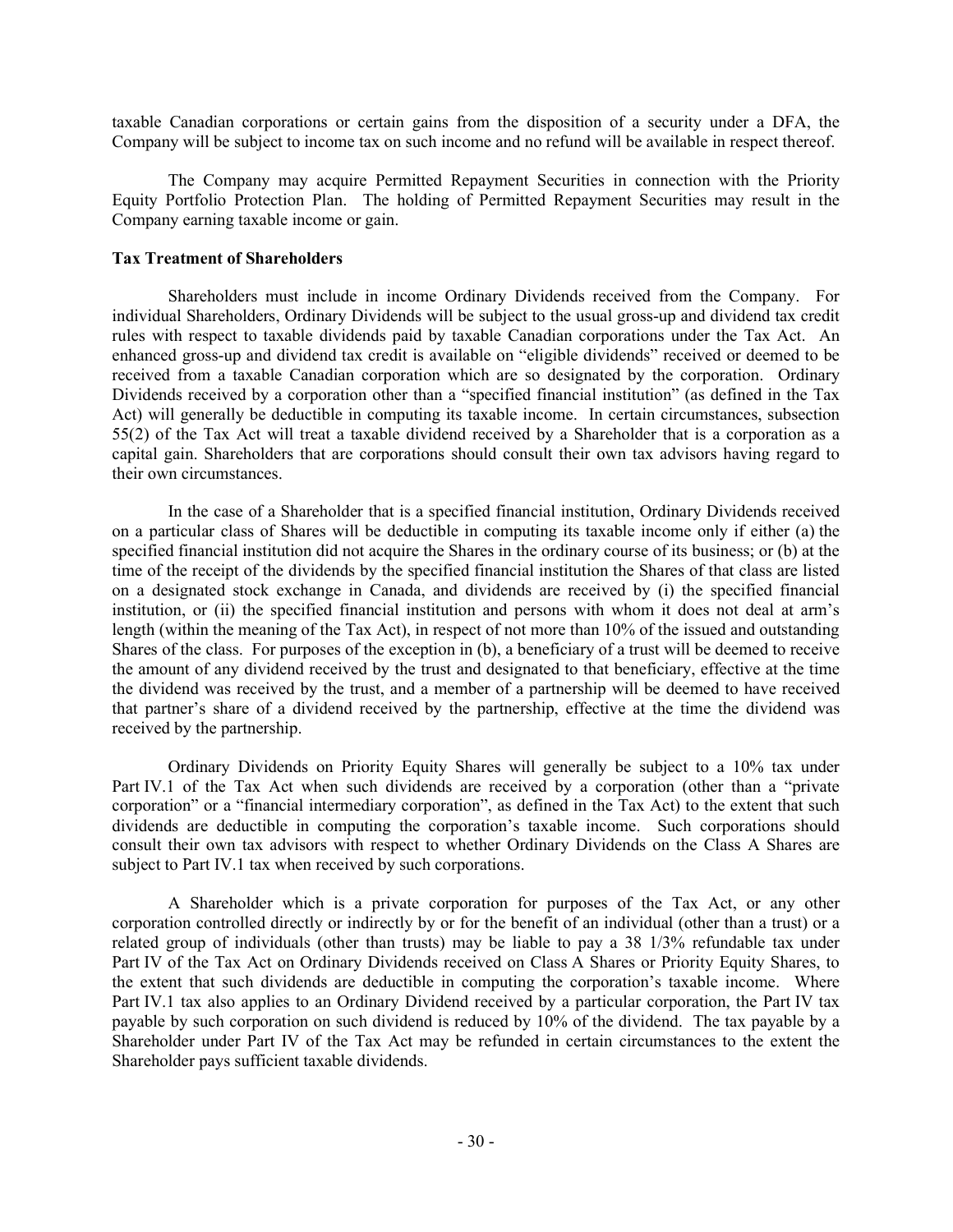The amount of any capital gains dividend received by a Shareholder from the Company will be considered to be a capital gain of the Shareholder from the disposition of capital property in the taxation year of the Shareholder in which the capital gains dividend is received.

The current policy of the Company is to pay monthly distributions and, in addition, to pay a special year-end dividend to holders of Class A Shares (payable in cash or in Class A Shares) in certain circumstances, including in situations where the Company has net taxable capital gains upon which it would otherwise be subject to tax (other than taxable capital gains in respect of options that are outstanding at year end) or would not otherwise obtain a refund of refundable tax in respect of dividend income. Therefore, a person acquiring Shares may become taxable on distributions derived from income and capital gains of the Company that accrued before such person acquired such Shares and on realized capital gains that have not been distributed before such time.

Certain year-end dividends on the Class A Shares may be paid by issuing additional Class A Shares. If such a year-end dividend is a capital gains dividend, the cost of the Class A Shares received will be equal to the amount of the dividend. Where a year-end dividend on the Class A Shares that is an Ordinary Dividend is paid by issuing Class A Shares, the cost of such Class A Shares acquired by a Shareholder who is an individual will be equal to the amount of the dividend. A Shareholder that is a corporation and that receives an Ordinary Dividend that is paid by issuing Class A Shares should consult with its own tax advisor regarding the cost of such Class A Shares because such cost may be less than the amount of the dividend if such dividend is deductible by such corporation and to the extent that such dividend exceeds the "safe income" in respect of the Class A Shares held by such corporation. A consolidation of Class A Shares following a special year-end dividend paid in the form of additional Class A Shares generally will not be considered to result in a disposition of such Class A Shares. The Class A Shares resulting from the consolidation will have an aggregate adjusted cost base to the Shareholder equal to the aggregate adjusted cost base to the Shareholder of the Class A Shares held immediately before the consolidation.

The Company may make returns of capital in respect of the Class A Shares. A return of capital in respect of a Class A Share will not be included in the income of the holder of the Class A Share, but will reduce the adjusted cost base of such Class A Share. To the extent that the adjusted cost base of a Class A Share would otherwise be less than zero, the negative amount will be deemed to be a capital gain realized by the Shareholder from the disposition of the Class A Share and the adjusted cost base will be increased by the amount of such deemed capital gain.

Upon the redemption, retraction or other disposition of a Share, a capital gain (or a capital loss) will be realized by the Shareholder to the extent that the proceeds of disposition of the Share exceed (or are less than) the aggregate of the adjusted cost base of the Share and any reasonable costs of disposition. If the Shareholder is a corporation, any capital loss arising on the disposition of a Share may in certain circumstances be reduced by the amount of any Ordinary Dividends received on the Share. Analogous rules apply to a partnership or trust of which a corporation, partnership or trust is a member or beneficiary. For purposes of computing the adjusted cost base of each Share of a particular class, a Shareholder must average the cost of such Share with the adjusted cost base of any Shares of that class already held as capital property.

One-half of a capital gain is included in computing income as a taxable capital gain and one-half of a capital loss must generally be deducted against taxable capital gains to the extent and under the circumstances prescribed in the Tax Act. A Shareholder that is a Canadian-controlled private corporation will be subject to an additional refundable tax on its "aggregate investment income" (as defined in the Tax Act), which includes an amount in respect of taxable capital gains. The additional tax is refundable in certain circumstances to the extent the Shareholder pays sufficient taxable dividends.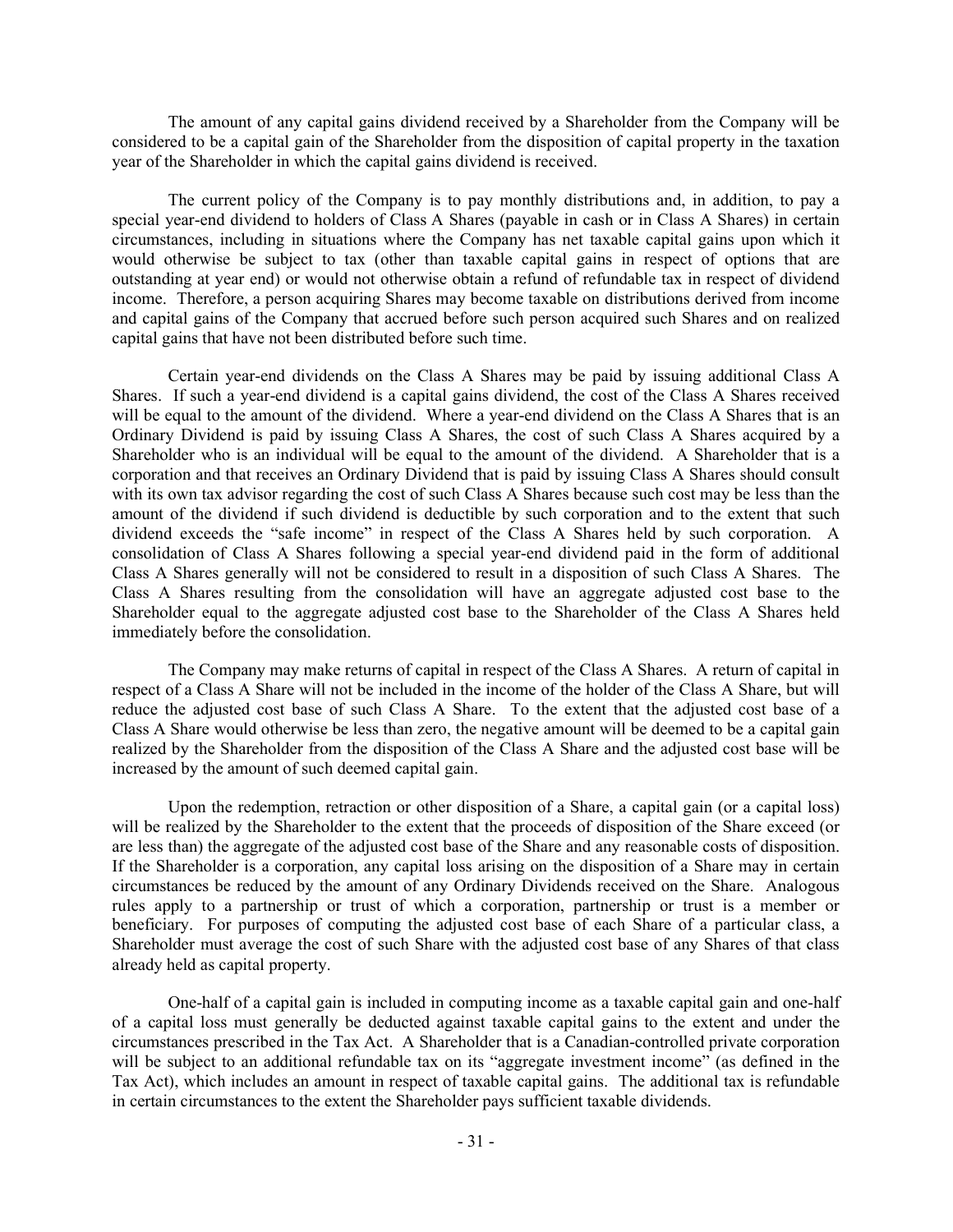Individuals (other than certain trusts) realizing net capital gains or receiving dividends may be subject to an alternative minimum tax under the Tax Act.

#### INTERNATIONAL INFORMATION REPORTING

Pursuant to the Canada-United States Enhanced Tax Information Exchange Agreement entered into between Canada and the United States on February 5, 2014 (the "IGA") and related Canadian legislation in the Tax Act, the dealers through which Shareholders hold their Shares are required to report certain financial information (e.g. account balances) with respect to Shareholders who are U.S. residents and U.S. citizens (including U.S. citizens who are residents and/or citizens of Canada), certain other "U.S. Persons", as defined under the IGA or who do not provide the requested information and indicia of U.S. status is present (excluding trusts governed by registered retirement savings plans, registered retirement income funds, deferred profit sharing plans, registered education savings plans, registered disability savings plans and tax-free savings accounts (each as defined in the Tax Act)), to the CRA. The CRA provides the information to the U.S. Internal Revenue Service.

Canada has also implemented the OECD Multilateral Competent Authority Agreement and Common Reporting Standard which provides for the automatic exchange of certain tax information between the tax authorities of participating jurisdictions. Affected investors are required to provide certain information including their tax identification numbers for the purpose of such information exchange.

# MATERIAL CONTRACTS

The following contracts can reasonably be regarded as material to holders of Priority Equity Shares and Class A Shares:

- (a) the articles of incorporation of the Company, as amended, referred to under "Name, Formation and History of the Company";
- (b) the Management Agreement described under "Management of the Company − The Manager";
- (c) the Investment Management Agreement described under "Management of the Company − The Investment Manager − Investment Management Agreement";
- (d) the Recirculation Agreements described under "Description of the Shares of the Company − Resale of Shares Tendered for Retraction"; and
- (e) the Custodian Agreement described under "Management of the Company − Registrar and Transfer Agent, Custodian and Auditor".

Copies of the foregoing agreements have been filed on SEDAR at www.sedar.com.

## ADDITIONAL INFORMATION – RISK FACTORS

The following are certain considerations relating to an investment in Priority Equity Shares or Class A Shares which existing or prospective investors should consider. There can be no assurance that the Company will be successful in meeting its dividend and capital repayment objectives, and the Priority Equity Shares and Class A Shares may trade in the market at a premium or discount to their proportionate shares of the Company's net asset value.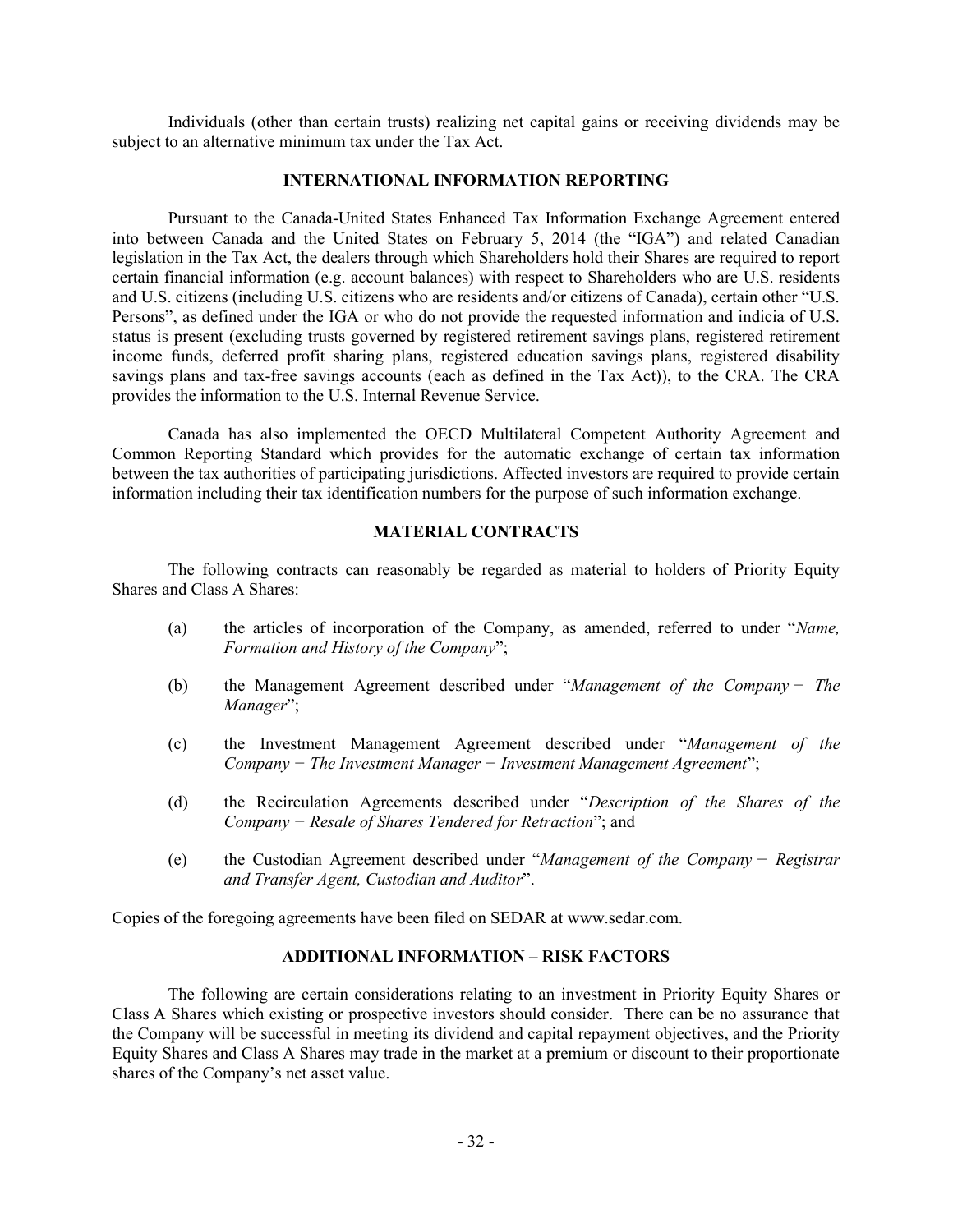## Concentration Risk

The assets of the Company will initially consist exclusively of common shares of the Bank and, other than Permitted Repayment Securities potentially acquired by the Company under its Priority Equity Portfolio Protection Plan, will only consist of common shares of the Bank in the future. As a result, the Company's portfolio is highly concentrated and this lack of diversification could have a negative impact on the value of the Priority Equity Shares and the Class A Shares.

## Risks Associated with an Investment in the Common Shares of the Bank

Investors should review carefully the materials such as financial statements, management information circulars, annual information forms, material change reports and press releases relating to the Bank and its subsidiaries and made publicly available by it from time to time (the "the Bank Public Documents"), and in particular the most recently filed annual information form of the Bank, for a discussion of the risk factors applicable to the Bank and its common shares. The Bank Public Documents are available electronically through SEDAR at www.sedar.com.

The Bank may at any time decide to decrease or discontinue the payment of dividends on its common shares. Any decrease in the dividends received by the Company on the common shares of the Bank it holds will decrease the dividend coverage ratio for the Priority Equity Shares, and could mean that the monthly dividends paid by the Company on its Class A Shares could be reduced or discontinued, and ultimately could mean that the payment of dividends on the Priority Equity Shares would need to be reduced or discontinued or paid in a form other than Ordinary Dividends.

The Bank has not participated in the establishment of the Company, nor in the preparation of this Annual Information Form, and takes no responsibility and assumes no liability for the accuracy or completeness of any information contained in this Annual Information Form.

An investment in the Priority Equity Shares or the Class A Shares does not constitute an investment in the common shares of the Bank. Holders of the Company's Priority Equity Shares or Class A Shares will not own the common shares of the Bank held by the Company and will not have any voting or other rights with respect to such shares.

## Fluctuations in Net Asset Value

The net asset value of the Company will vary primarily according to the value of the common shares of the Bank it holds. The value of such shares will be influenced by factors which are not within the control of the Company, including the financial performance of the Bank, its dividend payment policies and financial market and economic conditions generally. An investment in the Priority Equity Shares or Class A Shares is appropriate only for investors who have the capacity to absorb a loss of some, or in the case of the Class A Shares all, of that investment. The net asset value of the Company at any time may be more or less than the issue price of the Priority Equity Shares and Class A Shares or the price at which an investor can purchase Priority Equity Shares and Class A Shares on the TSX.

## Class A Shares Represent a Leveraged Investment

Holders of the Class A Shares will enjoy a form of leverage, in that any capital appreciation in the common shares of the Bank held by the Company, purchased with the net proceeds of the issue of both Priority Equity Shares and Class A Shares, will be for the benefit of the holders of the Class A Shares once all accrued and unpaid dividends and declared and unpaid dividends on the Priority Equity Shares and the Priority Equity Share Repayment Amount have each been paid on the Termination Date, together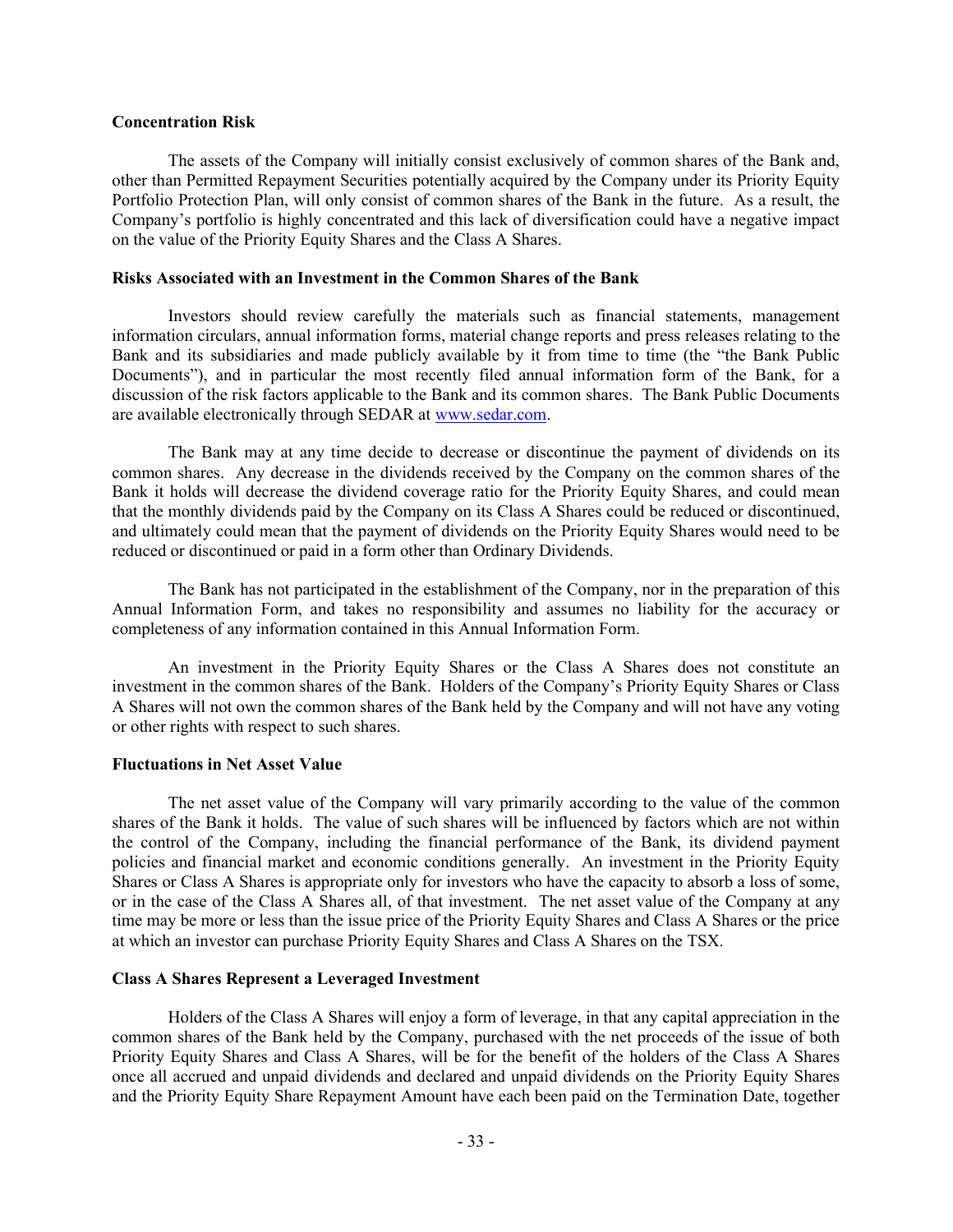with any other liabilities of the Company. In the event that the value of the common shares of the Bank decreases, this leverage will work to the disadvantage of the holders of the Class A Shares, as any capital loss incurred by the Company on those shares will effectively first be for the account of the holders of the Class A Shares. If the net asset value of the Company on the Termination Date is equal to or less than \$10.00 per Unit plus the value of any accrued and unpaid dividends and declared and unpaid dividends on the Priority Equity Shares, the Class A Shares will then have no value. As at February 15, 2022, the net asset value per Unit amounted to \$16.97. As at such date, there were no dividends owing on the Priority Equity Shares, as all such dividends have been paid to date.

# Applicability of Mutual Fund Rules

Although the Company is considered to be a mutual fund under the securities legislation of certain provinces of Canada, it has been granted an exemption from certain requirements of NI 81-102 and NI 81-106 of the Canadian Securities Administrators governing the disclosure and related requirements of public investment funds, so as to permit the Company to operate as described in this Annual Information Form and its Initial Prospectus.

## No Assurances of Achieving Objectives

There is no assurance that the Company will be able to achieve its monthly distribution and longterm capital appreciation objectives. In particular, there can be no assurance that the Company will be able to pay, or in all cases be able to pay, the full targeted, monthly dividends on the Priority Equity Shares and the Class A Shares. An investment in the Priority Equity Shares and Class A Shares is therefore appropriate only for investors who have the ability to withstand dividends not being paid on the Priority Equity Shares or the Class A Shares for any period of time.

#### Interest Rate Fluctuations

It is anticipated that the market price of the Priority Equity Shares and Class A Shares will, at any time, be affected by the level of interest rates prevailing at such time. A rise in interest rates may have a negative effect on the market price of the Priority Equity Shares and Class A Shares.

# Risk of Volatile Markets and Market Disruption Risk

The performance of the Portfolio may be influenced by, among other things, interest rates, changing supply and demand relationships, trade, fiscal, monetary and exchange control programs and policies of governments and national and international political and economic events and policies. In addition, unexpected and unpredictable events such as war and occupation, a widespread health crisis or global pandemic, terrorism and related geopolitical risks may lead to substantial market volatility and may have adverse long-term effects on world economies and markets generally. For example, the spread of a coronavirus disease (COVID-19 and any variants thereto) caused increased volatility and disruptions in global business activity and financial markets.

These factors may also cause inflation, a downturn or recession, exchange trading suspensions and closures, affect the Portfolio's performance and significantly reduce the value of an investment in shares. The Company is therefore exposed to some, and at times, a substantial, degree of market risk.

## Use of Options

The Company is subject to the full risk of its investment position in the common shares of the Bank, including those shares that are subject to outstanding call options, should the market price of such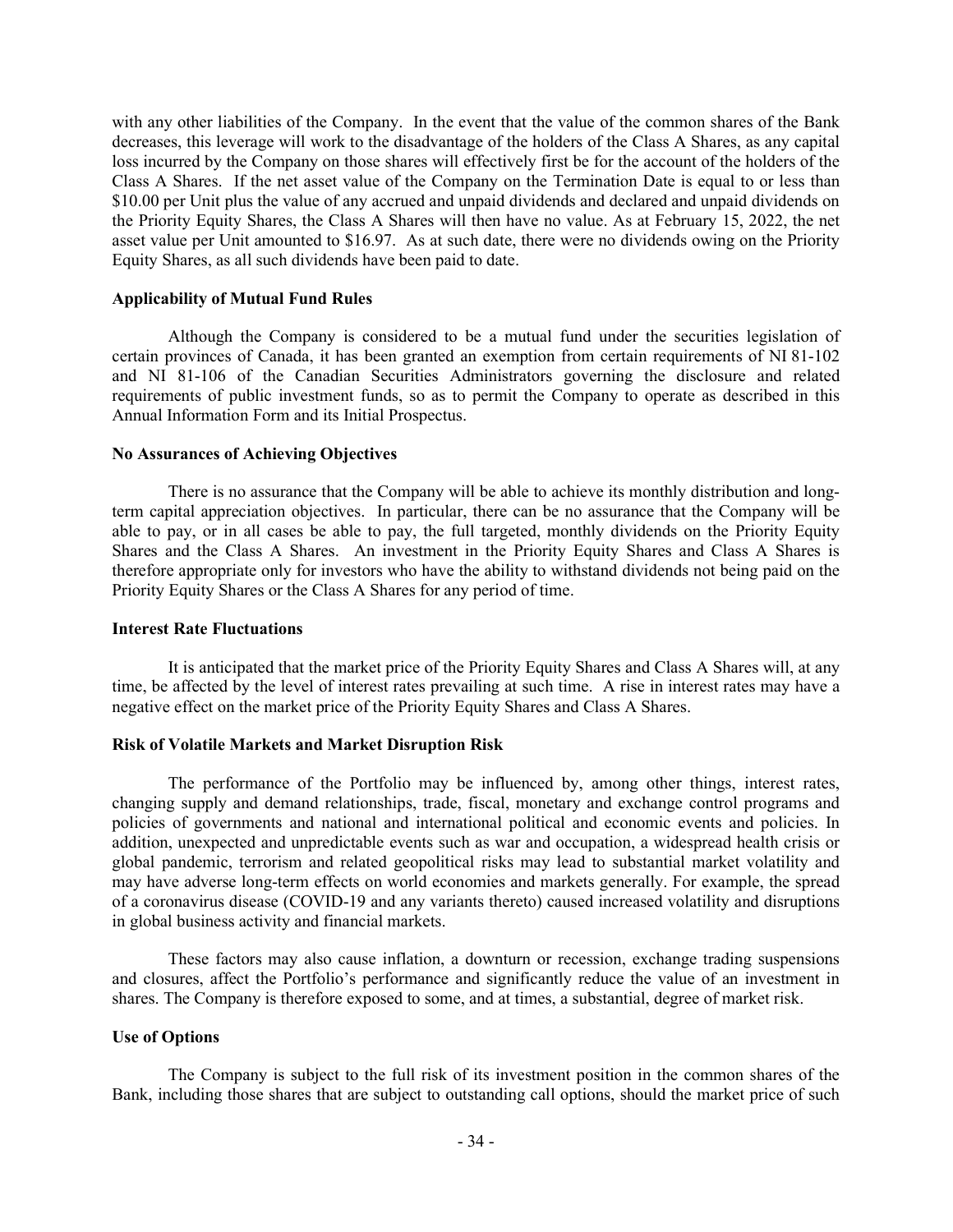shares decline. In addition, the Company will not participate in any gain on the shares that are subject to outstanding call options above the strike price of the options.

There can be no assurance that a liquid exchange or over-the-counter market will exist to permit the Company to write covered call options on desired terms or to close out option positions should Quadravest desire to do so. In purchasing call options, the Company is subject to the credit risk that its counterparty (whether a clearing corporation in the case of exchange traded instruments, or other third party in the case of over-the-counter instruments) may be unable to meet its obligations. The ability of the Company to close out its positions may also be affected by exchange-imposed daily trading limits on options. If the Company is unable to repurchase a call option which is in-the-money, it will be unable to realize its profits or limit its losses until such time as the option becomes exercisable or expires.

#### Risks Associated with the Priority Equity Portfolio Protection Plan

In the event of a dramatic decline in the value of the common shares of the Bank, the Company could as a result of the terms of the Priority Equity Portfolio Protection Plan be forced to invest primarily in Permitted Repayment Securities, and the ability of the Company to generate dividend or other income for the holders of the Priority Equity Shares would thereby be impaired. If the decline in the value of the common shares of the Bank on a single day was sufficiently large, the ability of the Company to implement the Priority Equity Portfolio Protection Plan in full could be impaired, such that it might not be possible for the Company to acquire sufficient Permitted Repayment Securities to ensure the repayment of the Priority Equity Repayment Amount in full on the Termination Date.

Furthermore, in the event that it is necessary for the Company to purchase Permitted Repayment Securities, the portion of the Company's assets that are invested in common shares of the Bank will decrease. In such circumstances, the exposure of the holders of the Class A Shares to the common shares of the Bank would decrease, resulting in a decrease in the extent to which the holders of the Class A Shares have a leveraged investment in those common shares. The sale of common shares of the Bank and purchase of Permitted Repayment Securities may make it more difficult for the Company to meet its annual targeted distributions, particularly with respect to the Class A Shares. In such an event, the Company would have to increase the number of common shares of the Bank that are subject to covered call options in order to meet its annual targeted distributions. If the Company continues to be required to liquidate common shares of the Bank and purchase Permitted Repayment Securities, its ability to pay dividends on the Class A Shares at the targeted rate, or at all, could be compromised.

## Reliance on the Investment Manager

Quadravest manages the assets of the Company in a manner consistent with the investment objectives, strategy and restrictions of the Company. The officers of Quadravest who are primarily responsible for the management of the Company have extensive experience in managing investment portfolios. There is no certainty that such individuals will continue to be employees of Quadravest throughout the term of the Company.

#### Conflicts of Interest

Quadravest is engaged in a variety of management, investment management and other business activities. The services of Quadravest under the Management Agreement and Investment Management Agreement are not exclusive and nothing in those agreements prevents Quadravest or any of its affiliates from providing similar services to other investment funds and other clients (whether or not their investment objectives, strategies and policies are similar to those of the Company) or from engaging in other activities. Quadravest's investment decisions for the Company will be made independently of those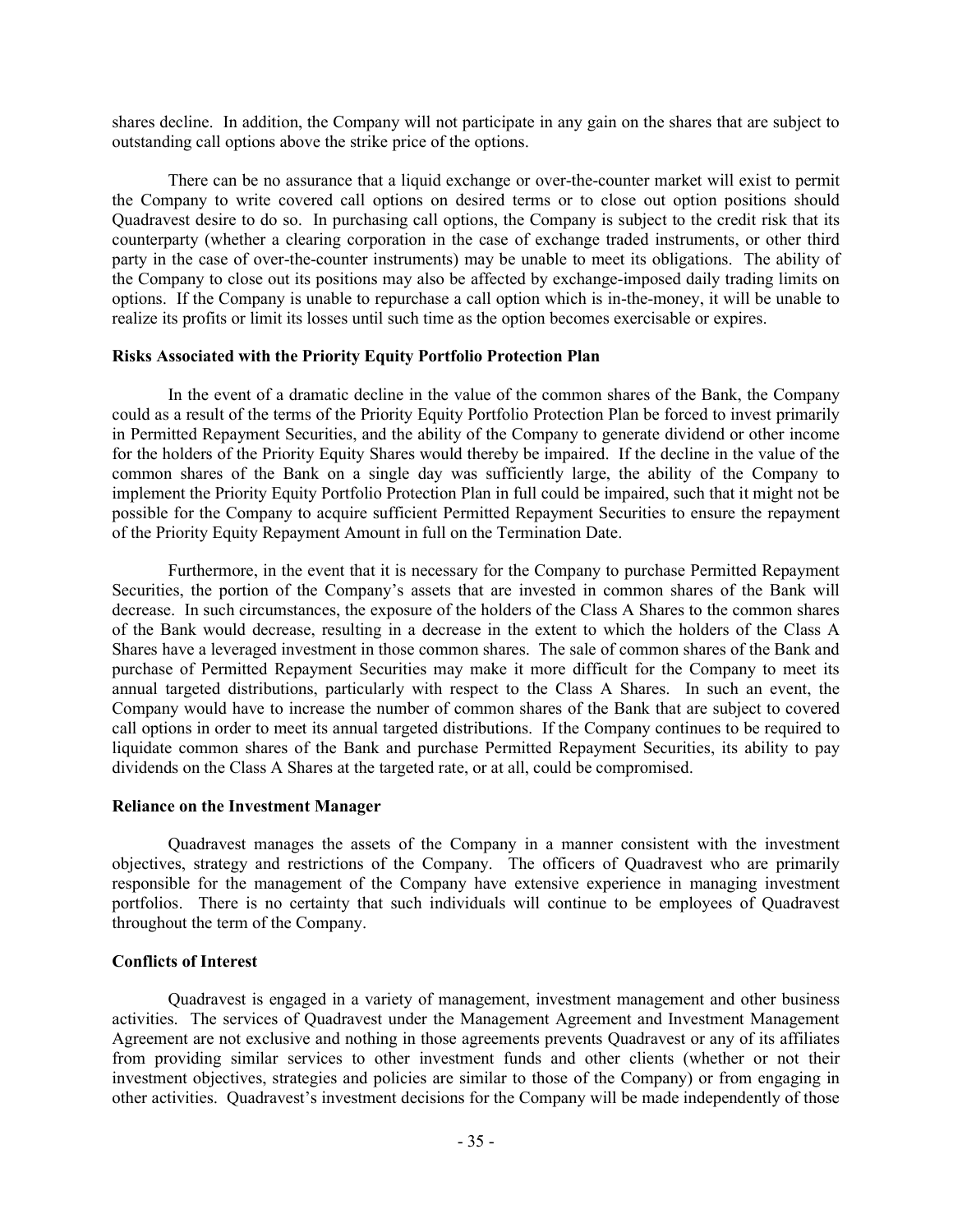made for its other clients and independently of its own investments. However, on occasion, Quadravest may make the same investment for the Company and for one or more of its other clients. If the Company and one or more of the other clients of Quadravest are engaged in the purchase or sale of the same security, the transactions will be effected on an equitable basis.

## Trading Prices of Shares

The Priority Equity Shares and the Class A Shares may trade in the market at a premium or discount to the price implied by the net asset value per Unit, and there can be no assurance that such shares will together trade at a price equal to such amount. This risk is separate and distinct from the risk that the net asset value per Unit may decrease, or possibly be zero.

## Risk of Substantial Retractions

If holders of a substantial number of Priority Equity Shares or Class A Shares exercise their retraction rights, the number of such shares outstanding and the net asset value of the Company could be significantly reduced with the effect of decreasing the liquidity of the Priority Equity Shares and Class A Shares in the market and increasing the management expense ratio of the Company.

## Suspension of Retractions

The Company may suspend the retraction of Priority Equity Shares and Class A Shares or payment of redemption proceeds during any period when normal trading is suspended on any stock exchange on which the common shares of the Bank are listed, or with the prior permission of the Ontario Securities Commission, for any period not exceeding 120 days during which the Company determines that conditions exist which render impractical the sale of assets of the Company or which impair the ability of the Company to determine the value of the assets of the Company. In the event of a suspension of retractions, Shareholders would experience reduced liquidity. See "Description of the Shares of the Company – Suspension of Retractions and Redemptions".

## Treatment of Proceeds of Disposition and Option Premiums

In determining its income for tax purposes, the Company will treat gains and losses realized on the disposition of securities held by it, option premiums received on the writing of covered call options and any gains and losses sustained on closing out options as capital gains and capital losses in accordance with CRA's published administrative practice (subject to adjustment for any ordinary income or loss recognized from the disposition of property pursuant to a derivative that constitutes a DFA, as described under "Canadian Federal Income Tax Considerations - Tax Treatment of the Company"). CRA's practice is not to grant advance income tax rulings on the character of items as capital or income and no advance income tax ruling has been applied for or received from CRA.

If, contrary to CRA's published administrative practice, some or all of the transactions undertaken by the Company in respect of options and securities were treated on income rather than capital account, after-tax returns to holders of Class A Shares and Priority Equity Shares could be reduced and the Company may be subject to non-refundable income tax in respect of income from such transactions, and the Company may be subject to penalty taxes in respect of excessive capital gains dividend elections.

## Mutual Fund Corporation Status

The tax treatment of the Company and its Shareholders depends in part upon the Company being a "mutual fund corporation" for tax purposes. If the Company ceases to qualify as a mutual fund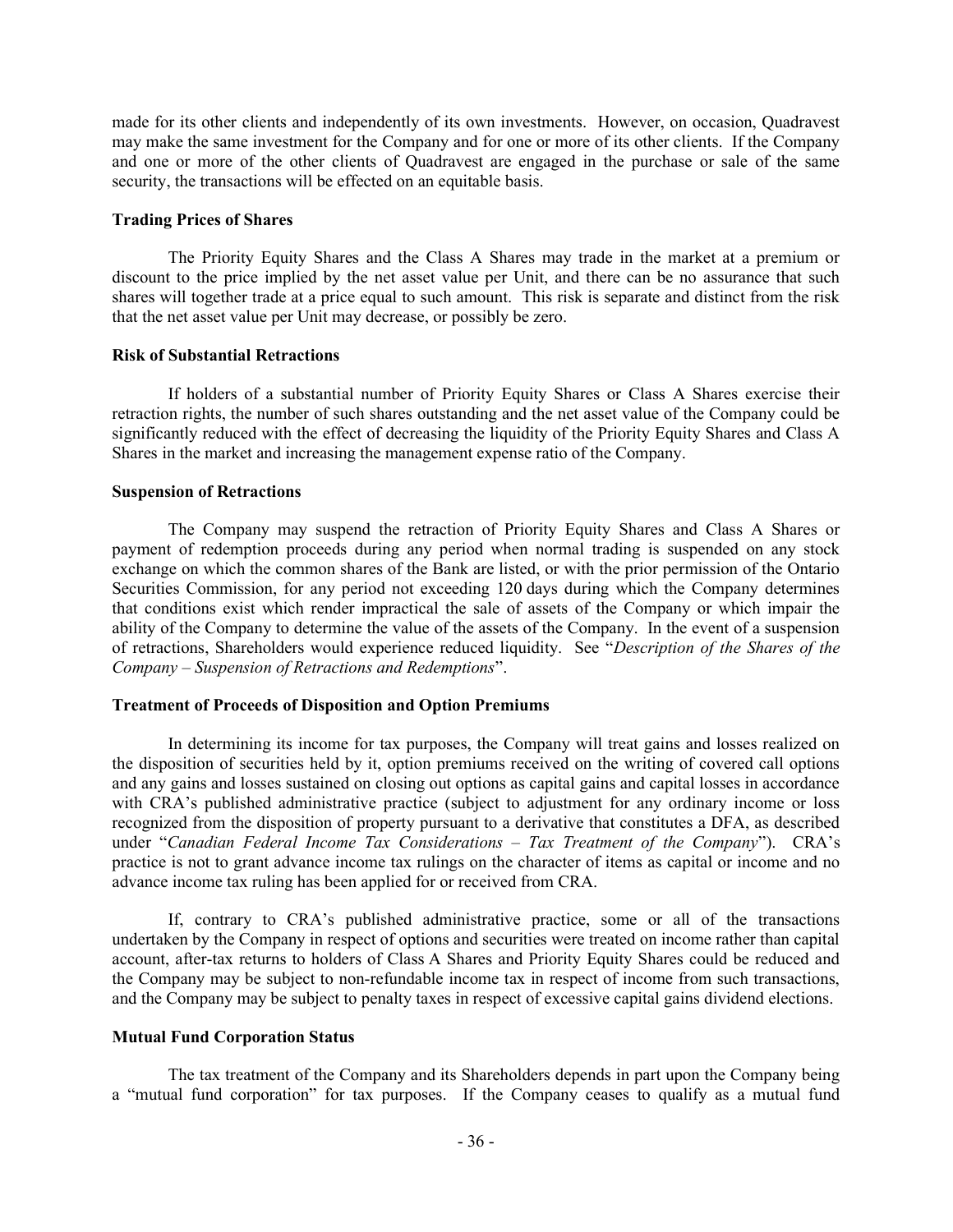corporation under the Tax Act, such tax treatment would be materially and adversely different in certain respects.

# Changes in Legislation and Regulatory Risk

There can be no assurance that laws applicable to the Company, including securities legislation, will not be changed in a manner which adversely affects the Company or Shareholders. Certain legal or regulatory changes could make it more difficult, if not impossible, for the Company to operate or achieve its investment objectives. If legal or regulatory changes occur, such changes could have a negative effect upon the value of the Company, the Priority Equity Shares, the Class A Shares and upon investment opportunities available to the Company.

# Cybersecurity Risk

The information and technology systems of Quadravest, the Company's key service providers (including its custodian, registrar and transfer agent, valuation services provider and administration services provider) and the Portfolio company may be vulnerable to cybersecurity risks such as potential damage or interruption from computer viruses, network failures, computer and telecommunications failures, infiltration by unauthorized persons (e.g. through hacking or malicious software) and general security breaches. A cybersecurity incident is an adverse intentional or unintentional action or event that threatens the integrity, confidentiality or availability of the Company's information resources. A cybersecurity incident may disrupt business operations or result in the theft of confidential or sensitive information, including personal information, or may cause system failures, disrupt business operations or require Quadravest or a service provider to make a significant investment to fix, replace or remedy the effects of such incident. Furthermore, a cybersecurity incident could cause disruptions and negatively impact the Company's business operations, potentially resulting in financial losses to the Company and Shareholders. There is no guarantee that the Company or Quadravest will not suffer material losses as a result of cybersecurity incidents. If they occur, such losses could materially adversely impact the Company's net asset value.